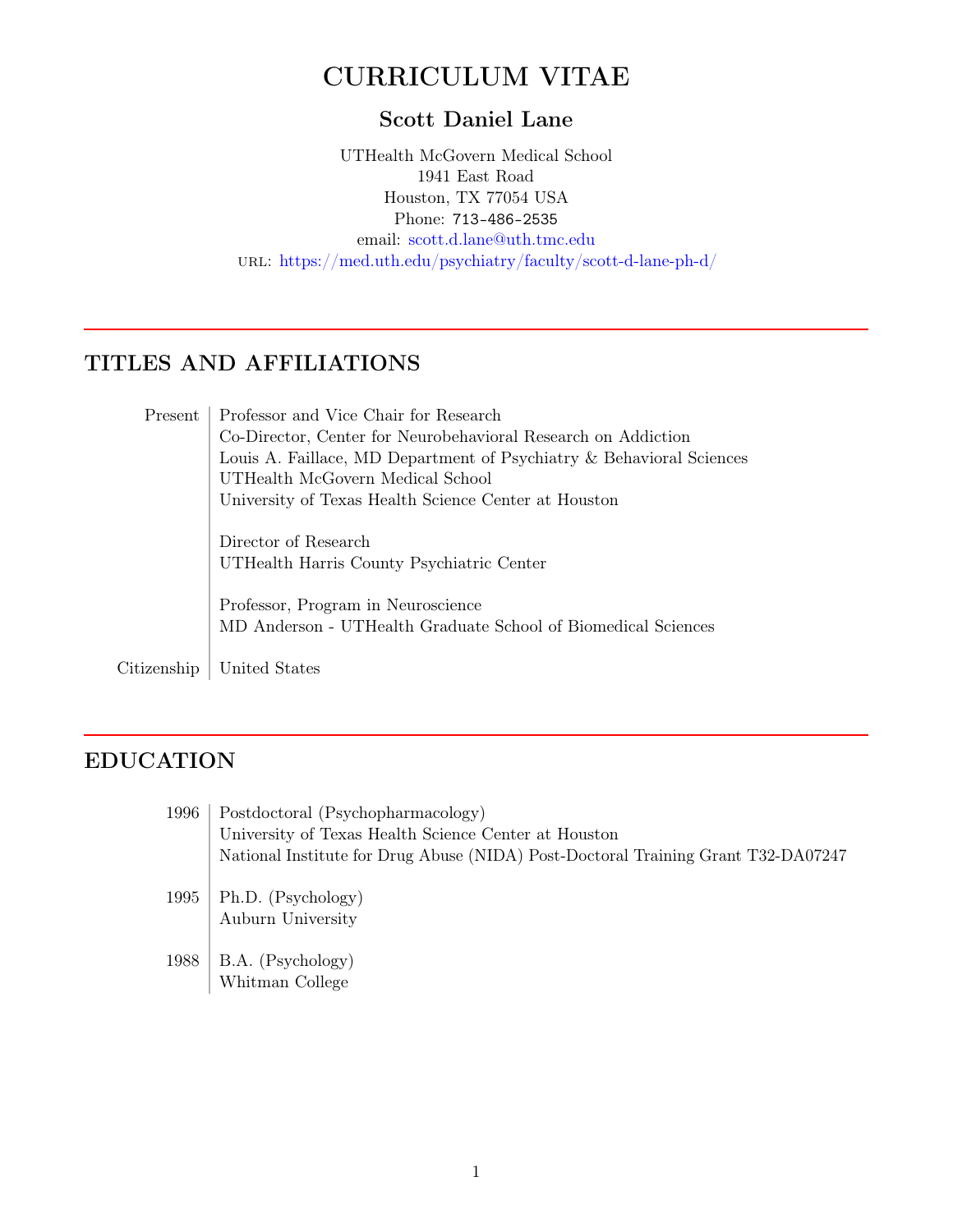# ACADEMIC APPOINTMENTS

| 2015 | Director of Research                                 |
|------|------------------------------------------------------|
|      | UTHealth Harris County Psychiatric Center            |
|      | University of Texas Health Science Center at Houston |
|      |                                                      |
| 2012 | Vice Chair for Research                              |
|      | Department of Psychiatry & Behavioral Sciences       |
|      | UTHealth McGovern School of Medicine                 |
|      | University of Texas Health Science Center at Houston |
|      |                                                      |
| 2010 | Professor                                            |
|      | Department of Psychiatry & Behavioral Sciences       |
|      | UTHealth McGovern School of Medicine                 |
|      | University of Texas Health Science Center at Houston |
| 2005 | Associate Professor                                  |
|      | Department of Psychiatry & Behavioral Sciences       |
|      | UTHealth McGovern School of Medicine                 |
|      | University of Texas Health Science Center at Houston |
|      |                                                      |
| 2004 | Professor                                            |
|      | Program in Neuroscience                              |
|      | Graduate School of Biomedical Sciences               |
|      | MD Anderson - UT Health Science Center at Houston    |
|      |                                                      |
| 1999 | Assistant Professor                                  |
|      | Department of Psychiatry & Behavioral Sciences       |
|      | UTHealth McGovern School of Medicine                 |
|      | University of Texas Health Science Center at Houston |
| 1997 | Research Fellow                                      |
|      | UTHealth McGovern School of Medicine                 |
|      | University of Texas Health Science Center at Houston |
|      | NIH, National Service Research Award                 |
|      | National Institute of Drug Abuse: F32-DA05774        |
|      |                                                      |

## PROFESSIONAL ORGANIZATIONS

Current | American Association for the Advancement of Science American Psychological Association (Divisions 6, 25, 28) College on Problems of Drug Dependence International Society for Research on Impulsivity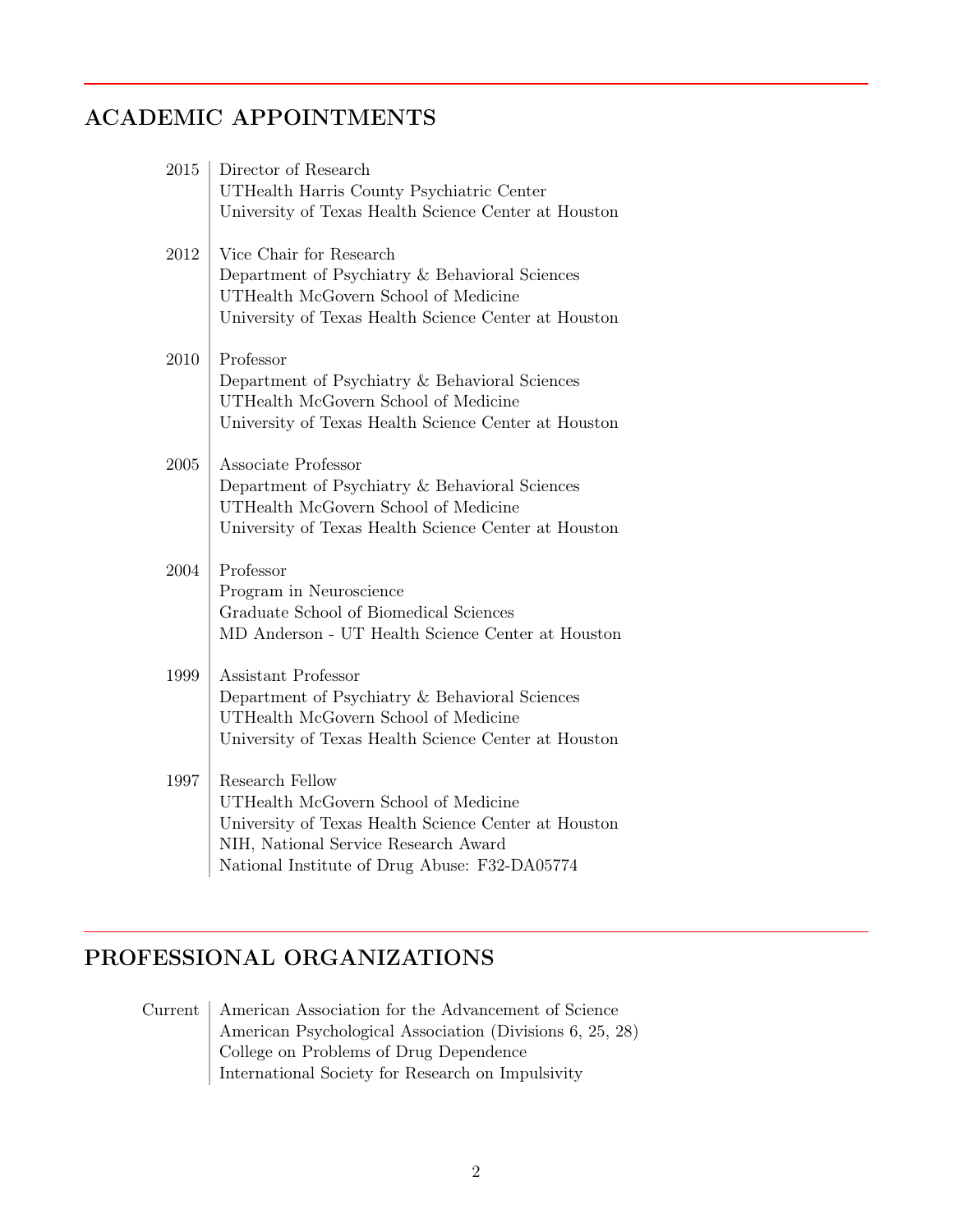# HONORS AND AWARDS

| 2020 | <i>Journal of Dual Diagnosis</i> , Top reviewer recognition                                                                                   |
|------|-----------------------------------------------------------------------------------------------------------------------------------------------|
| 2016 | McGovern Research Scholar (Inaugural)<br>UTHealth McGovern Medical School                                                                     |
| 2014 | John P. McGovern Award for Outstanding Teaching<br>Graduate School of Biomedical Sciences<br>MD Anderson - UTHealth Science Center at Houston |
| 2011 | Drug and Alcohol Dependence, Top reviewer recognition                                                                                         |
| 2006 | <i>Fellow</i> , American Psychological Association (Division 28)                                                                              |
| 2001 | Young Psychopharmacologist Award<br>Wyeth-Ayerst / American Psychological Association                                                         |
| 1997 | Young Scientist Travel Award<br>NIH/NIDA, College on Problems of Drug Dependence                                                              |
| 1995 | Outstanding Dissertation Research Paper<br>Association for Behavior Analysis: EAHB                                                            |
| 1991 | Phi Kappa Phi Honor Society                                                                                                                   |

## GRANT REVIEW SERVICE

| 2021 | <b>NIH</b> study section: ZRD1 NURA-J, Neurobiology of Addiction                                |
|------|-------------------------------------------------------------------------------------------------|
| 2021 | NIH KL2 review: UTHCS-Houston Clinical and Translational Science Award                          |
| 2020 | <b>NIH</b> study section: ZRG1 BBBP-T, Biobehavioral and Behavioral Processes                   |
| 2020 | NIH study section: RPHB, Risk, Prevention and Health Behavior                                   |
| 2020 | <b>NIH</b> study section: ZDA1-GXM-A, NIDA Treatment Clinical Trials Network                    |
| 2019 | <b>NIH</b> study section: Integrative, Functional, and Cognitive Neuroscience                   |
| 2019 | DoD: Pharmacotherapies for Alcohol and Substance Use Disorders                                  |
|      | Consortium for Congressionally Directed Medical Research Programs                               |
| 2018 | <b>NSF</b> : Developmental Neurosciences Program                                                |
| 2018 | DoD: Pharmacotherapies for Alcohol and Substance Use Disorders                                  |
|      | Consortium for Congressionally Directed Medical Research Programs                               |
|      | US Department of Veterans Affairs $\langle \hat{h} \rangle / \langle \hat{c} \rangle$ army.mil/ |
| 2017 | NIH study section: ZDA1 SXT-P, Cutting-Edge Basic Research Awards (CEBRA)                       |
|      |                                                                                                 |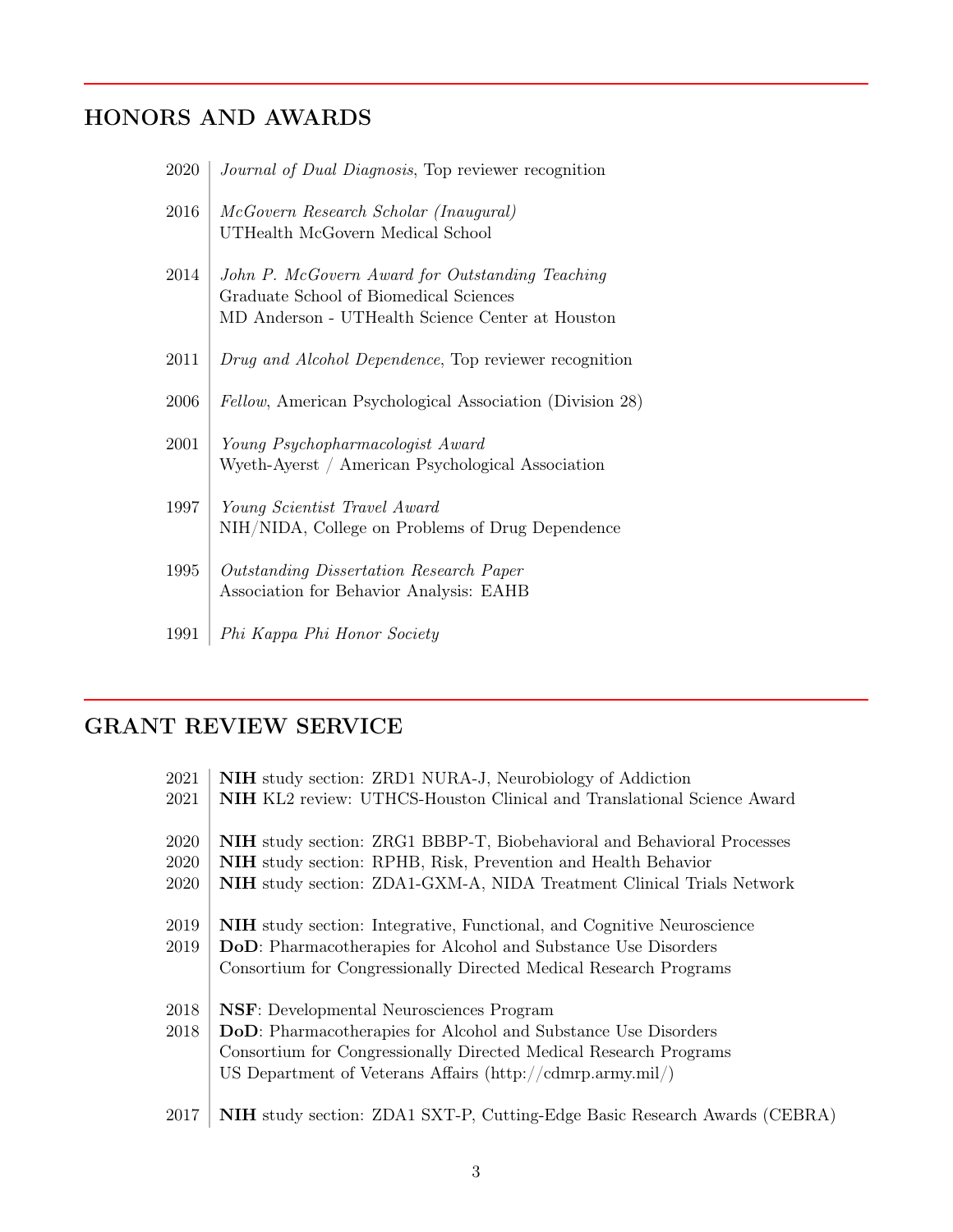| 2017<br>2017                         | NIH study section: ZRG1 RPHB, Risk, Prevention and Health Behavior<br>DoD: Pharmacotherapies for Alcohol and Substance Use Disorders<br>Consortium for Congressionally Directed Medical Research Programs<br>US Department of Veterans Affairs $\frac{\text{http://cdmrp.army.mil/}}{\text{http://cdmrp.army.mil/}}$                           |
|--------------------------------------|------------------------------------------------------------------------------------------------------------------------------------------------------------------------------------------------------------------------------------------------------------------------------------------------------------------------------------------------|
| $\,2016$<br>2016                     | NIH study section: ZRG1 RPHB, Interventions and Mechanisms for Addictions<br>DoD: Pharmacotherapies for Alcohol and Substance Use Disorders<br>Consortium for Congressionally Directed Medical Research Programs<br>US Department of Veterans Affairs (http://cdmrp.army.mil/)                                                                 |
| 2015<br>$2015\,$<br>2015<br>$\,2015$ | <b>NIH</b> study section: RPIA, Risk, Prevention and Intervention for Addictions<br>NIH study section: IPTA, Interventions to Prevent and Treat Addictions<br>NIH study section: BRLE, Biobehavioral Regulation, Learning and Ethology<br>NIH KL2 review: UTHCS-Houston Clinical and Translational Science Award                               |
| 2013                                 | <b>NIH</b> RFA review, NIDA-13-007: Identifying Health Outcomes Associated with Changes<br>in Use of Illicit Drugs                                                                                                                                                                                                                             |
| 2012                                 | NIH KL2 review: UTHCS-Houston Clinical and Translational Science Award                                                                                                                                                                                                                                                                         |
| 2009<br>$\,2009\,$                   | NIH study section: RPIA, Risk, Prevention and Intervention for Addictions<br><b>NIH</b> study section: APDA, Adult Psychopathology and Disorders of Aging                                                                                                                                                                                      |
| 2008<br>2008                         | NIH study section: RPIA, Risk, Prevention and Intervention for Addictions<br>NIH study section: APDA, Adult Psychopathology and Disorders of Aging                                                                                                                                                                                             |
| 2007<br>2007<br>$2007\,$<br>$2007\,$ | NIH study section: RPIA, Risk, Prevention and Intervention for Addictions<br><b>NIH</b> NIDA Section K: Training and Fellowship Committee<br>Netherlands Organization for Health Research and Development:<br>High Risk Behavior and Dependency Section<br><b>US-Israel Bi-national Science Foundation:</b><br>Cognitive and Decision Sciences |
| 2006<br>$\,2005\,$                   | NIH NIDA: Section K: Training and Fellowship Committee<br>NIH NIMH: Neuroscience and Basic Behavioral Science                                                                                                                                                                                                                                  |
| 2004                                 | NIH NIMH: Neuroscience and Basic Behavioral Science                                                                                                                                                                                                                                                                                            |

# EDITORIAL SERVICE

| Guest Editor, Frontiers in Psychiatry: Addiction $\mathcal{C}$ Neuroscience |
|-----------------------------------------------------------------------------|
| Associate Editor, Behavioral Sciences                                       |
| Editorial Board, <i>BMJ: General Psychiatry</i>                             |
| Editorial Board, <i>Behavioral Sciences</i>                                 |
| Editorial Board, The Open Neuropsychopharmacology Journal                   |
| Editorial Board, Addictive Disorders and Their Treatments                   |
|                                                                             |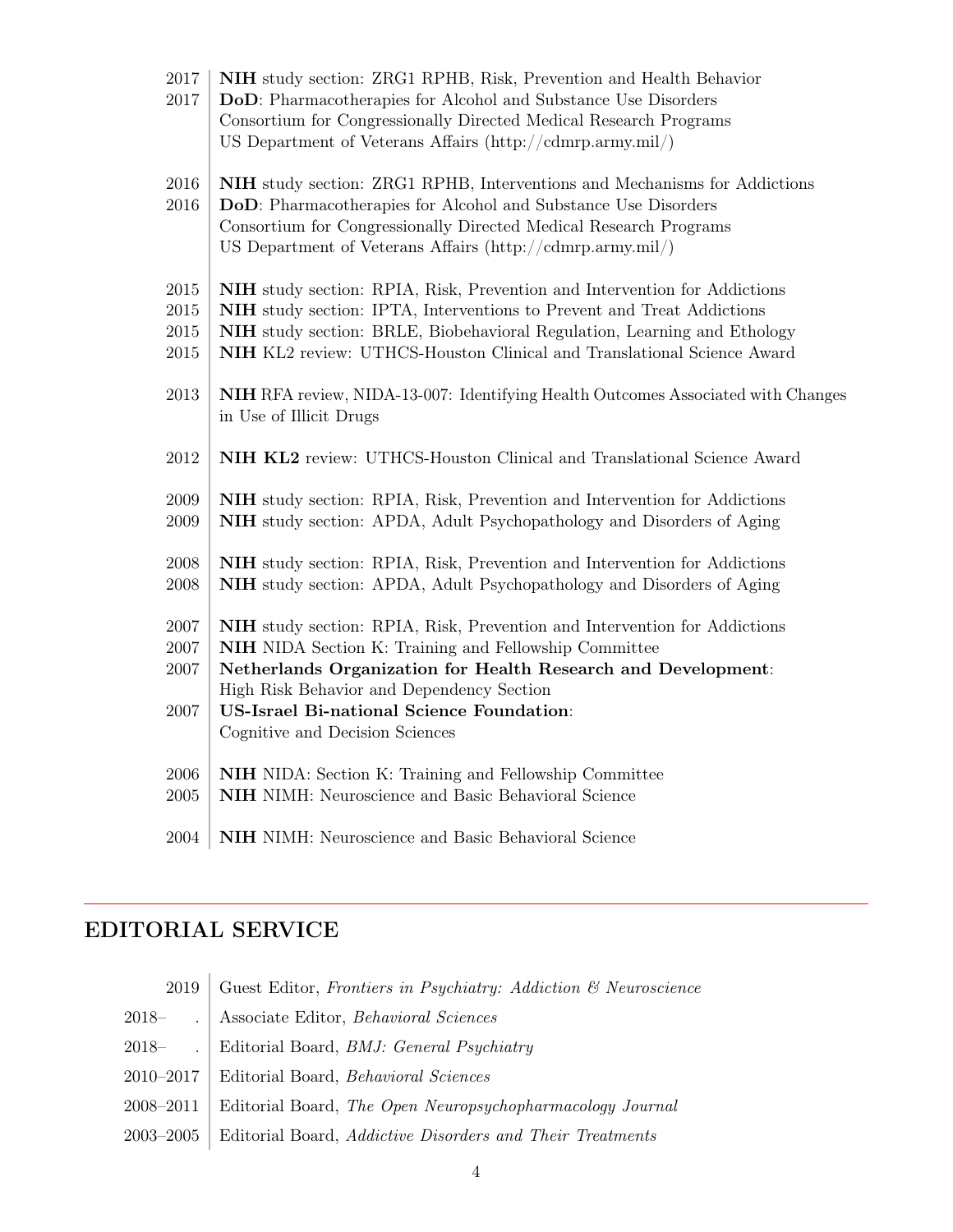2002–2005 Editorial Board, Journal of the Experimental Analysis of Behavior 2001–2004 Editorial Board, Experimental Analysis of Human Behavior Bulletin

Ad-hoc Reviewer: Addiction; Addictive Behaviors; Addiction Biology; Aggression & Violent Behavior; Aggressive Behavior; Alcoholism: Experimental and Clinical Research; American Journal on Drug and Alcohol Abuse; American Journal of Preventative Medicine; Behavioral Neurology; Behavioural Pharmacology; Behavioural Processes; Behavioral Sciences; Behavior Research & Therapy; Biological Psychiatry; Biological Psychiatry: Cognitive Neuroscience and Neuroimaging; Biological Psychology; Biology of Sex Differences; BMC Medicine; BMJ: General Psychiatry; Cerebral Cortex; Clinical Chemistry; Cognitive Affective and Behavioral Neuroscience; Developmental Psychology; Drug and Alcohol Dependence; Experimental and Clinical Psychopharmacology; European Psychiatry; Human Brain Mapping; Frontiers in Behavioral Neuroscience; International Journal of Psychology; Journal of Abnormal Psychology; Journal of Applied Behavior Analysis; Journal of Addiction Research and Therapy; Journal of Caffeine Research; Journal of Clinical Psychiatry; Journal of Dual Diagnosis; Journal of the Experimental Analysis of Behavior; Journal of Experimental Psychology: General; Journal of Experimental Neuropsychology; Journal of Neural Transmission; Journal of Neuroscience; Journal of Neuroscience Psychology & Economics; Journal of Neurotoxicology & Teratology; Journal of Psychiatry and Neuroscience; Journal of Psychopharmacology; Journal of Studies on Alcohol and Drugs; Nature Scientific Reports; Neuroimage; Neuropsychopharmacology; Neuroscience Letters; Pharmacology Biochemistry and Behavior; Philosophical Transactions of the Royal Society: London; PLoS One; Psychology of Addictive Behaviors; Psychoneuroendocrinology; Psychopharmacology; The Psychological Record

### SERVICE: UNIVERSITY OF TEXAS HEALTH SCIENCE CENTER

| $2021 -$  | Psychiatry & Behavioral Sciences Psychology Internship Committee               |
|-----------|--------------------------------------------------------------------------------|
| $2021 -$  | Psychiatry & Behavioral Sciences Compliance Committee                          |
| $2020 -$  | Neuroscience Qualifying Exam Committee, Graduate School of Biomedical Sciences |
| 2018-2020 | McGovern Medical School Strategic Planning Committee for Research 2020-2025    |
| $2018-$   | Neuroscience Steering Committee, Graduate School of Biomedical Sciences        |
| $2016-$   | Psychiatry & Behavioral Sciences Faculty Recruitment Committee                 |
| $2014-$   | Psychiatry & Behavioral Sciences Faculty Tenure and Promotions Committee       |
| $2013-$   | Psychiatry & Behavioral Sciences Executive Committee                           |
| $2008 -$  | Psychiatry & Behavioral Sciences Research Planning Committee                   |
| 2020      | UTHealth Task Force on Research Response to COVID-19                           |
| 2017-2019 | Executive Committee, Graduate School of Biomedical Sciences                    |
| 2017-2018 | Chair, Academic Standards Committee, Graduate School of Biomedical Sciences    |
| 2017-2018 | Neuroscience Curriculum Committee, Graduate School of Biomedical Sciences      |
| 2014-2018 | Chair, Space Committee, Department of Psychiatry & Behavioral Sciences         |
| 2015-2017 | Academic Standards Committee, Graduate School of Biomedical Sciences           |
| 2017      | Supervising Mentor, UTHealth New Investigator Development Program (I. Bauer)   |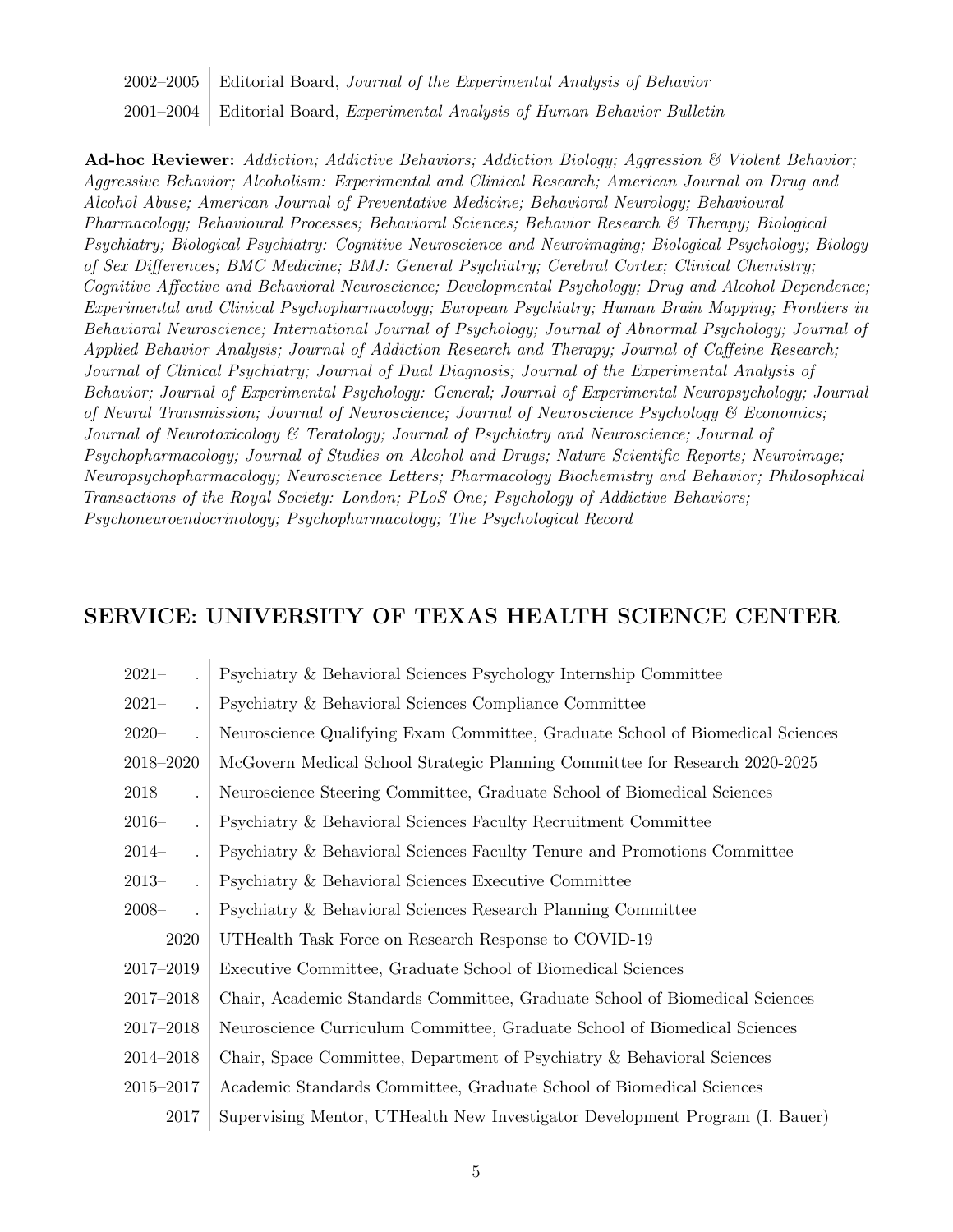| 2015          | Supervising Mentor, UTHealth New Investigator Development Program (C. Zeni)     |
|---------------|---------------------------------------------------------------------------------|
| 2015          | Panel, Public Forum: The Brain on Drugs UTHealth Neuroscience Research Center   |
| $2011 - 2015$ | Saltzberg Summer Research Fellowship Coordinator, MS1 research training program |
| 2008-2015     | Committee for the Protection of Human Subjects (IRB), UTHSC-Houston             |
| 2001-2012     | Psychiatry Lecture Series and Pharmaceutical Support Committee                  |
| 2005-2007     | Chair, Space Committee, Department of Psychiatry & Behavioral Sciences          |
| 2007-2010     | Academic Council, Department of Psychiatry & Behavioral Sciences                |
| $2001 - 2006$ | Faculty Interviewer, Medical School Admissions Board                            |
|               |                                                                                 |

# SERVICE: SCIENTIFIC COMMUNITY

| 2020-2021     | Texas Research-to-Policy Collaboration Project (UT System Schools of Public Health):<br>matched network member for legislators Carol Alvarado, William 'Four' Price, and<br>Senfronia Thompson                                       |
|---------------|--------------------------------------------------------------------------------------------------------------------------------------------------------------------------------------------------------------------------------------|
| 2020-2023     | Data Safety and Monitoring Board: 'Dual-Orexin Antagonism as a Mechanism for<br>Improving Sleep and Drug Abstinence in Opioid Use Disorder' (M. Greenwald, PI)                                                                       |
| 2019          | UTHealth Junior Faculty Boot Camp (Speaker): The road more travelled: Mistakes,<br>opportunities, serendipity, and survival                                                                                                          |
| 2019-2020     | Gulf Coast Consortium Steering Committee: Translational Science Cluster in Mental<br>Health Research                                                                                                                                 |
| 2018-2021     | Finance Committee: College on Problems of Drug Dependence                                                                                                                                                                            |
| 2016-2018     | Gulf Coast Consortium Steering Committee: Translational Science Cluster, Addiction                                                                                                                                                   |
| $2014-$       | Med-Pathway: Advanced Practice for the New MCAT. (S-Corp). Co-creator and<br>Vice-President. MCAT prep materials (print book, online tests and statistics)                                                                           |
| 2019          | Out In Front: UTHealth Online Magazine (Consulting Scientist) Brain Health. Ad-<br>dressing a growing crisis merging biological and cognitive science to tackle addiction                                                            |
| $2017 - 2018$ | Advisory Panel: Alcohol and Substance Abuse Disorders Research Program (ASADRP)<br>US Department of Defense; Congressionally Directed Medical Research Programs                                                                      |
| 2016-2017     | Faculty External Search Committee: UT MD Anderson Cancer Center Department of<br>Behavioral Science (Paul M. Cinciripini, Chair)                                                                                                     |
| 2015-2017     | Data Safety and Monitoring Board: 'Non-Invasive Direct Current Stimulation for<br>Cognition in Schizophrenia.' UTHealth McGovern Medical School (R. Cho, PI)                                                                         |
| 2015          | Health Leader Online Magazine (Consulting Scientist) Artificial high: Synthetic drugs<br>are anything but safe                                                                                                                       |
| 2015          | UTHealth Addiction Expert: Fox Chanel 26 News, Brain Awareness Week                                                                                                                                                                  |
| 2012          | Consultant: PhenX Substance Abuse and Addiction (SAA) Working Group 2. NIH<br>NHGRI award No. U01 HG004597. PhenX provides standardization of measures<br>related to complex diseases, phenotypic traits and environmental exposures |
| 2011          | Addiction Expert: National Geographic BBC program, Drugged: High on Cocaine                                                                                                                                                          |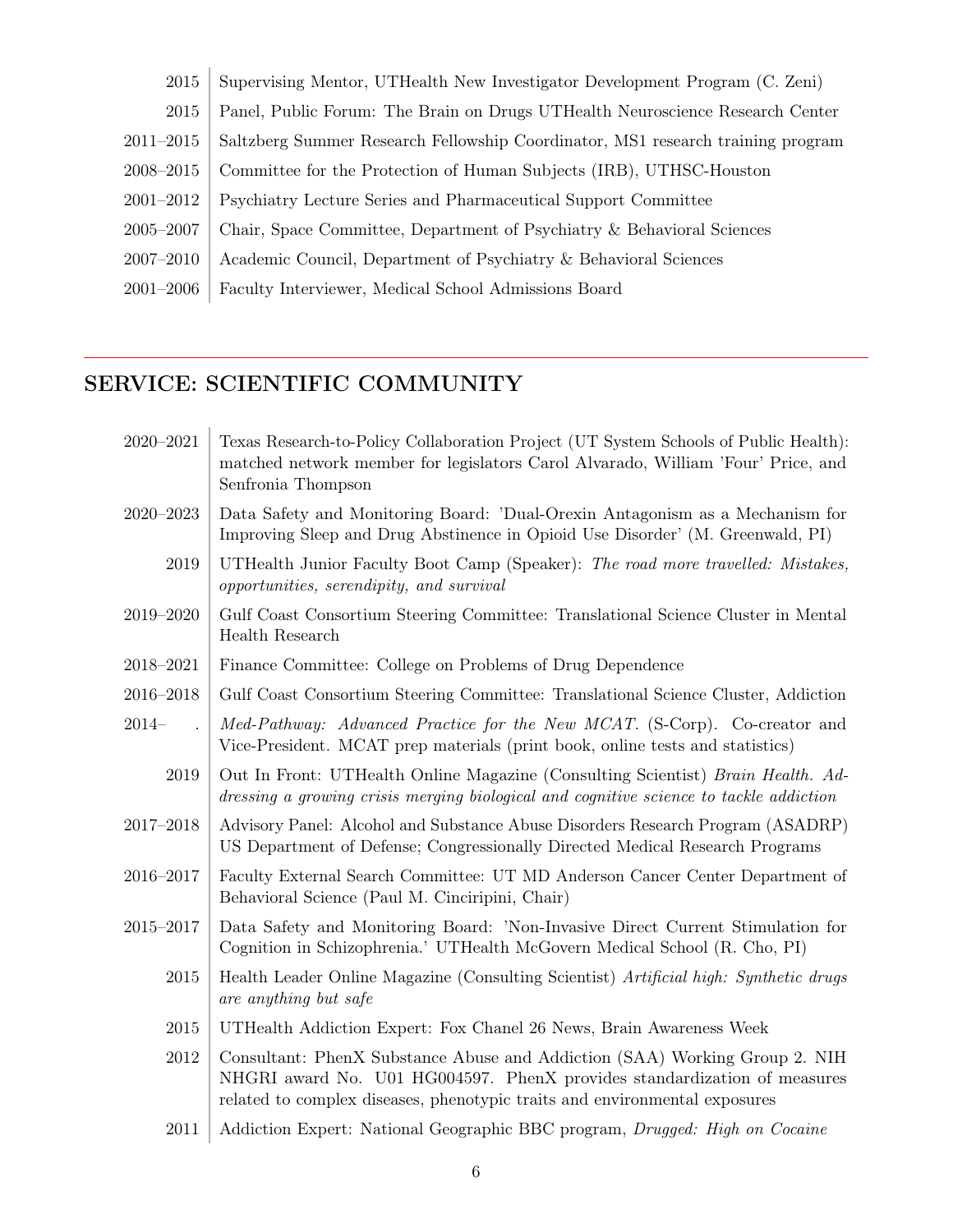- 2011–14 Data Safety and Monitoring Board: 'A Human Laboratory Assessment of the Safety and Potential Efficacy of Varenicline in Methamphetamine-Dependent Volunteers Receiving Methamphetamine.' Baylor College of Medicine (R. De La Garza II, T. Newton, PIs)
- 2003–2005 Program Chair: American Psychological Association Annual Convention, Division 28 (Psychopharmacology and Substance Abuse)

### TEACHING

| 2020          | Research Ethics, UTHealth Psychiatry & Behavioral Science Residency Program                                                                |
|---------------|--------------------------------------------------------------------------------------------------------------------------------------------|
| $2020\,$      | Statistical Methods and Guidelines, UTHealth Psychiatry & Behavioral Science Resi-<br>dency Program                                        |
| $2020\,$      | Mesocorticolimbic Circuits Modulating Reward Behavior, UTHSC Graduate School of<br>Biomedical Sciences (Neurocircuits and Behavior Course) |
| 2014–2020     | Research Ethics, Principles and Practice, UTHSC Psychology Internship Lecture Series                                                       |
| 2010-2019     | Drugs and Cognition: Psychopharmacology, UTHSC Graduate School of Biomedical<br>Sciences (Cognitive Neuroscience Course)                   |
| $2017\,$      | Neurobiology of Disease: Opioids, Neurobiological and Clinical Perspectives, UTHSC<br>Graduate School of Biomedical Science                |
| 2012-2017     | Addiction Lecture Series: Sedatives, Hallucinogens, Cannabinoids, UTHSC Medical<br>School Behavioral Sciences Block, MS 2                  |
| 2014-2016     | Principals of Design and Data Analysis, UTHealth Psychiatry PGY1 and PGY2<br>Resident Didactics                                            |
| $2012 - 2016$ | Behavioral Science Interviewing (preceptor), UTHSC Medical School                                                                          |
| 2015          | Neurobiology of Disease: Stress and the Brain, UTHSC Graduate School of Biomedical<br>Sciences                                             |
| 2013          | Neurobiology of Disease: Addiction, Clinical and Neurobiological Perspectives, UTHSC<br>Graduate School of Biomedical Science              |
| 2009-2011     | Research Methodology I and II, UTHSC Department of Psychiatry PGY1 and PGY2<br><b>Resident Didactics</b>                                   |
| 2006          | Neurobiology of Disease: Behavioral Neuroscience of Addiction, UTHSC Graduate<br>School of Biomedical Science                              |
| $2005 - 2006$ | Psychopharmacology, UTHSC Clinical Psychology Internship Program                                                                           |
| 2002-2004     | Psychopharmacology Lecture Series, UTHSC Psychiatry Grand Rounds                                                                           |
| 2004          | Behavioral Pharmacology, UTHSC Graduate School of Biomedical Science                                                                       |
| $\,2003\,$    | Psychopharmacology, University of Houston (Graduate Seminar)                                                                               |
| 1994-95       | Quantitative Methods (Statistics), Auburn University                                                                                       |
| 1993-94       | Learning and Conditioning, Auburn University                                                                                               |
| 1992          | Developmental Psychology, Auburn University                                                                                                |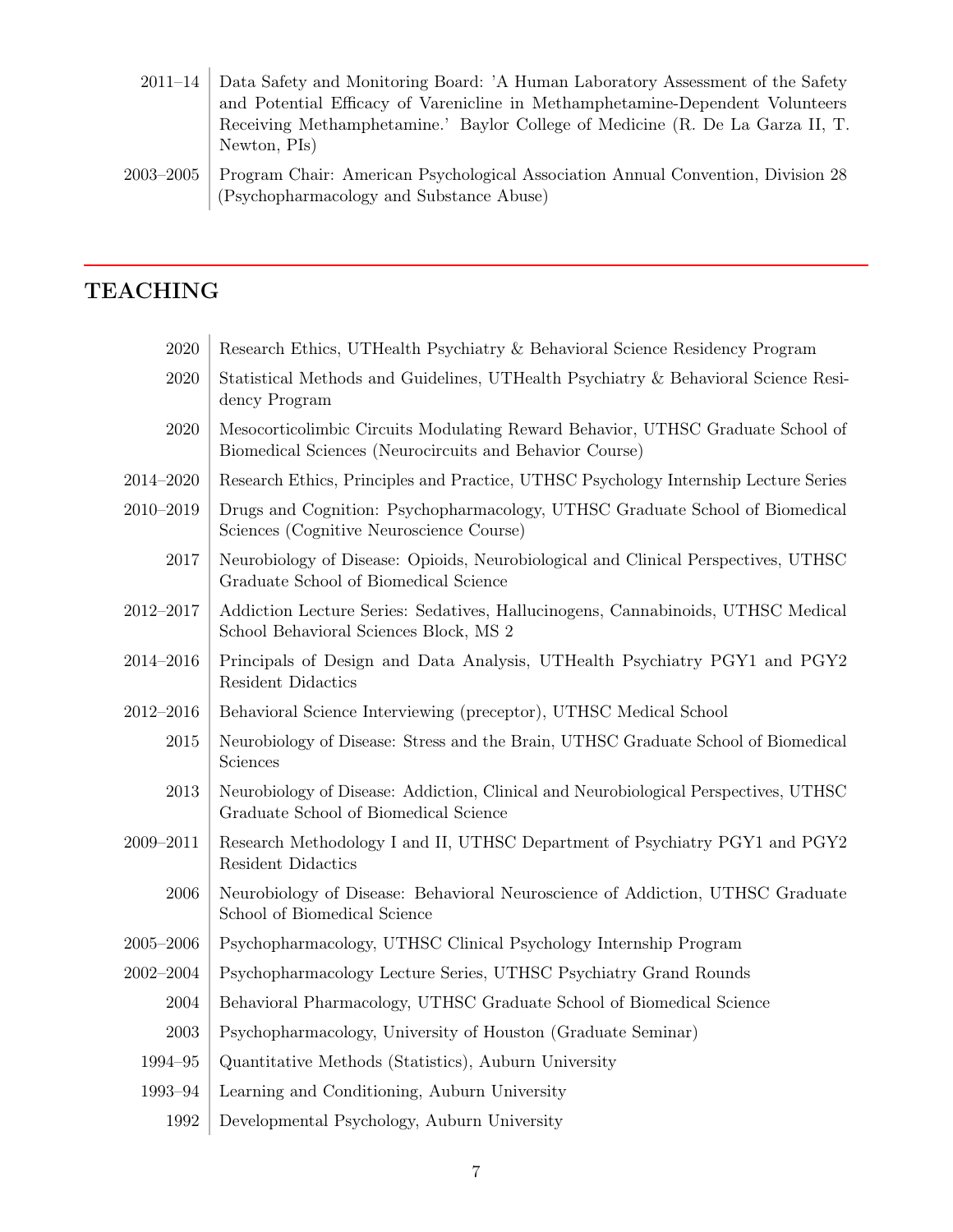# MENTORING

### Junior Faculty

| 2021-2022     | Lokesh Shahani, M.D. UTHealth Department of Psychiatry & Behavioral Sciences<br>Ph.D. Co-Mentor, Dissertation Committee, University of Texas-Houston School of<br>Public Health: Predictors of lengths of stay and suicidality related to psychiatric<br>hospitalization in the geriatric patient population. |
|---------------|---------------------------------------------------------------------------------------------------------------------------------------------------------------------------------------------------------------------------------------------------------------------------------------------------------------|
| $2021 - 2022$ | Jin H. Yoon, Ph.D. UTHealth Department of Psychiatry & Behavioral Sciences<br>McGovern Medical School Pilot Grant: Relationship between opioid demand metrics<br>and pain-related outcomes.                                                                                                                   |
| 2019-2021     | Gabriel Fries, Ph.D. UTHealth Department of Psychiatry & Behavioral Sciences<br>K12 awardee: Association between stress reactivity and DNA methylation in patients<br>with bipolar disorder<br>K01 awardee: Stress reactivity and DNA methylation in patients with bipolar disorder                           |
| 2019-2021     | Robert Suchting, Ph.D. UTHealth Department of Psychiatry & Behavioral Sciences<br>UTHealth Psychiatry & Behavioral Sciences Seed Grant: Suvorexant treatment to<br>reduce relapse risk symptoms during cigarette smoking withdrawal: a double-blind,<br>placebo-controlled study                              |
| 2019          | Emily H. Wu, M.D. UTHealth Department of Psychiatry & Behavioral Sciences<br>Alkermes Pathways Research Program: Relationships among cannabis use trajectories<br>and psychosis in an acute inpatient mental setting                                                                                          |
| $2017 - 2018$ | Jin H. Yoon, Ph.D. UTHealth Department of Psychiatry & Behavioral Sciences<br>UTHealth Psychiatry & Behavioral Sciences Seed Grant: Targeting alcohol use & stress<br>reactivity with pioglitazone                                                                                                            |
| $2017 - 2018$ | Isabelle Bauer, Ph.D. UTHealth Department of Psychiatry & Behavioral Sciences<br>K01 application: Neural and cognitive correlates of impulsivity in bipolar disorder and<br>comorbid alcohol use disorder                                                                                                     |
| 2015          | Benson M. Irungu, Ph.D. UTHealth Department of Psychiatry & Behavioral Sciences<br>KL2 application: Individualized bio-behavioral markers of vulnerability and disease<br>progression in bipolar disorders                                                                                                    |
| 2015-2017     | Margaret Wardle, Ph.D. UTHealth Department of Psychiatry & Behavioral Sciences<br>K08 awardee (2016-2021): Targeting anhedonia in cocaine use disorder                                                                                                                                                        |
| 2014          | Ola O. Okusaga, M.D. UTHealth Department of Psychiatry & Behavioral Sciences<br>K23 application: Peripheral inflammation and inhibitory control in psychosis                                                                                                                                                  |
| 2013-2015     | Anka Vujanovic, Ph.D. UTHealth Department of Psychiatry & Behavioral Sciences<br>KL2 awardee: Randomized controlled trial of a novel cognitive-behavioral treatment for<br>PTSD and cocaine dependence                                                                                                        |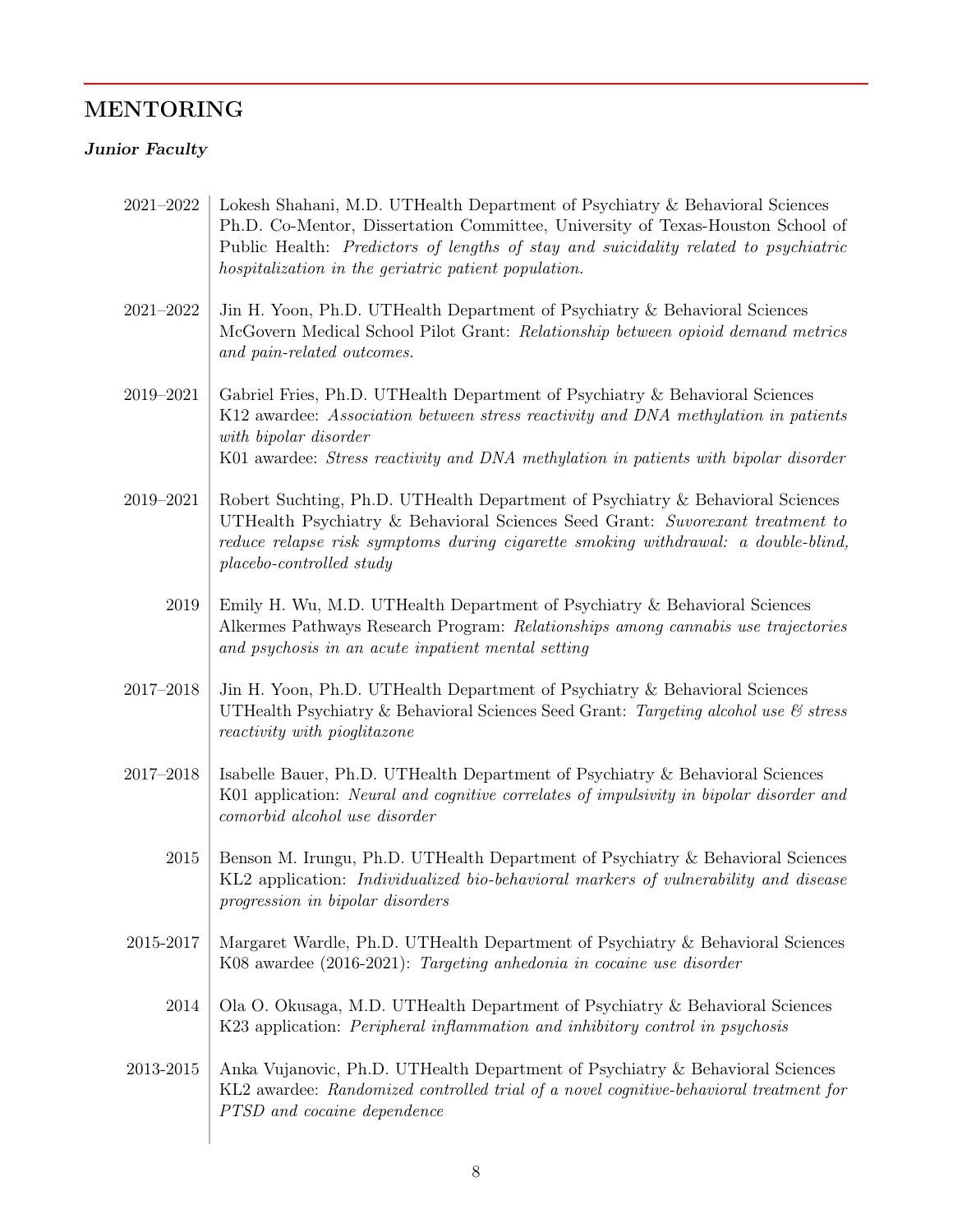2011–2012 | Kirti Saxena, M.D. UTHealth Department of Psychiatry & Behavioral Sciences K23 application: Neural and laboratory markers of impulsive aggression in bipolar adolescents

#### Postdoctoral Fellows

| $2018 -$            | Heather Webber, Ph.D. UTHealth Department of Psychiatry & Behavioral Sciences<br>K01 application: Targeting physiological markers of reward functioning with transcranial<br>magnetic stimulation in cocaine use disorder<br>NIH/NSRA F32 awardee: Developing adaptive interventions for cocaine cessation and<br>relapse prevention.<br>UTHealth Psychiatry & Behavioral Sciences Seed Grant: Effects of cocaine abstinence<br>on EEG gamma in response to neutral and cocaine cues |
|---------------------|--------------------------------------------------------------------------------------------------------------------------------------------------------------------------------------------------------------------------------------------------------------------------------------------------------------------------------------------------------------------------------------------------------------------------------------------------------------------------------------|
| $2017 - 2018$       | Yong Cui, Ph.D. MD Anderson Department of Behavioral Sciences.<br>K01 application: Evaluating the feasibility of a dual inhibitory control training-based<br>mobile intervention for smoking                                                                                                                                                                                                                                                                                         |
| 2016                | Gabriel Fries, Ph.D. UTHealth Department of Psychiatry & Behavioral Sciences<br>K99/K00 application: Association between stress reactivity and DNA methylation in<br>patients with bipolar disorder                                                                                                                                                                                                                                                                                  |
| 2016                | Yong Cui, Ph.D. MD Anderson Department of Behavioral Sciences<br>$K99/K00$ application: A dual inhibitory control training-based adjunct intervention for<br>smoking                                                                                                                                                                                                                                                                                                                 |
| 2015                | Isabelle Bauer, Ph.D. UTHealth Department of Psychiatry & Behavioral Sciences<br>K01 application: Cognitive, neural and physiological basis of affective biases in mood<br>spectrum disorders                                                                                                                                                                                                                                                                                        |
| $2008 - 2012$       | Shijing Liu, Ph.D. UTHealth Department of Psychiatry & Behavioral Sciences<br>MD Anderson Cancer Center Behavioral Sciences Fellowship, 2012-2013                                                                                                                                                                                                                                                                                                                                    |
| $2007\hbox{--}2008$ | Delphine Psychoyos, Ph.D., Texas A&M Health Science Center<br>NIH/NSRA F32 awardee: Teratogenic effects of marijuana in developing CNS                                                                                                                                                                                                                                                                                                                                               |
| $2004 - 2006$       | Lori M. Lieving, Ph.D. UTHealth Department of Psychiatry & Behavioral Sciences<br>Currently Faculty, Director of Research Programs, Carolinas College of Health Sciences<br>NIH/NSRA F32 awardee: Impulsivity and time estimation in substance abusers                                                                                                                                                                                                                               |
| 2001-2003           | Cynthia J. Pietras, Ph.D. UTHealth Department of Psychiatry & Behavioral Sciences<br>Currently Associate Professor, Western Michigan University                                                                                                                                                                                                                                                                                                                                      |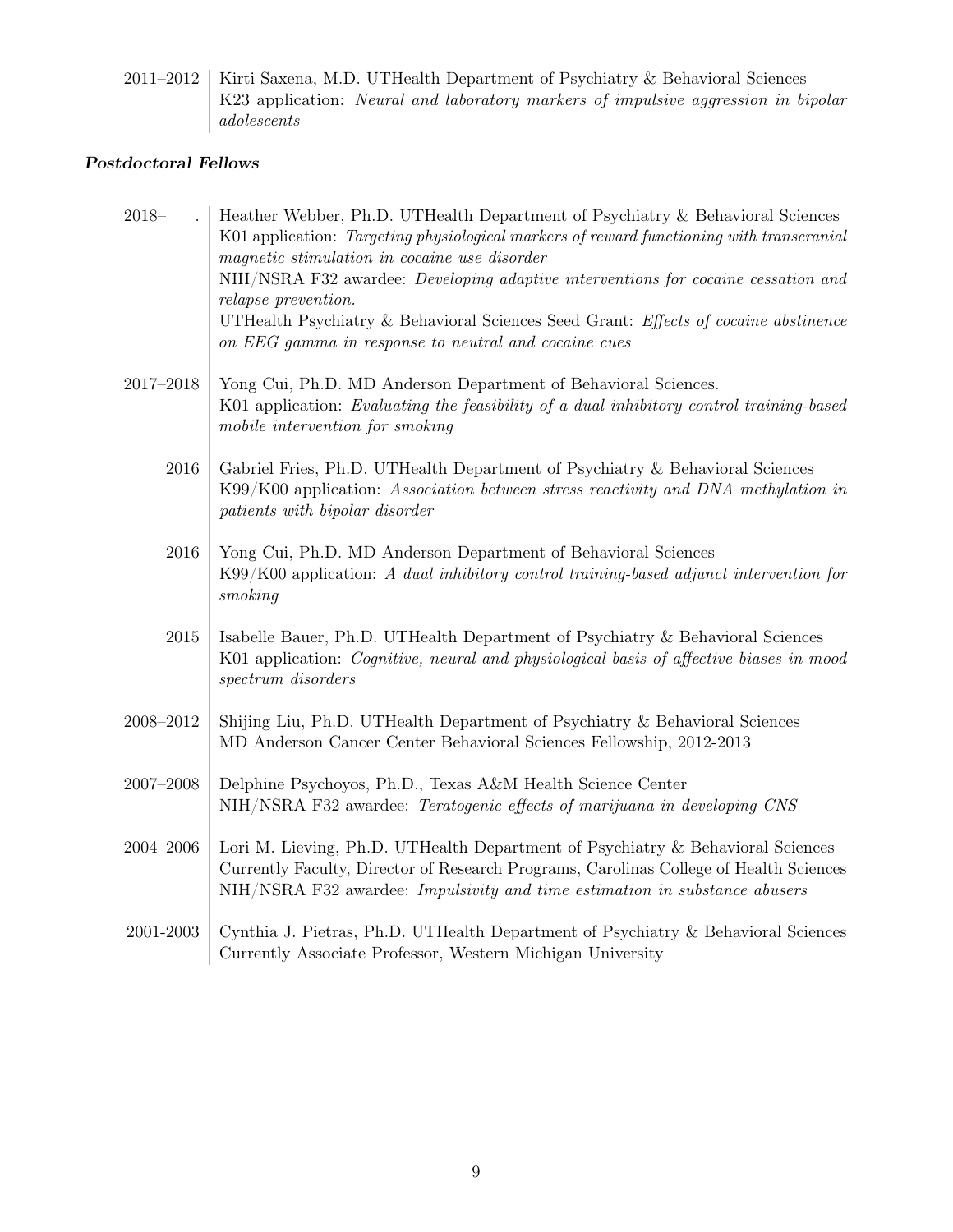### Residents

| 2019-2020     | Tina Thomas, MBBS, MRCPsych, (Co-Mentor, Research Track)<br>Resident research paper winner, Journal of Psychiatric Practice, 2019-2020<br>Race, history of abuse, and homelessness are associated with forced medication admin-<br><i>istration during psychiatric inpatient care</i><br>American Psychiatric Association Foundation (APA) Foundation Grant, 2020-2021<br>Feasibility study of using mobile phone technology to survey COVID-19 exposure, knowl-<br>edge, attitudes and prevention practices, mental health and access to care in people with<br>serious mental illness (SMI) experiencing homelessness                                                       |
|---------------|-------------------------------------------------------------------------------------------------------------------------------------------------------------------------------------------------------------------------------------------------------------------------------------------------------------------------------------------------------------------------------------------------------------------------------------------------------------------------------------------------------------------------------------------------------------------------------------------------------------------------------------------------------------------------------|
| 2018-2020     | Shweta Kapoor, M.D. (Co-Mentor, Research Track)<br>American Psychiatric Association Research Colloquium Awardee, 2019<br>Opioid misuse risk assessment in patients undergoing surgery following traumatic injury                                                                                                                                                                                                                                                                                                                                                                                                                                                              |
| $2016 - 2019$ | Sabrina Correa Da Costa, M.D. (Primary Mentor, Research Track)<br>Addiction Fellowship, Yale Medical School, 2019-20<br>Laughlin Fellow of The American College of Psychiatrists, 2018-19<br>Junior Investigator Research Colloquium, American Psychiatric Association, 2017<br>Outstanding Resident Excellence in Research Award, UTHealth, 2017<br>American College of Neuropsychopharmacology Research Colloquium Awardee, 2017<br>American Academy of Addiction Psychiatry Resident Travel Scholarship, 2017<br>MIRECC Training Residents in Psychiatry Scholarship (TRIPS) Program, 2016<br>The impact of substance use disorders and cognitive functioning late in life |
| 2015-2016     | Ajay Parsaik, M.D. (Primary Mentor, Research Track)<br>Area 5 APA resident poster competition 1st place, 2017<br>Mental Health Congress resident poster award 1st place, 2016<br>MIRECC Training Residents in Psychiatry Scholarship (TRIPS) Program, 2016:<br>Substance use disorders in psychiatric inpatients reporting childhood trauma                                                                                                                                                                                                                                                                                                                                   |
| $2013 - 2015$ | Samet Kose, M.D., Ph.D. (Primary Mentor, Research Track)<br>Janssen Resident Psychiatric Research Scholar, 2014<br>APA Young Investigator Award, 2014: Neural correlates of impulsive aggressive behavior<br>in subjects with a history of alcohol dependence                                                                                                                                                                                                                                                                                                                                                                                                                 |
| $2013 - 2014$ | Nilesh S. Tannu, M.D. (Mentor, Research Track)<br>Society for Biological Psychiatry Travel Award Winner, 2014: Proteomic analyses for<br>evaluation of PPAR-gamma agonist treatment for cocaine dependence<br>Janssen Resident Psychiatric Research Scholar, 2013                                                                                                                                                                                                                                                                                                                                                                                                             |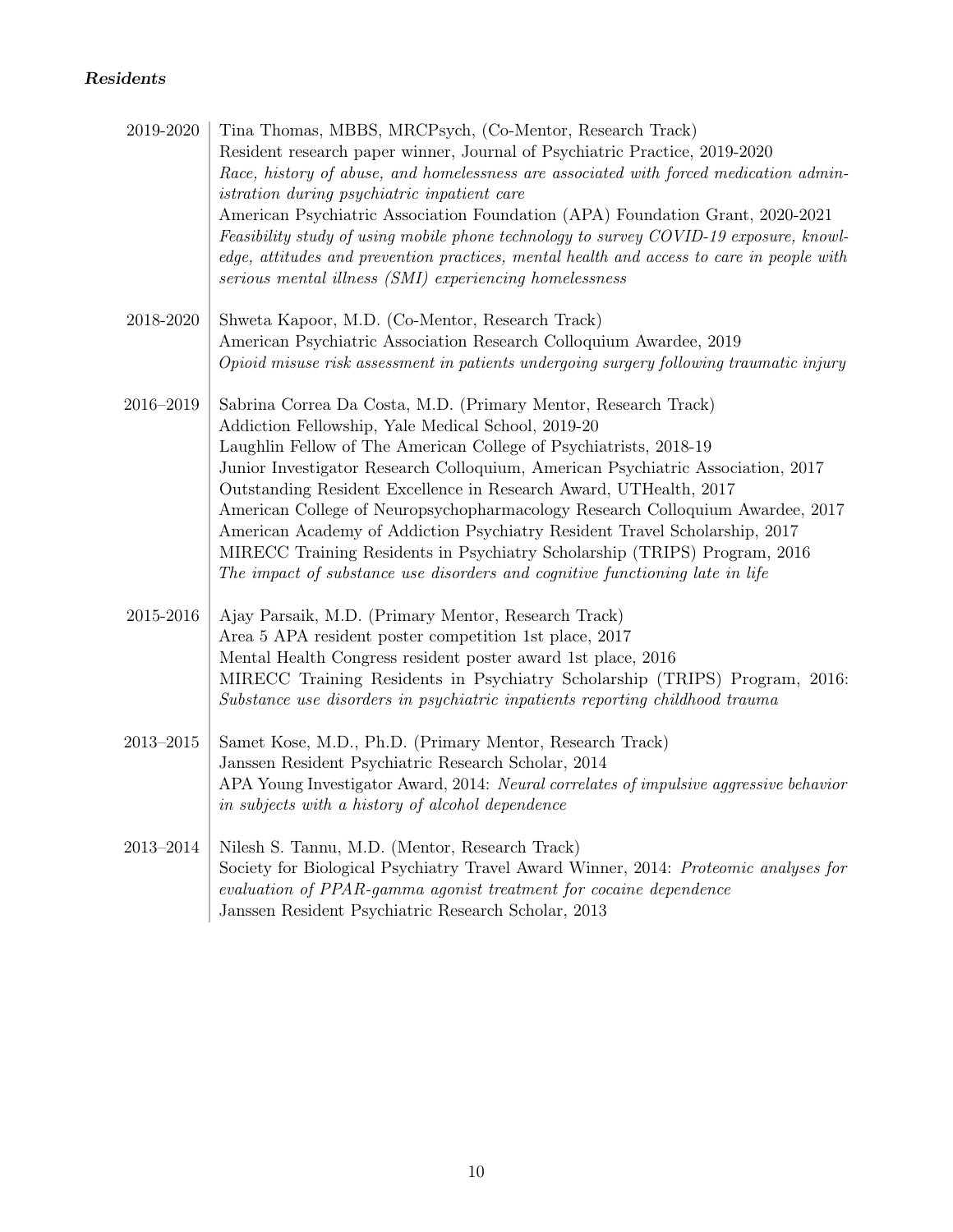#### Graduate Students

| $2018 -$      | Kyla Gibney, MD Anderson UTHealth Graduate School of Biomedical Sciences<br>Dissertation Committee Member<br>Gigli Family Endowed Scholarship Awardee                                                                                                                                                                                                                                                                                                                                                                                                                                                                                  |
|---------------|----------------------------------------------------------------------------------------------------------------------------------------------------------------------------------------------------------------------------------------------------------------------------------------------------------------------------------------------------------------------------------------------------------------------------------------------------------------------------------------------------------------------------------------------------------------------------------------------------------------------------------------|
|               | Drug Abuse Research Training (DART) Summer Fellowship: Medical University of<br>South Carolina                                                                                                                                                                                                                                                                                                                                                                                                                                                                                                                                         |
|               | NIH F31 awardee (co-Mentor): Resisting food temptation: How do affective and<br>cognitive brain systems interact?                                                                                                                                                                                                                                                                                                                                                                                                                                                                                                                      |
| 2018-2019     | Charlotte Beard, UTHealth Clinical Psychology Internship Program<br>White matter integrity in stimulant use disorders: A meta-analysis of diffusion tensor<br><i>imaging studies.</i><br>A meta-analysis of tract-based spatial statistics studies examining white matter integrity<br>in cocaine use disorder.                                                                                                                                                                                                                                                                                                                        |
| 2016-2019     | Jonika Tannous, MD Anderson UTHealth Graduate School of Biomedical Sciences<br>Examining Committee and Dissertation Committee Member<br>Roberta M. and Jean M. Worsham Endowed Scholarship winner, 2018<br>Trajectories and clusters- An examination of white matter and cognition in children<br>and adolescents with bipolar disorder<br>GSBS rotation research project: Relationships among anti-saccade errors and white<br>matter integrity in subjects with cocaine and alcohol use disorders<br>Data Scientist: Centers for Disease Control - Houston<br>Data Scientist: Houston Methodist Hospital, Neurology and Neuroscience |
| $2016 - 2019$ | Andrea Dimet, University of Texas Medical Branch Integrated Neuroscience Program<br>Dissertation committee: Integrative biochemistry, omics, and bioinformatics to elucidate<br>mechanisms underlying cocaine cue reactivity                                                                                                                                                                                                                                                                                                                                                                                                           |
| $2015 - 2019$ | Christopher Walker, MD Anderson UTHealth Graduate School of Biomedical Sciences<br>Examining Committee and Dissertation Committee Member: <i>Gamma frequency oscil-</i><br>lations in adolescent cortical and working memory development: examination using<br>combined TMS and EEG                                                                                                                                                                                                                                                                                                                                                    |
| $2011 - 2014$ | Nadeeka Dias, Ph.D., MD Anderson UTHealth Graduate School of Biomedical Sciences<br>Frances Adoue Lynch Addiction Research Award, 2012<br>Primm-Singleton Award – College on Problems of Drug Dependence, 2013<br>National Eye Institute (NIH) Young Investigators Fellowship - Gordon<br>Research Conference, 2013<br>Robert W. and P. Wallis Knox Charitable Foundation Scholarship Award, 2014<br>Post-doctoral fellow, Harvard Medical School / McLean Hospital (S.E. Lukas, 2014-16)<br>Primary Mentor and Dissertation Advisor: Eyetracking measures of attentional bias in<br><i>cocaine-dependent subjects</i>                 |
| $2011 - 2014$ | Nuvan Rathnayaka, MPH. UTHSC School of Public Heath<br>Graduate Research Assistant & Ph.D. student, University of North Carolina, Biostatis-<br>tics $(2014-2019)$<br>Masters in Public Health Advisory Committee                                                                                                                                                                                                                                                                                                                                                                                                                      |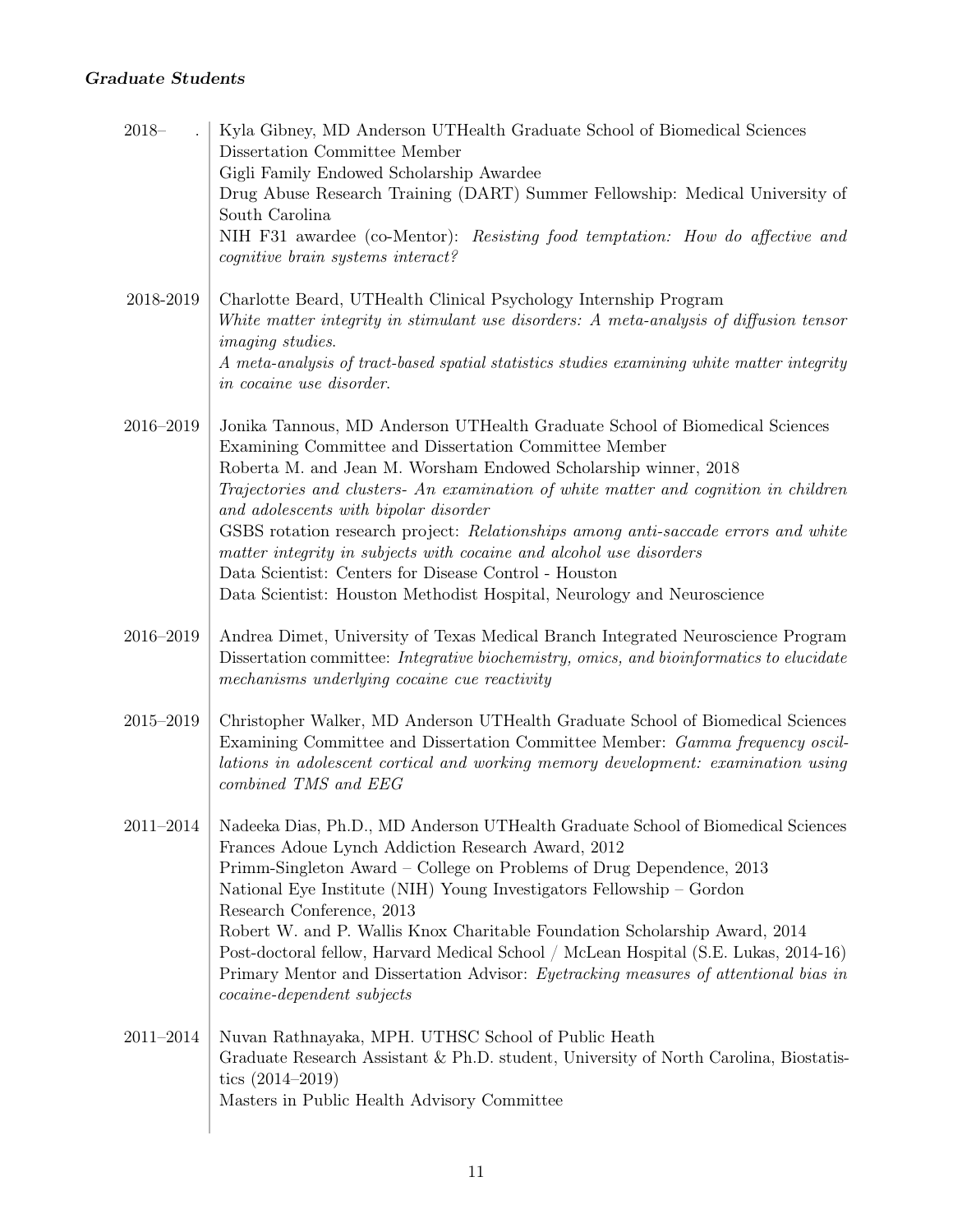| 2009–2014     | Joseph Alcorn, Ph.D. MD Anderson UTHealth Graduate School of Biomedical Sciences<br>Dee S. and Patricia Osborne Endowed Scholarship, 2014<br>2012 Roberta M. and Jean M. Worsham Endowed Scholarship winner, 2012<br>2012 Primm-Singleton Award $\angle$ AS College on Problems of Drug Dependence, 2012<br>Post-doctoral fellow and Research Associate, University of Kentucky Medical School<br>$(C.R. Rush, 2015-2019)$<br>Primary Mentor and Dissertation Advisor: Effects of oxytocin on human aggression |
|---------------|----------------------------------------------------------------------------------------------------------------------------------------------------------------------------------------------------------------------------------------------------------------------------------------------------------------------------------------------------------------------------------------------------------------------------------------------------------------------------------------------------------------|
| 2008-2011     | Lorena Maili, M.S. MD Anderson UTHealth Graduate School of Biomedical Sciences<br>Masters in Biological Sciences Advisory Committee<br>Roberta M. and Jean M. Worsham Endowed Scholarship winner, 2010                                                                                                                                                                                                                                                                                                         |
| 2006-2011     | Joshua Gowin, Ph.D. MD Anderson UTHealth Graduate School of Biomedical Sciences<br>Post-doctoral fellow, UC San Diego (M.P. Paulus, 2012–2013)<br>Research Fellow, NIAAA (V. Ramchandani, 2014–18)<br>Assistant Professor, University of Colorado School of Medicine (2018–present)<br>Primary Mentor and Dissertation Advisor: The role of cortisol in the cycle of violence                                                                                                                                  |
| $2002 - 2006$ | Sylvain Nouvion, Ph.D. MD Anderson UTHealth Graduate School Biomedical Sciences<br>NIH/NSRA F31 application: <i>Human reactive and proactive aggression</i><br>Post-doctoral fellow, Wake Forest University, (2007-2008, D.M. Dougherty)<br>Chair for GSBS Examining Committee, Doctoral Advisory Committee: <i>Proactive</i><br><i>aggression:</i> A two part study                                                                                                                                           |

### Medical Students

| $2019-$       | Emily Mendez, UTHealth McGovern Medical School<br>Co-Mentor, MD/PhD program, disseration research component<br>NIH Diversity in Vision Research and Ophthalmology Summer Internship Program<br>CTSA TL1 award: In vivo and in vitro mechanisms in substance use disorder toxicity<br>NIH F30 application: Molecular signatures of cocaine-induced neurotoxicity in human<br>brain models |
|---------------|------------------------------------------------------------------------------------------------------------------------------------------------------------------------------------------------------------------------------------------------------------------------------------------------------------------------------------------------------------------------------------------|
| $2019 - 2020$ | Christopher Gurguis, UTHealth McGovern Medical School<br>Risk factors for metabolic and cardiovascular disease in inpatients with severe<br>mental illness                                                                                                                                                                                                                               |
| 2018-2019     | Amber Berumen, UTHealth McGovern Medical School, Saltzberg Research Fellow<br>Elevated neutrophil to lymphocyte ratio (NLR) in cocaine use disorder (CUD) as a<br>marker of chronic inflammation and accelerated aging                                                                                                                                                                   |
| $2018-$       | Kira Gomez, UTHealth McGovern Medical School, Saltzberg Research Fellow<br>Trauma, inflammation, and anhedonia in cocaine use disorder<br>Co-mentor: UTHealth McGovern Medical School scholarly concentration in Neuro-<br>science                                                                                                                                                       |
| 2013          | Genevieve Holmes, M.D. UTHealth McGovern Medical School, Saltzberg Research<br>Fellow, Saccadic eye movement reaction times support attentional bias towards cocaine<br>cues in cocaine dependent subjects                                                                                                                                                                               |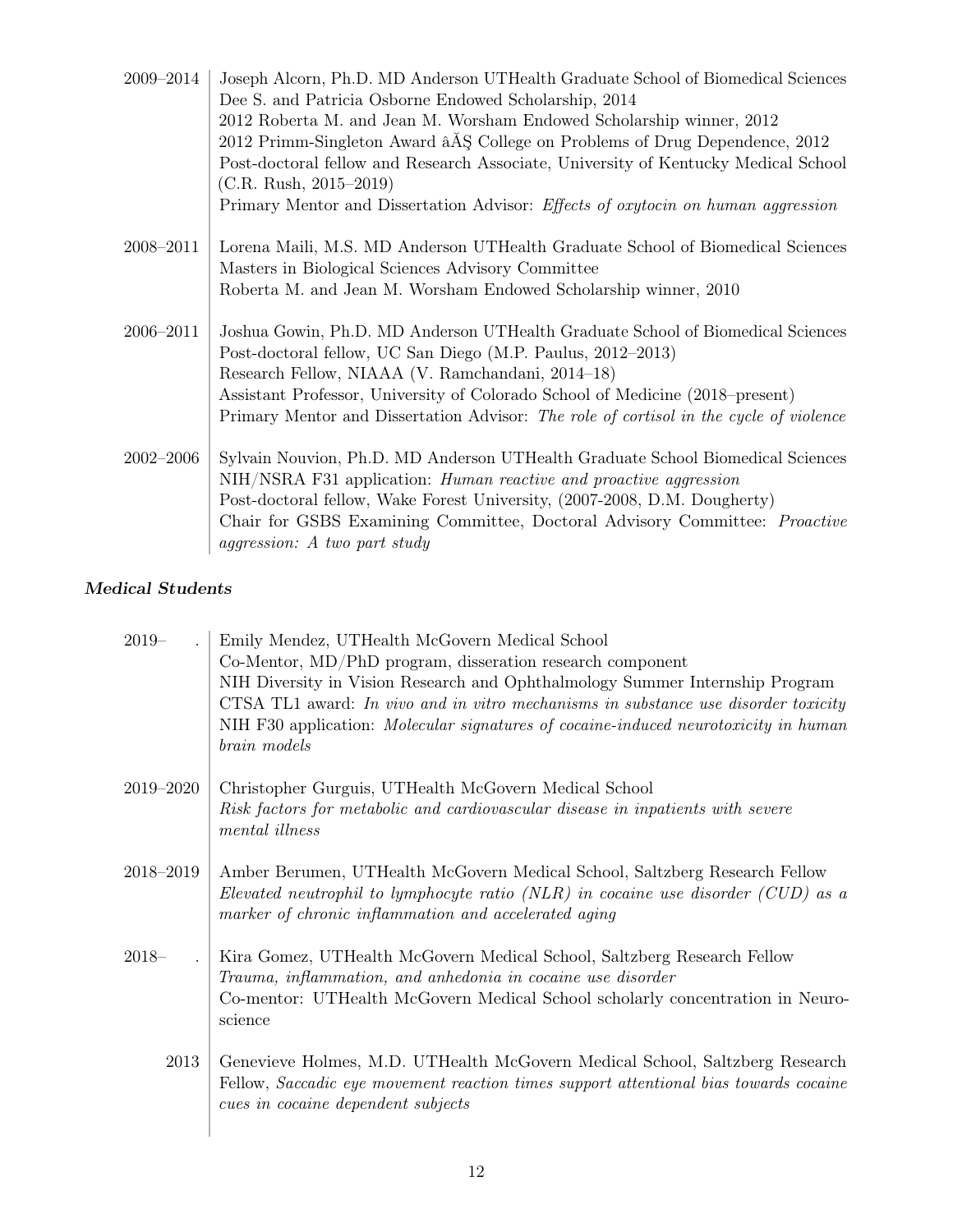| 2011 | Courtney Olsen, M.D., Ph.D. UTHealth McGovern Medical School, Saltzberg Research<br>Fellow, Neural correlates and effects of A2A antagonist SYN115 on attention / response<br>inhibition in cocaine dependent subjects |
|------|------------------------------------------------------------------------------------------------------------------------------------------------------------------------------------------------------------------------|
| 2007 | Kelley Babcock, M.D. UTHealth McGovern Medical School, Summer Research Program                                                                                                                                         |
| 2007 | Charles Lewis, M.D. UTHealth McGovern Medical School, Summer Research Program                                                                                                                                          |
| 2006 | Katherine Nelson, M.D. UTHealth McGovern Medical School, Summer Research<br>Program                                                                                                                                    |

# COLLABORATIVE SCIENTIFIC VENTURES

| $2021 -$  | UTHealth McGovern Medical School, Dept. of Neurology (A.Z. Sharrief, S.I Savitz)<br>Risk factors and outcomes in cocaine-related stroke               |
|-----------|-------------------------------------------------------------------------------------------------------------------------------------------------------|
| 2019–2020 | Perkins $&$ Will (E. Edelstein)<br>Environmental factors influencing agitation, sleep, and adverse events in mental and<br>behavioral health settings |
| 2014–2018 | University of Texas Medical Branch–Galveston (K.A. Cunningham, K.T. Dineley)<br>Role of PPAR-gamma and brain circuit alterations in cocaine abuse     |
| 2012-2017 | Mount Sinai School of Medicine (N. Klein, G. Gan)<br>Genes, brain, and behavior in human aggression                                                   |
| 2013-2015 | Virginia Commonwealth University (F.G. Moeller, J.L. Steinberg)<br>Impulsivity and trauma in substance use disorders                                  |
| 2009-2013 | Duke University (S.H. Kollins, F.J. McClernon)<br>Methylphenidate, ADHD, and nicotine dependence                                                      |
| 2008-2010 | Baylor College of Medicine (T.R. Kosten, T. Newton)<br>Neural correlates of stimulant administration on impulse control in cocaine dependence         |
| 2004-2008 | University of California–San Diego (M.P. Paulus)<br>Neurobiology of risky decision making and impulsivity                                             |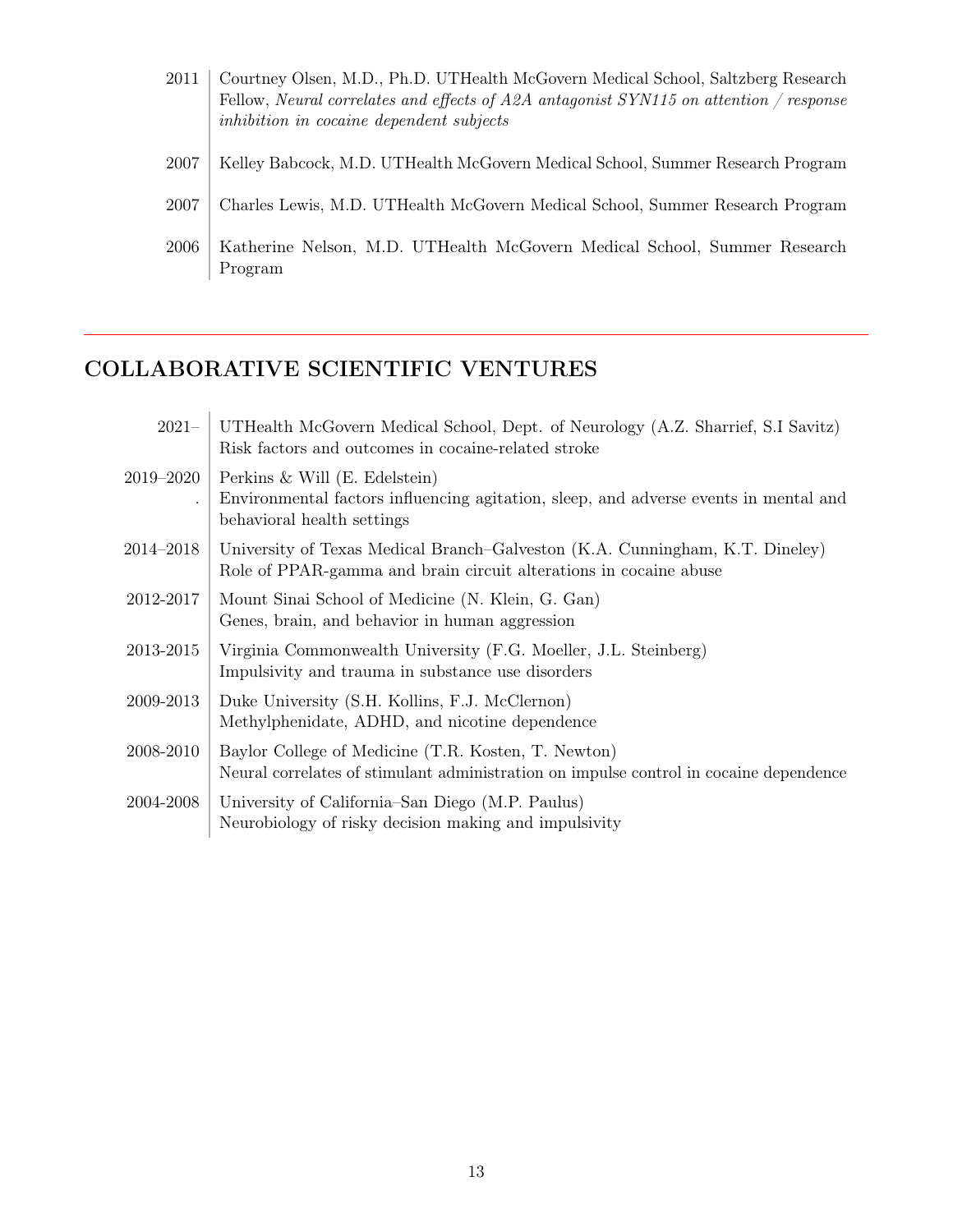# GRANT SUPPORT

#### Current

| $2021 - 2023$ | Assessment of pioglitazone to address stress reactivity and Alcohol Use Disorder<br>Co-Investigator (PI, J.H. Yoon)<br>NIH/NIAAA R21 AA 027273<br>$$138,000$ direct / year                                                                                  |
|---------------|-------------------------------------------------------------------------------------------------------------------------------------------------------------------------------------------------------------------------------------------------------------|
| 2020-2024     | Efficacy of pioglitazone as a relapse prevention medication for cocaine addiction<br>Principal Investigator (Co-PI, J.M. Schmitz)<br>$\rm NIH/NIDA$ R01 $\rm DA$ 048026<br>$$449,000$ direct / year                                                         |
| 2019-2021     | In vitro and in vivo evidence of neurotoxicity in substance abuse<br>Principal Investigator (Co-PI, C. Walss-Bass), The McManus Charitable Trust<br>\$50,000                                                                                                |
| 2019-2024     | Non-medical opioid use core<br>Co-Investigator, CTSA sub-award<br>Parent Grant: Clinical and Translational Science Award: CTSA/CCTS<br>(D.D. McPherson and D. Karp, PIs)<br>NIH NCATS UL1 TR003167<br>$$5,636,426$ / year                                   |
| 2019-2021     | Effects of cocaine abstinence on EEG gamma/theta power in response to neutral and<br>cocaine cues<br>Co-Investigator and Mentor (H. Soder, PI)<br>UTHealth Psychiatry & Behavioral Sciences Seed Grant<br>\$20,000                                          |
| 2019-2021     | Suvorexant treatment to reduce relapse risk symptoms during cigarette smoking with-<br>drawal: a double-blind, placebo-controlled study<br>Co-Investigator and Mentor (R. Suchting, PI)<br>UTHealth Psychiatry & Behavioral Sciences Seed Grant<br>\$20,000 |
| $2015 -$      | Center for outcome study and program evaluation in mental health<br>Principle Investigator, UT System Institutional Endowment<br>$$1,548,000 \; (\approx $75,000 \; \text{annual})$                                                                         |

### Pending

 $2021$  A randomized controlled trial of exenatide as an adjunct to dual NRT for smoking cessation and prevention of post-cessation weight gain Co-Investigator (PI, L. Yammine) NIH/NIDA R01

Past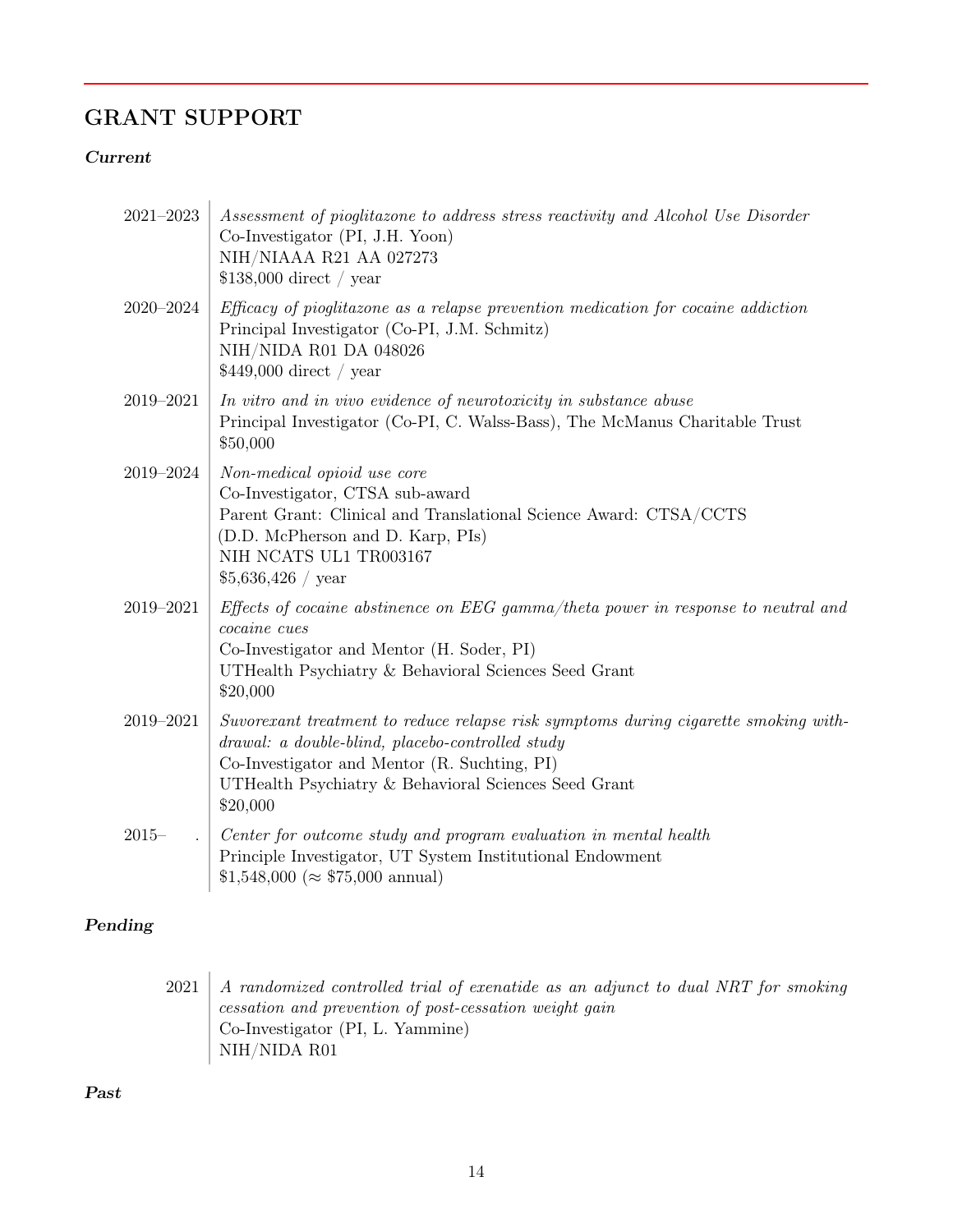| 2016-2017     | Role of the orexin receptor system at the nexus of stress, sleep and drug abuse<br>Principal Investigator, The McManus Charitable Trust<br>\$50,000                                                                                                        |
|---------------|------------------------------------------------------------------------------------------------------------------------------------------------------------------------------------------------------------------------------------------------------------|
| 2016-2018     | McGovern Research Scholar Endowment<br>Principal Investigator, UTHealth<br>\$100,000                                                                                                                                                                       |
| 2013-2016     | Buspirone, stress, and attentional bias to marijuana cues<br>Principle Investigator, NIH/NIDA R21 DA 034825<br>\$150,000 / year                                                                                                                            |
| 2013-2016     | Cognitive-enhancing DA medications for cocaine dependence<br>Principle Investigator (Co-PI, J.M. Schmitz), NIH/NIDA R01 DA 030787<br>\$300,000 / year                                                                                                      |
| 2010-2016     | Psychopharmacology of novel medications for cocaine dependence<br>Principle Investigator, NIH/NIDA Project P50 DA 009262 (J.M. Schmitz, P50 PI)<br>\$120,000 / year                                                                                        |
| $2010 - 2016$ | Substance abuse research: Medications development center<br>Co-Investigator, NIH/NIDA P50 DA 009262<br>\$1,386,640 / year                                                                                                                                  |
| $2011 - 2013$ | Novel biomarkers and therapeutics in addictions and impulse control disorders<br>Co-Investigator (PI: K.A. Cunningham), CRR/NIH 1UL1RR029876<br>\$150,000 / year                                                                                           |
| $2008 - 2013$ | Neural correlates of alcohol effects on aggressive behavior<br>Principal Investigator, NIH/NIAAA R01 AA 016965<br>\$200,000 / year                                                                                                                         |
| $2011 - 2012$ | Impact of minocycline on cognitive symptoms in early-course schizophrenia<br>Co-Investigator (PI, M. Shad), Stanley Medical Research Institute<br>\$287,200 / year                                                                                         |
| $2007 - 2012$ | Contingency management plus levodopa/carbidopa for treatment of cocaine dependence<br>Co-Investigator (PI, J.M. Schmitz), NIH/NIDA R01 DA 023608<br>\$250,000 / year                                                                                       |
| 2006-2012     | Drugs of abuse and aggressive behavior<br>Principal Investigator, NIH/NIDA R01 DA 003166<br>\$175,000 / year                                                                                                                                               |
| 2007-2009     | Adenosine receptor antagonists in cocaine dependence: caffeine and paraxanthine<br>Principal Investigator, NIH/NIDA Project P50 DA 009262 (F.G. Moeller, P50 PI)<br>\$150,000 / year                                                                       |
| 2007-2009     | PharmacoMRI, impulse control, and cue reactivity in cocaine dependence<br>Co-Investigator, sub-award NIH/NIDA P50 DA 019197 (T.R. Kosten, P50 PI)<br>\$150,000 / year                                                                                      |
| $2005 - 2007$ | Effects of chronic administration of atomoxetine (Strattera) on aggressive and impulsive<br>behavior of adult human volunteers with a history of conduct disorder<br>Principal Investigator, Lilly Research Laboratories, Eli Lilly Co.<br>\$67,605 / year |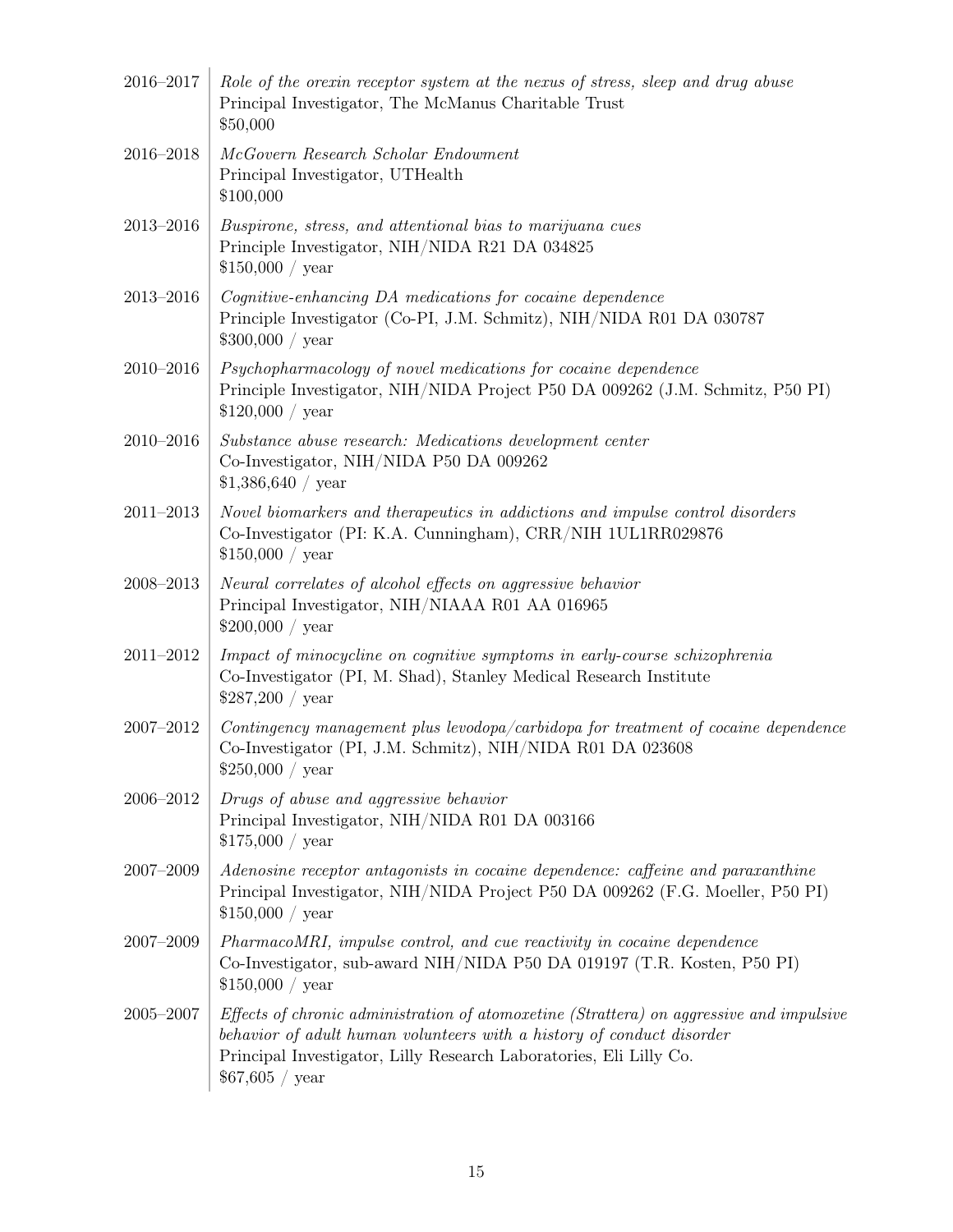| $2002 - 2007$ | Mechanisms in risk taking: Disinhibitory drugs of abuse<br>Principal Investigator, NIH/NIDA R01 DA 015392<br>\$125,000 / year     |
|---------------|-----------------------------------------------------------------------------------------------------------------------------------|
| $2000 - 2006$ | Marijuana effects on basic behavioral mechanisms<br>Principal Investigator, NIH/NIDA R01 DA 012968<br>\$125,000 / year            |
| 1998–2003     | Altering behavioral risk for drug dependence<br>Co-Investigator (PI: D.R. Cherek), NIH/NIDA R01 DA 010552<br>\$138,796 / year     |
| 1997–2002     | Behavioral mechanisms in high risk populations<br>Co-Investigator (PI: D.R. Cherek), NIH/NIDA R01 DA 010592<br>\$104,750 / year   |
| 1997-1998     | <i>Effects of marijuana on maladaptive behavior patterns</i><br>Principal Investigator, NIH/NIDA F32 DA 005774<br>\$50,000 / year |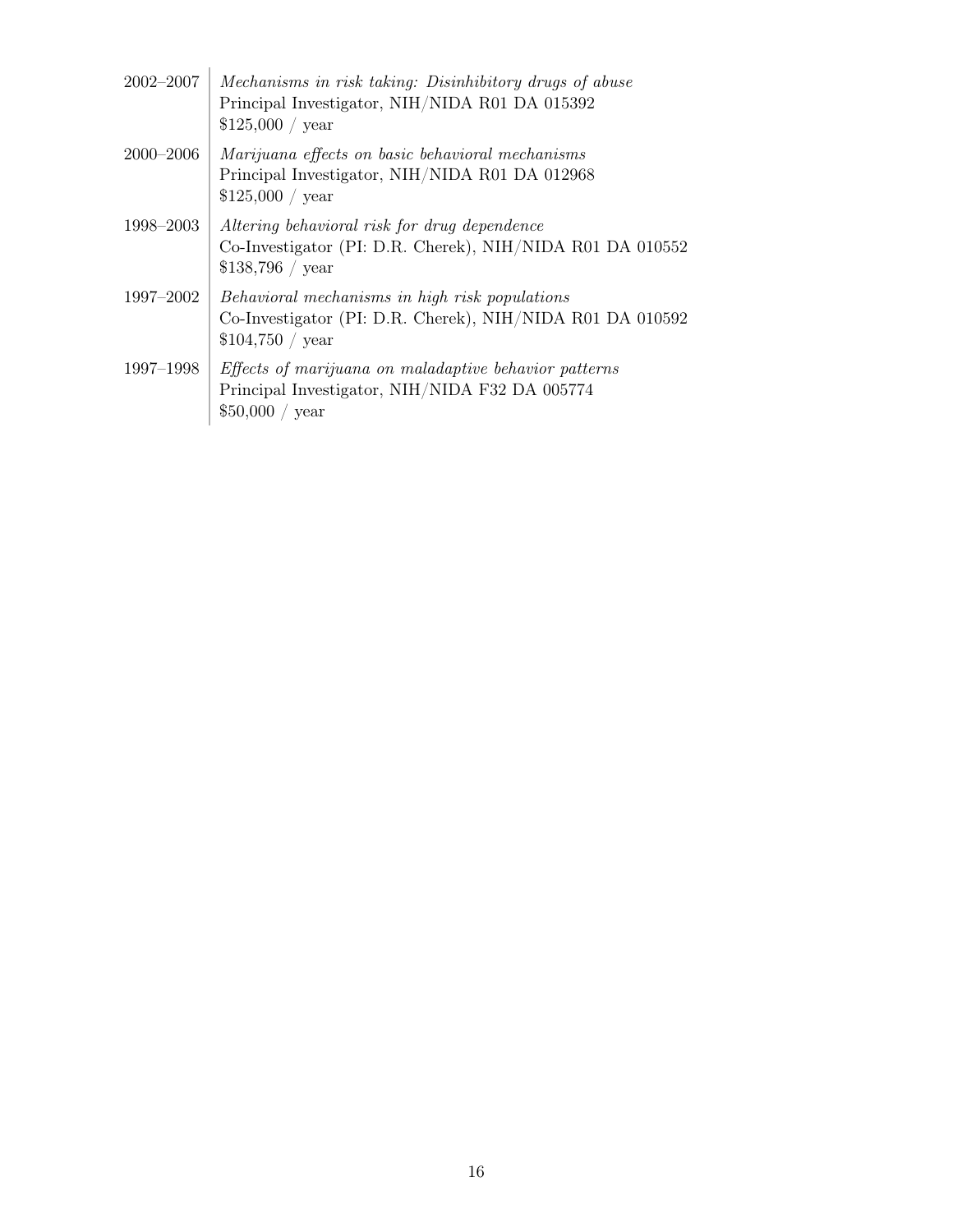### PUBLICATIONS

Metrics  $H$ -Index = 46  $M$ -index  $= 1.84$ Google Scholar i10 index  $= 119$  $N = 167$ 

#### Peer Reviewed Original Journal Publications

- De Dios, C., Suchting, R., Soder, H. E., Yoon, J. H., Yammine, L., Vincent, J., Weaver, M. F., Stotts, A. L., Schmitz, J. M., and Lane, S. D. (2021). Speed-accuracy trade-off during anti-saccade testing differentiates patients with cocaine use disorder who achieve initial treatment abstinence. Journal of Psychopharmacology : in press. DOI: [10.1177/0269881121991566](https://doi.org/10.1177/0269881121991566).
- Hoots, J. K., Webber, H. E., Nunez, C., Cooper, J. A., Lopez-Gamundi, P., Lawlor, V. M., Lane, S. D., Treadway, M. T., and Wardle, M. C. (2021). Acute drug effects differentially predict desire to take dextroamphetamine again for work and recreation. *Psychopharmacology:* in press. DOI: [10.1007/s00213-](https://doi.org/10.1007/s00213-021-05897-6) [021-05897-6](https://doi.org/10.1007/s00213-021-05897-6).
- Lavagnino, L., Gurguis, C., and Lane, S. D. (2021). Risk factors for metabolic and cardiovascular disease in inpatients with severe mental illness. Psychiatry Research: 304, 114148. DOI: [10.1016/j.psychres.](https://doi.org/10.1016/j.psychres.2021.114148) [2021.114148](https://doi.org/10.1016/j.psychres.2021.114148).
- Schmitz, J. M., Lane, S. D., Weaver, M. F., Narayana, P. A., Hasan, K. A., Suchting, R., and Green, C. E. (2021a). Targeting white matter neuroprotection as a relapse prevention strategy for treatment of cocaine use disorder: Design of a mechanism-focused randomized clinical trial. Contemporary Clinical Trials: in press.
- Schmitz, J. M., Suchting, R., Green, C. E., Webber, H. E., Vincent, J., Moeller, F. G., and Lane, S. D. (2021b). Effects of combination levodopa-ropinirole on cognitive improvement and treatment outcome in individuals with cocaine use disorder: A Bayesian mediation analysis. Drug and Alcohol Dependence: 225, 108800. doi: [https://doi.org/10.1016/j.drugalcdep.2021.108800](https://doi.org/https://doi.org/10.1016/j.drugalcdep.2021.108800).
- Shahani, L. R., Lane, S. D., and Soares, J. C. (2021). COVID-19 vaccine hesitancy in the inpatient psychiatric setting. *Psychiatric Services:* in press.
- Stamatovich, S. N., Paula Lopez-Gamundic, P., Suchting, R., Colpob, G. D., Walss-Bass, C., Lane, S. D., Schmitz, J. M., and Wardle, M. C. (2021). Plasma pro- and anti-inflammatory cytokines may relate to cocaine use, cognitive functioning, and depressive symptoms in cocaine use disorder. American Journal of Drug and Alcohol Abuse 47, 52–64. poi: [10.1080/00952990.2020.1828439](https://doi.org/10.1080/00952990.2020.1828439).
- Suchting, R., Beard, C. L., Schmitz, J. M., Soder, H. E., Yoon, J. H., Hasan, K. M., Narayana, P. A., and Lane, S. D. (2021a). A meta-analysis of tract-based spatial statistics studies examining white matter integrity in cocaine use disorder. Addiction Biology 26, e12902. DOI: [10.1111/adb.12902](https://doi.org/10.1111/adb.12902).
- Suchting, R., Green, C. E., Dios, C. de, Vincent, J., Moeller, F. G., Lane, S. D., and Schmitz, J. E. (2021b). Citalopram for treatment of cocaine use disorder: A Bayesian drop-the-loser randomized clinical trial. Drug and Alcohol Dependence: 228, 109054. DOI: [10.1016/j.drugalcdep.2021.109054](https://doi.org/10.1016/j.drugalcdep.2021.109054).
- Tondo, L. P., Viola, T.W., Fries, G. R., Kluwe-Schiavon, B., Rothmann, L. M., Cupertino, R., Ferreira, P., Franco, A. R., Lane, S. D., Stertz, L., Zhongming, Z., Hu, R., Meyer, T., Schmitz, J. M., Walss-Bass, C.,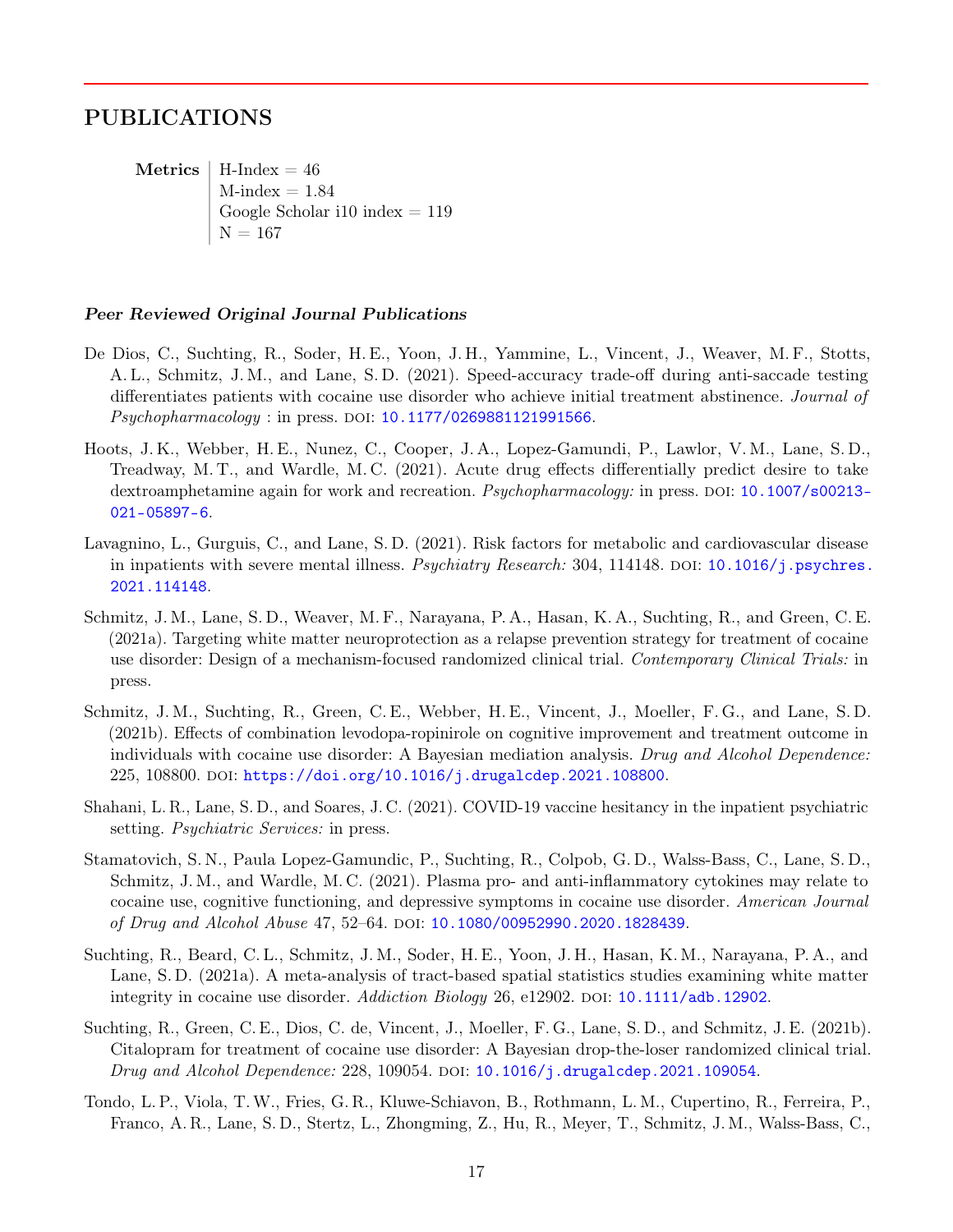and Grassi-Oliveira, R. (2021). White matter deficits in cocaine use disorder: Convergent evidence from in vivo diffusion tensor imaging and ex vivo proteomic analysis. Translational Psychiatry: 11, 252. DOI: [10.1038/s41398-021-01367-x](https://doi.org/10.1038/s41398-021-01367-x).

- Warner, A. R., Glazier, S., Lavagnino, L., Hernandez, S., Ruiz, A., and Lane, S. D. (2021a). Inpatient early intervention for serious mental illnesses and post-discharge criminal involvement in a high-volume psychiatric hospital setting. Journal of Psychiatric Research: 143, 285-291. DOI: [10.1016/j.jpsychires.](https://doi.org/10.1016/j.jpsychires.2021.09.020) [2021.09.020](https://doi.org/10.1016/j.jpsychires.2021.09.020).
- Warner, A. R., Lavagnino, L., Glazier, S. M., Hamilton, J. E., and Lane, S. D. (2021b). Inpatient early intervention for serious mental illnesses is associated with fewer rehospitalizations compared to treatment as usual in a high-volume public psychiatric hospital setting. Journal of Psychiatric Practice: in press.
- Warner, A. R., Shen, G. C., Hamilton, J. E., Lavagnino, L., and Lane, S. D. (2021c). Customizing early intervention treatment for psychosis in the UTHealth - Harris County Psychiatric Center. Inquiry: The Journal of Health Care Organization, Provision, and Financing: 58, 1–7. doi: [10.1177/00469580211049030](https://doi.org/10.1177/00469580211049030).
- Webber, H. E., Dios, C. de, Wardle, M. C., Suchting, R., Green, C. E., Schmitz, J. M., Lane, S. D., and Versace, F. (2021a). Electrophysiological responses to emotional and cocaine cues reveal individual neuroaffective profiles in cocaine users. Experimental and Clinical Psychopharmacology: in press. DOI: [doi:10.1037/pha0000450](https://doi.org/doi: 10.1037/pha0000450).
- Webber, H. E., Kessler, D. A., Lathan, E. C., Wardle, M. C., Green, C. E., Schmitz, J. M., Lane, S. D., and Vujanovic, A. A. (2021b). Posttraumatic stress symptom clusters differentially predict late positive potential to cocaine imagery cues in trauma-exposed adults with cocaine use disorder. Drug and Alcohol  $Dependence: 227, 108929.$  DOI:  $10.1016/j.drugalcdep.2021.$  $10.1016/j.drugalcdep.2021.$
- Yammine, L., Green, C. E., Kosten, T. R., Suchting, R., De Dios, C., Lane, S. D., Verrico, C. D., and Schmitz, J. M. (2021). Exenatide adjunct to nicotine patch facilitates smoking cessation and may reduce postcessation weight gain: a pilot randomized controlled trial. Nicotine & Tobacco Research: 23, 1682–1690. DOI: [10.1093/ntr/ntab066](https://doi.org/10.1093/ntr/ntab066).
- Yoon, J. H., Dios, C. de, Suchting, R., Vincent, J. N., McKay, S. A., Lane, S. D., and Schmitz, J. M. (2021a). Initial development of a brief assessment of cocaine demand. Behavioral Pharmacology. 32, 351–355. DOI: [doi:10.1097/FBP.0000000000000617](https://doi.org/doi: 10.1097/FBP.0000000000000617).
- Yoon, J. H., Suchting, R., De Dios, C., Vincent, J. N., Mackay, S. A., Lane, S. D., and Schmitz, J. M. (2021b). Decreased cocaine demand following contingency management treatment. Drug and Alcohol Dependence: 226, 108883. DOI: [10.1016/j.drugalcdep.2021.108883](https://doi.org/10.1016/j.drugalcdep.2021.108883).
- Ezeobele, I. E., Mackey, A., McBride, R. L., Harris, D., Russell, C. D., and Lane, S. D. (2020). Patient-onstaff assaults: Perspectives of mental health staff at an acute inpatient psychiatric teaching hospital in the United States. *Canadian Journal of Nursing Research* 13, 844562120904624. DOI: [10.1177/](https://doi.org/10.1177/0844562120904624) [0844562120904624](https://doi.org/10.1177/0844562120904624).
- Lane, S. D. (2020a). Comment on "At-risk drinking and current cannabis use among medical students: a multivariable analysis of the role of personality traits". *Brazilian Journal of Psychiatry* 42, 122–123. DOI: [10.1590/1516-4446-2020-0007](https://doi.org/10.1590/1516-4446-2020-0007).
- Meisch, R. A., Gomez, T. H., and Lane, S. D. (2020). Equal response rates maintained by concurrent drug and nondrug reinforcers: A design for treatment evaluation. *Behavioural Pharmacology* 31, 458–464. DOI: [10.1097/FBP.0000000000000525](https://doi.org/10.1097/FBP.0000000000000525).
- Shahani, L., Glazier, S., Ostrosky, L., Lane, S. D., and Soares, J. C. (2020). Universal SARS-CoV-2 testing versus symptom-based screening and testing in inpatient psychiatric setting. Psychiatry Research 293, 113444. doi: [https://doi.org/10.1016/j.psychres.2020.113444](https://doi.org/https://doi.org/10.1016/j.psychres.2020.113444).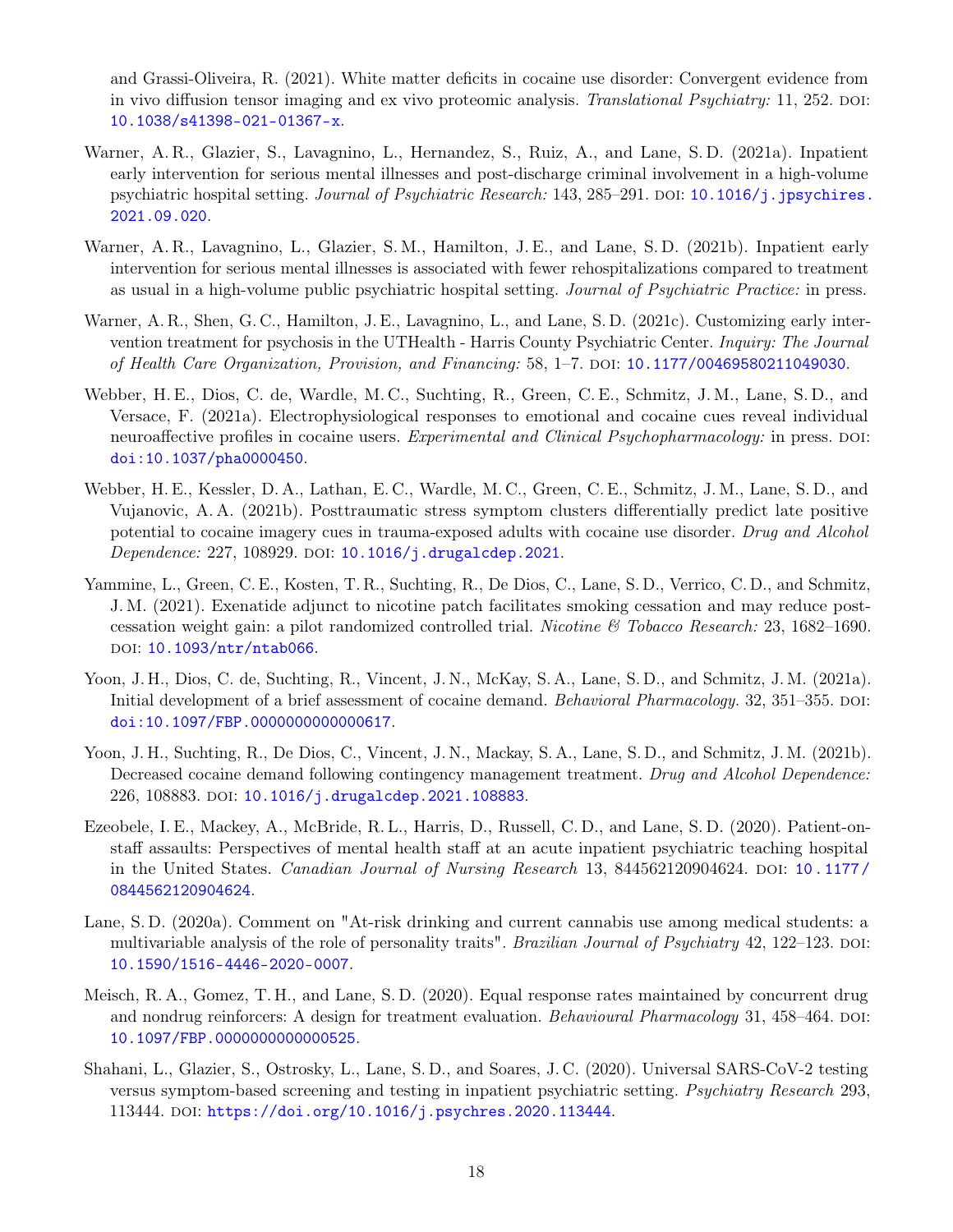- Snyder, A. D., Zuniga, E., Ma, L., Steinberg, J. L., Woisard, K., Narayana, P. A., Lane, S. D., Schmitz, J. M., and Moeller, F. G. (2020). Examination of behavioral and effective connectivity findings from treatment response to citalopram in cocaine use disorder: a dynamic causal modeling study. Psychiatry Research: Neuroimaging 303. DOI: [10.1016/j.pscychresns.2020.111127](https://doi.org/10.1016/j.pscychresns.2020.111127).
- Soder, H. E., Berumen, A. M., Gomez, K. E., Green, C. E., Suchting, R., Wardle, M. C., Vincent, J. N., Teixeira, A. L., Schmitz, J. M., and Lane, S. D. (2020a). Elevated neutrophil to lymphocyte ratio in older adults with cocaine use disorder as a marker of chronic inflammation. Clinical Psychopharmacology and Neuroscience 18, 32-40. DOI: [10.9758/cpn.2020.18.1.32](https://doi.org/10.9758/cpn.2020.18.1.32).
- Soder, H. E., Cooper, J. A., Lopez-Gamundi, P., Hoots, J. K., Nunez, C., Lawlor, V. M., Lane, S. D., Treadway, M. T., and Wardle, M. C. (2020b). Dose-response effects of d-amphetamine on effort-based decision-making and reinforcement learning. Neuropsychopharmacology. DOI: [10.1038/s41386-020-0779-8](https://doi.org/10.1038/s41386-020-0779-8).
- Soder, H. E., Kessler, D., Suchting, R., Yoon, J. H., Green, C. E., Harvin, J. A., Kapoor, S., Heads, A. M., Stotts, A. L., Lane, S. D., and Schmitz, J. M. (2020c). Early pain, stress, and opioid use following traumatic injury. Journal of Opioid Management : in press.
- Thomas, T. E., Lane, S. D., Elkhatib, R., Hamilton, J. E., and Pigott, T. A. (2020). Race, history of abuse, and homelessness are associated with forced medication administration during psychiatric inpatient care. Journal of Psychiatric Practice 26, 294-304. DOI: [10.1097/PRA.0000000000000485](https://doi.org/10.1097/PRA.0000000000000485).
- Vujanovic, A. A., Smith, L. J., Green, C. E., Lane, S. D., and Schmitz, J. M. (2020). Mindfulness as a predictor of cognitive-behavioral therapy outcomes in inner-city adults with posttraumatic stress and substance dependence. Addictive Behaviors 104, 104:106283. DOI: [10.1016/j.addbeh.2019.106283](https://doi.org/10.1016/j.addbeh.2019.106283).
- Yoon, J. H., Suchting, R., Kessler, D., Soder, H. E., Kapoor, S., Stotts, A. L., Heads, A. M., Harvin, J. A., Green, C. E., Lane, S. D., and Schmitz, J. M. (2020). Utility of a brief assessment of opioid demand among post-discharge trauma care patients. Experimental and Clinical Psychopharmacology. DOI: [10.1037/pha0000412](https://doi.org/10.1037/pha0000412).
- Beard, C. L., Soder, H. E., Suchting, R., Yoon, J. Y., Hasan, K. M., Narayana, P. A., Moeller, F. G., Schmitz, J. M., and Lane, S. D. (2019). Regional differences in white matter integrity in stimulant use disorders: A meta-analysis of diffusion tensor imaging studies. Drug and Alcohol Dependence 201, 29–37. DOI: [10.1016/j.drugalcdep.2019.03.023](https://doi.org/10.1016/j.drugalcdep.2019.03.023).
- Ezeobele, I. E., McBride, R., Engstrom, A., and Lane, S. D. (2019). Aggression in acute inpatient psychiatric care: A survey of staff attitudes. *Canadian Journal of Nursing Research* 51, 145–153. DOI: [10.1177/](https://doi.org/10.1177/0844562118823591) [0844562118823591](https://doi.org/10.1177/0844562118823591).
- Soder, H. E., Wardle, M. C., Schmitz, J. M., Lane, S. D., Green, C. E., and Vujanovic, A. A. (2019). Baseline resting heart rate variability predicts posttraumatic stress disorder treatment outcomes in adults with co-occurring substance use disorders and posttraumatic stress. Psychophysiology 56, e13377. DOI: [10.1111/psyp.13377](https://doi.org/10.1111/psyp.13377).
- Suchting, R., Yoon, J. H., San Miguel, G. G., Green, C. E., Weaver, M. F., Vincent, J. N., Fries, G. R., Schmitz, J. M., and Lane, S. D. (2019a). Preliminary examination of the orexin system on relapse-related factors in cocaine use disorder. Brain Research  $30:146359$ . DOI:  $10.1016/j$ . brainres. 2019. 146359.
- Suchting, R., Vincent, J. N., Lane, S. D., Green, C. E., Schmitz, J. M., and Wardle, M. C. (2019b). Using a data science approach to predict cocaine use frequency from depressive symptoms. Drug and Alcohol Dependence 194, 310–317. DOI:  $10.1016/j$ .drugalcdep.2018.10.029.
- Tannous, J., Mwangi, B., Hasan, K. M., Narayana, P. A., Steinberg, J. L., Walss-Bass, C., Moeller, F. G., Schmitz, J. M., and Lane, S. D. (2019). Measures of possible allostatic load in comorbid cocaine and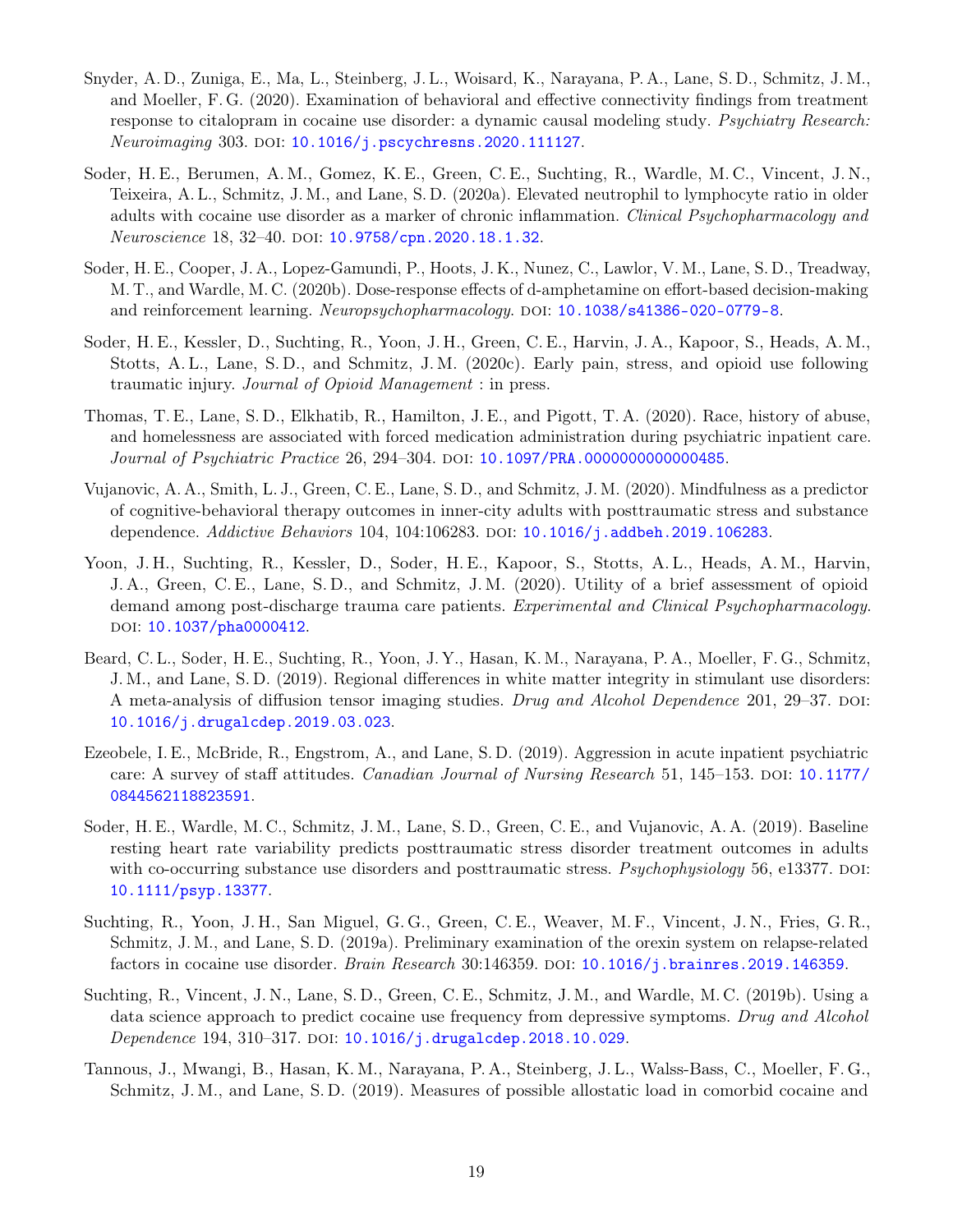alcohol use disorder: Brain white matter integrity, telomere length, and anti-saccade performance. PLoS One 14, e0199729. DOI: [doi:10.1371/journal.pone.0199729](https://doi.org/doi: 10.1371/journal.pone.0199729).

- Villarreal, Y. R., Suchting, R., Klawans, M. R., Lane, S. D., Green, C. E., Northrup, T. F., and Stotts, A. L. (2019). Predicting HCV incidence in Latinos with high-risk substance use: A data science approach. Social Work in Public Health 34, 606–615. DOI: [10.1080/19371918.2019.1635948](https://doi.org/10.1080/19371918.2019.1635948).
- Yoon, J. H., McKay, S. A., San Miguel, G. G., Suchting, R., Vincent, J. N., Lane, S. D., and Schmitz, J. M. (2019a). Baseline cocaine demand predicts contingency management treatment outcomes for cocaine-use disorder. Psychology of Addictive Behaviors 34, 164–174. DOI: [10.1037/adb0000475](https://doi.org/10.1037/adb0000475).
- Yoon, J. H., San Miguel, G. G., Vincent, J. N., Suchting, R., Haliwa, I., Schmitz, J. M., and Lane, S. D. (2019b). Assessing attentional bias and inhibitory control in cannabis use disorder using an eye-tracking paradigm with personalized stimuli. Experimental and Clinical Psychopharmacology in press, 00–00. DOI: [doi:10.1037/pha0000274](https://doi.org/doi: 10.1037/pha0000274).
- D'Souza, J. M., Wardle, M. C., Green, C., Lane, S. D., Schmitz, J. M., and Vujanovic, A. A. (2018). Resting heart rate variability: Exploring associations with symptom severity in adults with substance use disorders and posttraumatic stress. *Journal of Dual Diagnosis* 15, 1–6. DOI: [10.1080/15504263.2018.1526431](https://doi.org/10.1080/15504263.2018.1526431).
- Fries, G. R., Khan, S., Stamatovich, S., Dyukova, E., Walss-Bass, C., Lane, S. D., Schmitz, J. M., and Wardle, M. C. (2018). Anhedonia in cocaine use disorder is associated with inflammatory gene expression.  $PloS$  One 13, e0207231. DOI: [10.1371/journal.pone.0207231](https://doi.org/10.1371/journal.pone.0207231).
- Gowin, J. L., Sloan, M. E., Ramchandani, V. A., Paulus, M. P., and Lane, S. D. (2018). Differences in decisionmaking as a function of drug of choice. *Pharmacology Biochemistry and Behavior* 164, 118–124. DOI: [10.1016/j.pbb.2017.09.007](https://doi.org/10.1016/j.pbb.2017.09.007).
- Lane, S. D., Costa, S. C. da, Teixeira, A. L., Reynolds, C. F., and Diniz, B. S. (2018). The impact of substance use disorders on clinical outcomes in older-adult psychiatric inpatients. International Journal of Geriatric  $Psychiatry 33, e323–e329. DOI: 10.1002/gps.4799.$  $Psychiatry 33, e323–e329. DOI: 10.1002/gps.4799.$  $Psychiatry 33, e323–e329. DOI: 10.1002/gps.4799.$
- Ma, L., Steinberg, J. L., Cunningham, K. A., Bjork, J. M., Lane, S. D., Schmitz, J. M., Burroughs, T., Narayana, P. A., Kosten, T. R., Bechara, A., and Moeller, F. G. (2018). Altered anterior cingulate cortex to hippocampus effective connectivity in response to drug cues in men with cocaine use disorder. Psychiatry Research - Neuroimaging 271, 59–66. doi: [10.1016/j.pscychresns.2017.10.012](https://doi.org/10.1016/j.pscychresns.2017.10.012).
- Miller, W. R., Fox, R. G., Stutz, S. J., Lane, S. D., Denner, L., Cunningham, K. A., and Dineley, K. T. (2018). PPAR $\gamma$  agonism attenuates cocaine cue reactivity. Addiction Biology 23, 55–68. DOI: [10.1111/adb.12471](https://doi.org/10.1111/adb.12471).
- Suchting, R., Gowin, J. L., Green, C. E., Walss-Bass, C., and Lane, S. D. (2018a). Genetic and psychosocial predictors of aggression: Variable selection and model building with component-wise gradient boosting. Frontiers in Behavioral Neuroscience 12, e89. DOI: [10.3389/fnbeh.2018.00089](https://doi.org/10.3389/fnbeh.2018.00089).
- Suchting, R., Green, C. E., Glazier, S. M., and Lane, S. D. (2018b). A data science approach to predicting patient aggressive events in a psychiatric hospital. Psychiatry Research 268, 217–222. DOI: [10.1016/j.](https://doi.org/10.1016/j.psychres.2018.07.004) [psychres.2018.07.004](https://doi.org/10.1016/j.psychres.2018.07.004).
- Vujanovic, A. A., Smith, L. J., Green, C. E., Lane, S. D., and Schmitz, J. M. (2018a). Development of a novel, integrated cognitive-behavioral therapy for co-occurring posttraumatic stress and substance use disorders: A pilot randomized clinical trial. Contemporary Clinical Trials 65, 123–129. DOI: [10.1016/j.](https://doi.org/10.1016/j.cct.2017.12.013) [cct.2017.12.013](https://doi.org/10.1016/j.cct.2017.12.013).
- Vujanovic, A. A., Wardle, M. C., Bakhshaie, J., Smith, L. J., Green, C. E., Lane, S. D., and Schmitz, J. M. (2018b). Distress tolerance: Associations with trauma and substance cue reactivity in low-income, innercity adults with substance use disorders and posttraumatic stress. Psychology of Addictive Behaviors 32, 264-276. DOI: [10.1037/adb0000362](https://doi.org/10.1037/adb0000362).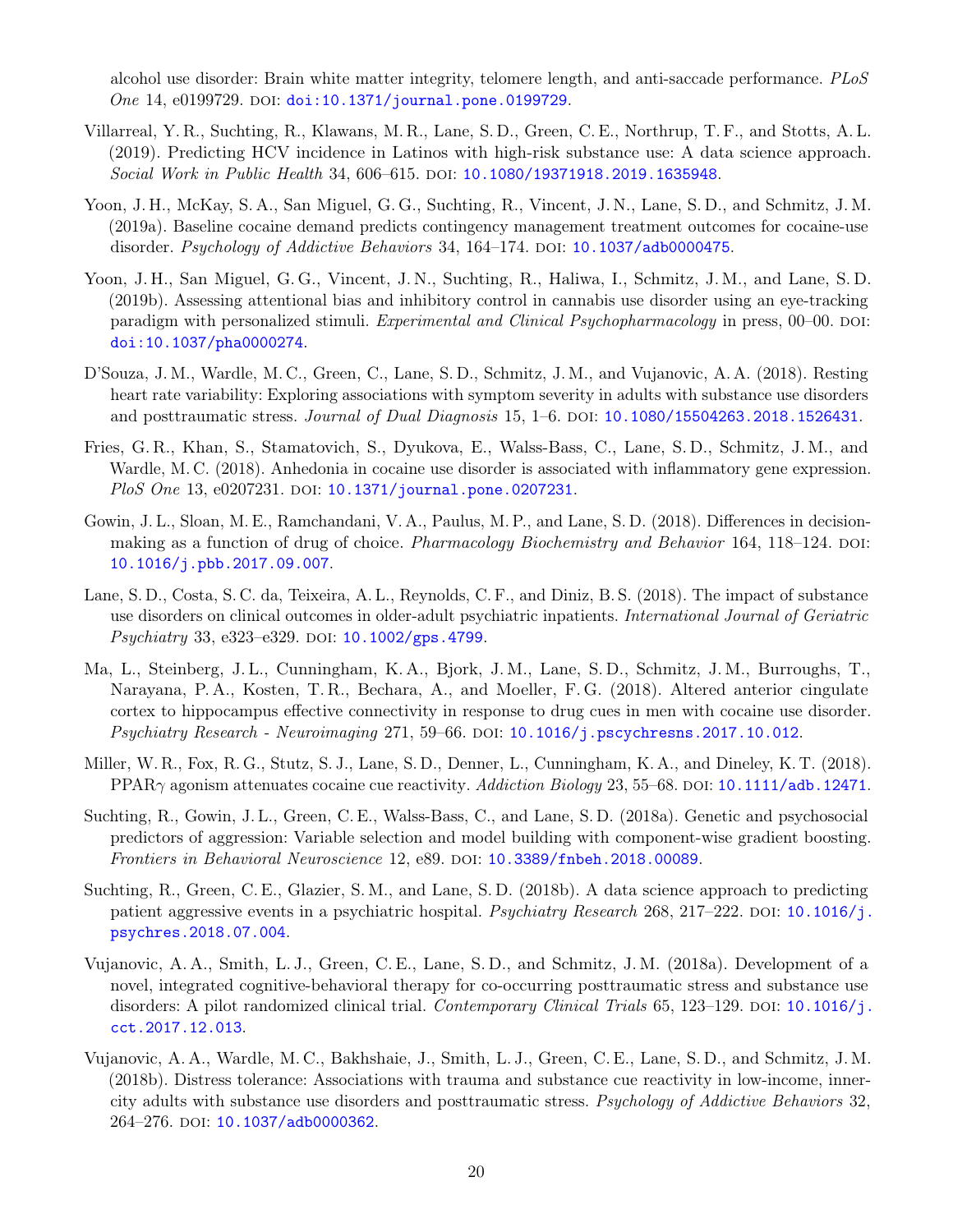- Lijffijt, M., Lane, S. D., Mathew, S. J., Stanford, M. S., and Swann, A. C. (2017). Heightened early-attentional stimulus orienting and impulsive action in men with antisocial personality disorder. European Archives of Psychiatry and Clinical Neuroscience 267, 697–707. doi: [10.1007/s00406-016-0734-1](https://doi.org/10.1007/s00406-016-0734-1).
- Parsaik, A. K., Abdelgawad, N., Chotalia, J. K., Lane, S. D., and Pigott, T. A. (2017). Early-Life trauma in hospitalized patients with mood disorders and association with clinical outcomes. Journal of Psychiatric Practice 23, 36-43. DOI: [10.1097/PRA.0000000000000202](https://doi.org/10.1097/PRA.0000000000000202).
- Schmitz, J. M., Green, C. E., Hasan, K. M., Vincent, J. N., Suchting, R., Weaver, M. F., Moeller, F. G., Narayana, P. A., Cunningham, K. A., Dineley, K. T., and Lane, S. D. (2017). PPAR-gamma agonist pioglitazone modifies craving intensity and brain white matter integrity in patients with primary cocaine use disorder: A double-blind randomized controlled pilot trial. Addiction 112, 1861–1868. DOI: [10.1111/add.13868](https://doi.org/10.1111/add.13868).
- Wardle, M. C., Vincent, J. N., Suchting, R., Green, C. E., Lane, S. D., and Schmitz, J. M. (2017). Anhedonia is associated with poorer outcomes in contingency management for cocaine use disorder. Journal of Substance Abuse Treatment 72, 32-39. DOI: [10.1016/j.jsat.2016.08.020](https://doi.org/10.1016/j.jsat.2016.08.020).
- Gan, G., Preston-Campbell, R. N., Moeller, S. J., Steinberg, J. L., Lane, S. D., Maloney, T., Parvaz, M. A., Goldstein, R. Z., and Alia-Klein, N. (2016). Reward vs. retaliation: The role of the mesocorticolimbic salience network in human reactive aggression. Frontiers in Behavioral Neuroscience 10, e179. DOI: [10.3389/fnbeh.2016.00179](https://doi.org/10.3389/fnbeh.2016.00179).
- Vujanovic, A. A., Wardle, M. C., Liu, S., Dias, N. R., and Lane, S. D. (2016). Attentional bias in adults with cannabis use disorders. *Journal of Addictive Diseases* 35, 144–153. DOI:  $10.1080/10550887.2015$ . [1116354](https://doi.org/10.1080/10550887.2015.1116354).
- Alcorn, J. L., Green, C. E., Schmitz, J., and Lane, S. D. (2015a). Effects of oxytocin on aggressive responding in healthy adult men. Behavioural Pharmacology 26, 798–804. DOI: [10.1097/FBP.0000000000000173](https://doi.org/10.1097/FBP.0000000000000173).
- Alcorn, J. L., Rathnayaka, N., Swann, A. C., Moeller, F. G., and Lane, S. D. (2015b). Effects of intranasal oxytocin on aggressive responding in Antisocial Personality Disorder. The Psychological Record 65, 691–703. doi:  $10.1007/s40732-015-0139-y$ .
- Dias, N. R., Schmitz, J. M., Rathnayaka, N., Red, S. D., Sereno, A. B., Moeller, F. G., and Lane, S. D. (2015a). Anti-saccade error rates as a measure of attentional bias in cocaine dependent subjects. Behavioural Brain Research 292, 493-499. DOI: [10.1016/j.bbr.2015.07.006](https://doi.org/10.1016/j.bbr.2015.07.006).
- Dias, N. R., Lane, S. D., Rathnayaka, N., Schmitz, J. M., and Green, C. E. (2015b). Demographic and psychological factors associated with lifetime cocaine use: An exploratory factor analysis of baseline ques-tionnaires. Addictive Disorders and their Treatment 14, 70–77. DOI: [10.1097/ADT.0000000000000046](https://doi.org/10.1097/ADT.0000000000000046).
- Hamilton, J. E., Heads, A. M., Cho, R. Y., Lane, S. D., and Soares, J. C. (2015a). Racial disparities during admission to an academic psychiatric hospital in a large urban area. Comprehensive Psychiatry 63, 113–122. DOI: [10.1016/j.comppsych.2015.08.010](https://doi.org/10.1016/j.comppsych.2015.08.010).
- Hamilton, K. R., Littlefield, A. K., Anastasio, N. C., Cunningham, K. A., Fink, L. H., Wing, V. C., Mathias, C.W., Lane, S. D., Schütz, C. G., Swann, A. C., Lejuez, C.W., Clark, L., Moeller, F. G., and Potenza, M. N. (2015b). Rapid-response impulsivity: Definitions, measurement issues, and clinical implications. Personality Disorders: Theory, Research, and Treatment 6, 168–181. DOI: [10.1037/per0000100](https://doi.org/10.1037/per0000100).
- Hamilton, K. R., Mitchell, M. R., Wing, V. C., Balodis, I. M., Bickel, W. K., Fillmore, M., Lane, S. D., Lejuez, C.W., Littlefield, A. K., Luijten, M., Mathias, C.W., Mitchell, S. H., Napier, T. C., Reynolds, B., Schütz, C. G., Setlow, B., Sher, K. J., Swann, A. C., Tedford, S. E., White, M. J., Winstanley, C. A., Yi, R., Potenza, M. N., and Moeller, F. G. (2015c). Choice impulsivity: Definitions, measurement issues,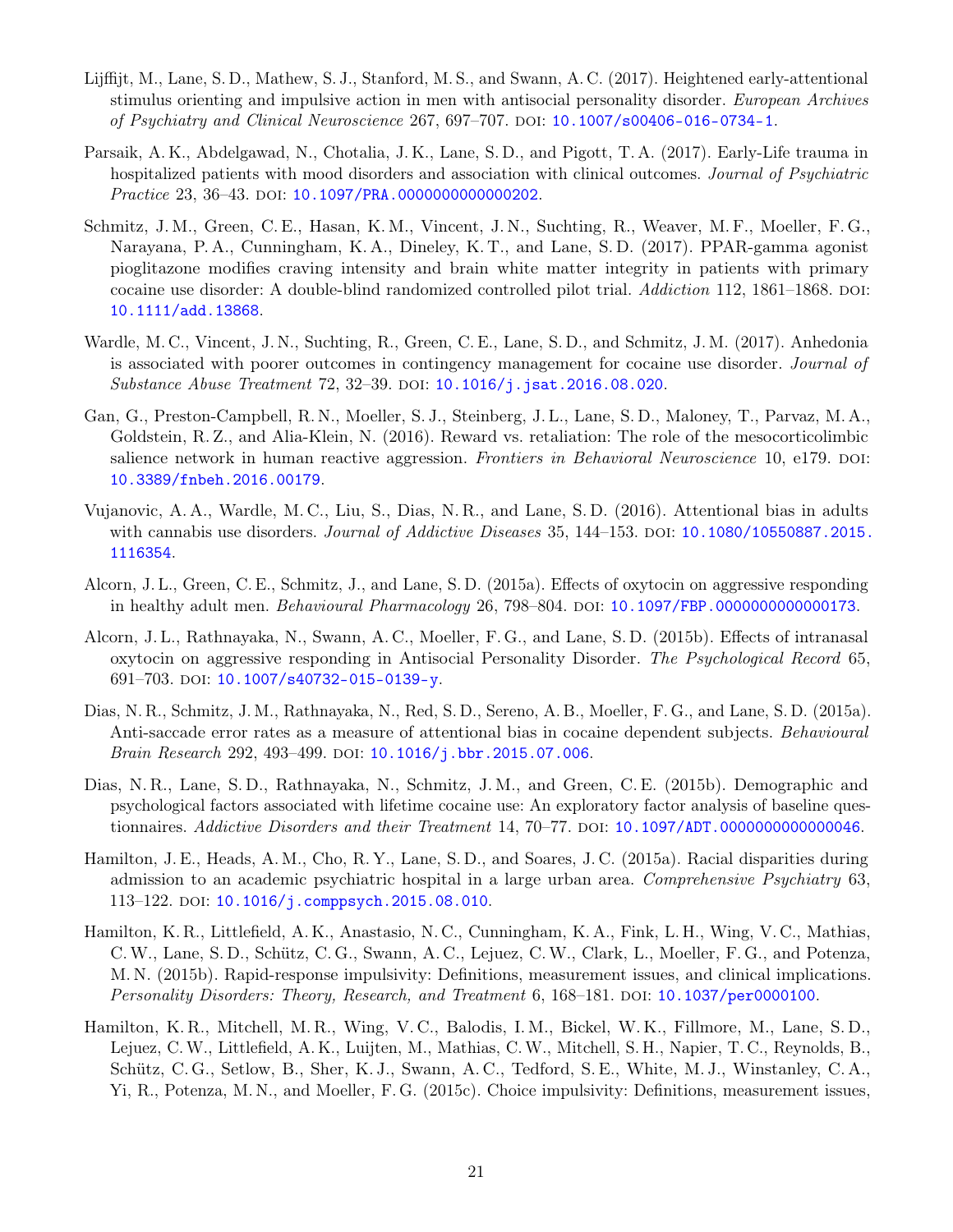and clinical implications. Personality Disorders: Theory, Research, and Treatment 6, 182–198. DOI: [10.1037/per0000099](https://doi.org/10.1037/per0000099).

- Kose, S., Steinberg, J. L., Gerard Moeller, F., Gowin, J. L., Zuniga, E., Kamdar, Z. N., Schmitz, J. M., and Lane, S. D. (2015). Neural correlates of impulsive aggressive behavior in subjects with a history of alcohol dependence. Behavioral Neuroscience 129, 183-196. DOI: [10.1037/bne0000038](https://doi.org/10.1037/bne0000038).
- Lijffijt, M., Lane, S.D., Moeller, F.G., Steinberg, J.L., and Swann, A.C. (2015). Trait impulsivity and increased pre-attentional sensitivity to intense stimuli in bipolar disorder and controls. Journal of Psychiatric Research 60, 73-80. DOI: [10.1016/j.jpsychires.2014.10.004](https://doi.org/10.1016/j.jpsychires.2014.10.004).
- Liu, S., Maili, L., Lane, S. D., Schmitz, J. M., Spellicy, C. J., Cunningham, K. A., Moeller, F. G., and Nielsen, D. A. (2015). Serotonin transporter gene promoter polymorphism predicts relationship between years of cocaine use and impulsivity. *Psychiatric Genetics*  $25, 213-214$ . DOI:  $10.1097/\text{YPG}.000000000000094$ .
- Ma, L., Steinberg, J. L., Cunningham, K. A., Lane, S. D., Bjork, J. M., Neelakantan, H., Price, A. E., Narayana, P. A., Kosten, T. R., Bechara, A., and Moeller, F. G. (2015a). Inhibitory behavioral control: A stochastic dynamic causal modeling study comparing cocaine dependent subjects and controls. NeuroImage: Clinical 7, 837-847. DOI: [10.1016/j.nicl.2015.03.015](https://doi.org/10.1016/j.nicl.2015.03.015).
- Ma, L., Steinberg, J. L., Cunningham, K. A., Lane, S. D., Kramer, L. A., Narayana, P. A., Kosten, T. R., Bechara, A., and Moeller, F. G. (2015b). Inhibitory behavioral control: A stochastic dynamic causal modeling study using network discovery analysis. Brain Connectivity 5, 177–186. DOI: [10.1089/brain.](https://doi.org/10.1089/brain.2014.0275) [2014.0275](https://doi.org/10.1089/brain.2014.0275).
- Price, A. E., Neelakantan, H., Ma, L., Steinberg, J. L., Lane, S. D., Bjork, J. M., Narayana, P. A., Kosten, T. R., Bechara, A., Anastacio, N. C., Moeller, F. G., and Cunningham, K. A. (2015). Assessing attentional bias and inhibitory control in cannabis use disorder using an eye-tracking paradigm with personalized stimuli. Drug and Alcohol Dependence 156, e181. DOI:  $10.1016/j$ .drugalcdep.2015.07.674.
- Ramesh, D., Keyser-Marcus, L. A., Ma, L., Schmitz, J. M., Lane, S. D., Marwitz, J. H., Kreutzer, J. S., and Moeller, F. G. (2015). Prevalence of traumatic brain injury in cocaine-dependent research volunteers. American Journal on Addictions 24, 341–347. DOI:  $10.1111/a$ jad.12192.
- Steingroever, H., Fridberg, D. J., Horstmann, A., Kjome, K. L., Kumari, V., Lane, S. D., Maia, T. V., McClelland, J. L., Pachur, T., Premkumar, P., Stout, J., Wetzels, R., Wood, S., Worthy, D. A., and Wagenmakers, E. J. (2015). Data from 617 healthy participants performing the Iowa Gambling Task: A 'many labs' collaboration. Journal of Open Psychology Data 3, e5. DOI: [http://dx.doi.org/10.5334/](https://doi.org/http://dx.doi.org/10.5334/jopd.ak) [jopd.ak](https://doi.org/http://dx.doi.org/10.5334/jopd.ak).
- Wu, H. E., Mohite, S., Ngana, I., Burns, W., Shah, N., Schneider, L., Schmitz, J. M., Lane, S. D., and Okusaga, O. O. (2015). Hospital length of stay in individuals with schizophrenia with and without cocaine-positive urine drug screens at hospital admission. Journal of Nervous and Mental Disease 203, 33–36. doi: [10.1097/NMD.0000000000000231](https://doi.org/10.1097/NMD.0000000000000231).
- Yoon, J. H., Lane, S. D., and Weaver, M. F. (2015). Opioid analgesics and nicotine: More than blowing smoke. Journal of Pain and Palliative Care Pharmacotherapy 29, 281–289. DOI: [10.3109/15360288.](https://doi.org/10.3109/15360288.2015.1063559) [2015.1063559](https://doi.org/10.3109/15360288.2015.1063559).
- Anastasio, N. C., Liu, S., Maili, L., Swinford, S., Lane, S. D., Fox, R. G., Hamon, S. C., Nielsen, D. A., Cunningham, K. A., and Moeller, F. G. (2014). Variation within the serotonin (5-HT) 5-HT2C receptor system aligns with vulnerability to cocaine cue reactivity. Translational Psychiatry 4, e369. DOI: [10.](https://doi.org/10.1038/tp.2013.131) [1038/tp.2013.131](https://doi.org/10.1038/tp.2013.131).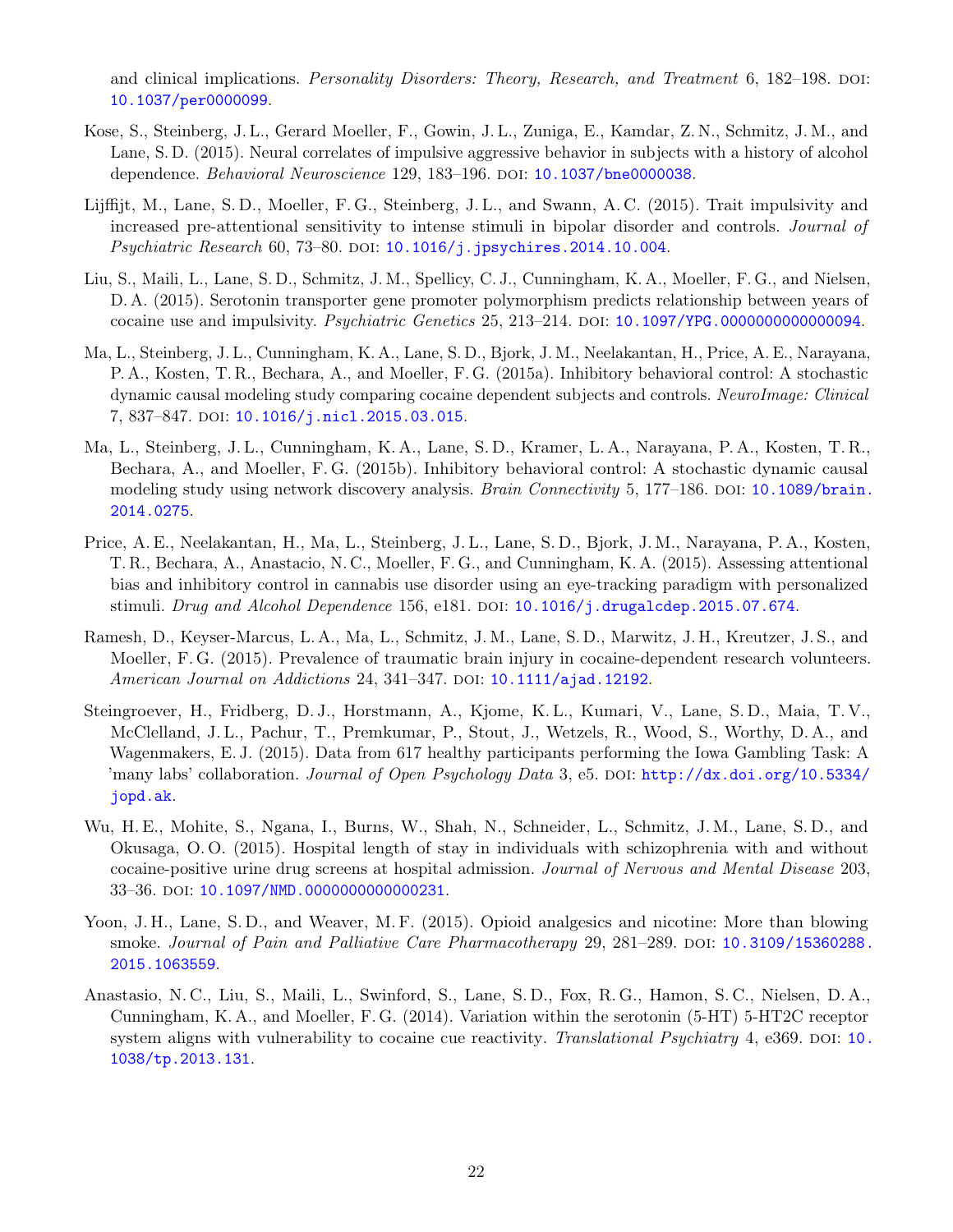- Heads, A. M., Suchting, R., Green, C. E., Schmitz, J. M., Rathnayaka, N., and Lane, S. D. (2014). Family/Social problems as a greater barrier to treatment entry for women than men. Drug and Alcohol Dependence 140, e139.
- Lane, S. D., Green, C. E., Schmitz, J. M., Rathnayaka, N., Fang, W. B., Ferre, S., and Moeller, F. G. (2014). Comparison of caffeine and d-amphetamine in cocaine-dependent subjects: Differential outcomes on subjective and cardiovascular effects, reward learning, and salivary paraxanthine. Journal of Addiction  $Research & The$   $Therapy 5, 176. DOI: 10.4172/2155-6105.1000176.$  $Therapy 5, 176. DOI: 10.4172/2155-6105.1000176.$  $Therapy 5, 176. DOI: 10.4172/2155-6105.1000176.$
- Liu, S., Green, C. E., Lane, S. D., Kosten, T. R., Moeller, F. G., Nielsen, D. A., and Schmitz, J. M. (2014a). The influence of dopamine β-hydroxylase gene polymorphism rs1611115 on levodopa/carbidopa treatment for cocaine dependence: A preliminary study. *Pharmacogenetics and Genomics* 24, 370–373. DOI: [10.1097/FPC.0000000000000055](https://doi.org/10.1097/FPC.0000000000000055).
- Liu, S., Green, C. E., Lane, S. D., Kosten, T. R., Moeller, F. G., Nielsen, D. A., and Schmitz, J. M. (2014b). The influence of dopamine β-hydroxylase gene polymorphism rs1611115 on levodopa/carbidopa treatment for cocaine dependence: A preliminary study. *Pharmacogenetics and Genomics* 24, 370–373. DOI: [10.1097/FPC.0000000000000055](https://doi.org/10.1097/FPC.0000000000000055).
- Ma, L., Steinberg, J. L., Lane, S. D., Schmitz, J. M., Green, C. E., Narayana, P. A., Kramer, L. A., and Moeller, F. G. (2014). Assessing attentional bias and inhibitory control in cannabis use disorder using an eye-tracking paradigm with personalized stimuli. Drug and Alcohol Dependence 146, e130.
- Rathnayaka, N., Suchting, R., Lane, S. D., Schmitz, J. M., and Green, C. E. (2014). Family/Social problems as a greater barrier to treatment entry for women than men. Drug and Alcohol Dependence 140, e76.
- Alcorn, J. L., Gowin, J. L., Green, C. E., Swann, A. C., Moeller, F. G., and Lane, S. D. (2013). Aggression, impulsivity, and psychopathic traits in combined antisocial personality disorder and substance use disorder. Journal of Neuropsychiatry and Clinical Neurosciences 25, 229–232. DOI: [10.1176/appi.](https://doi.org/10.1176/appi.neuropsych.12030060) [neuropsych.12030060](https://doi.org/10.1176/appi.neuropsych.12030060).
- Gowin, J. L., Green, C. E., Alcorn, J. L., Swann, A. C., Moeller, F. G., and Lane, S. D. (2013). The role of cortisol and psychopathy in the cycle of violence.  $Psychopharmacology$  227, 661–672. DOI: [10.1007/](https://doi.org/10.1007/s00213-013-2992-1) [s00213-013-2992-1](https://doi.org/10.1007/s00213-013-2992-1).
- Hasan, K. M., Ma, L., Kramer, L. A., Lane, S. D., Steinberg, J. L., Narayana, P. A., and Moeller, F. G. (2013). Diffusion tensor markers of the neurobiology of cocaine addiction. Proceedings of the International Society of Magnetic Resonance Medicine 21, e3659.
- Kollins, S. H., English, J. S., Roley, M. E., O'Brien, B., Blair, J., Lane, S. D., and McClernon, F. J. (2013a). Effects of smoking abstinence on smoking-reinforced responding, withdrawal, and cognition in adults with and without attention deficit hyperactivity disorder. Psychopharmacology  $227$ ,  $19-30$ . DOI: [10.](https://doi.org/10.1007/s00213-012-2937-0) [1007/s00213-012-2937-0](https://doi.org/10.1007/s00213-012-2937-0).
- Kollins, S. H., Schoenfelder, E., English, J. S., Mcclernon, F. J., Dew, R. E., and Lane, S. D. (2013b). Methylphenidate does not influence smoking-reinforced responding or attentional performance in adult smokers with and without attention deficit hyperactivity disorder (ADHD). Experimental and Clinical Psychopharmacology 21, 375-384. DOI: [10.1037/a0033851](https://doi.org/10.1037/a0033851).
- Liu, S., Lane, S. D., Schmitz, J. M., Cunningham, K. A., John, V. P., and Moeller, F. G. (2013). Effects of escitalopram on attentional bias to cocaine-related stimuli and inhibitory control in cocaine-dependent subjects. Journal of Psychopharmacology 27, 801–807. DOI: [10.1177/0269881113492898](https://doi.org/10.1177/0269881113492898).
- Swann, A. C., Lijffijt, M., Lane, S. D., Cox, B., Steinberg, J. L., and Moeller, F. G. (2013a). Norepinephrine and impulsivity: Effects of acute yohimbine. *Psychopharmacology* 229, 83–94. DOI: [10.1007/s00213-](https://doi.org/10.1007/s00213-013-3088-7) [013-3088-7](https://doi.org/10.1007/s00213-013-3088-7).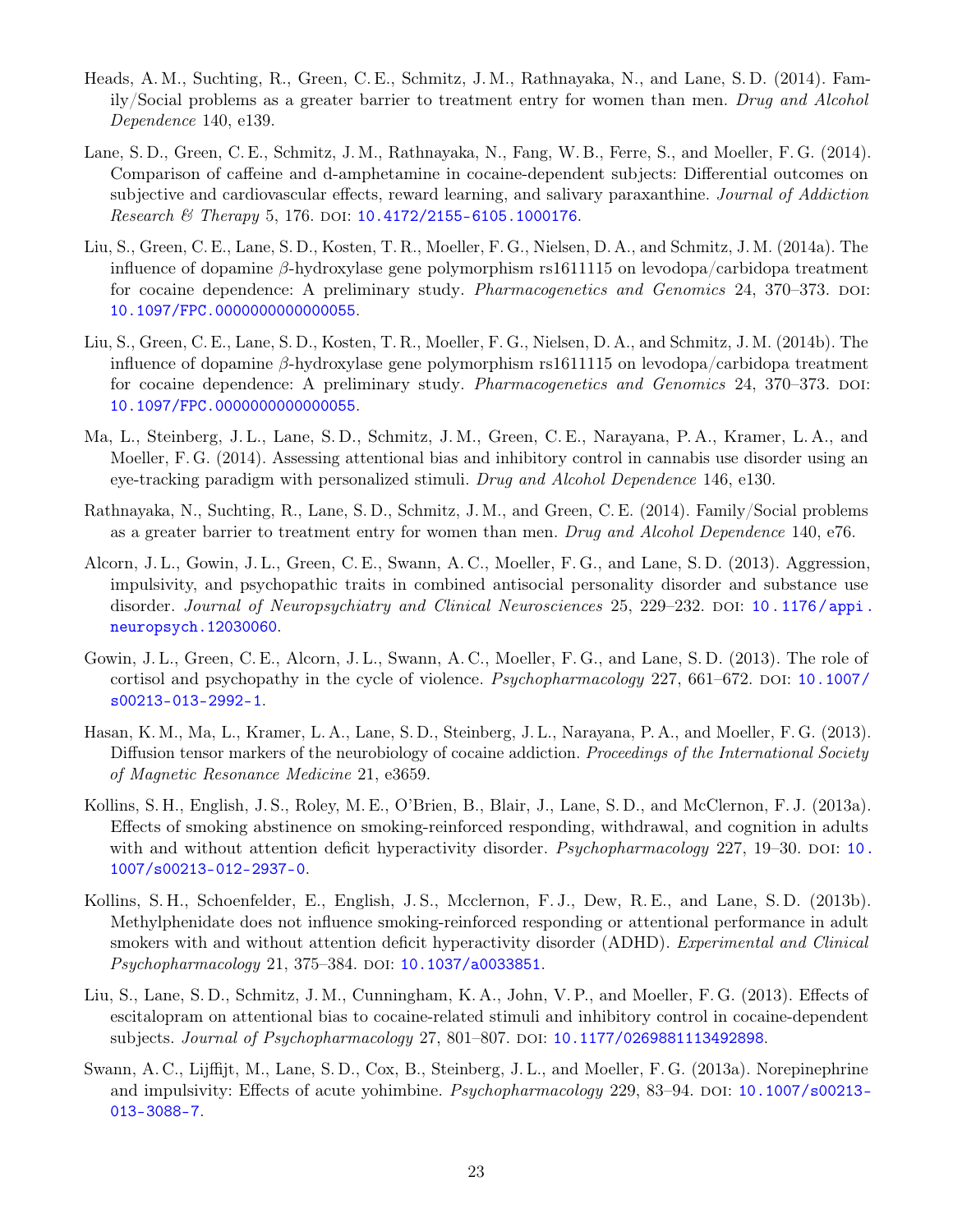- Swann, A. C., Lijffijt, M., Lane, S. D., Steinberg, J. L., Acas, M. D., Cox, B., and Moeller, F. G. (2013b). Pre-attentive information processing and impulsivity in bipolar disorder. Journal of Psychiatric Research 47, 1917-1924. DOI: [10.1016/j.jpsychires.2013.08.018](https://doi.org/10.1016/j.jpsychires.2013.08.018).
- Swann, A. C., Lijffijt, M., Lane, S. D., Steinberg, J. L., and Moeller, F. G. (2013c). Antisocial personality disorder and borderline symptoms are differentially related to impulsivity and course of illness in bipolar disorder. Journal of Affective Disorders 148, 384-390. DOI:  $10.1016/j$ .jad.2012.06.027.
- Gowin, J. L., Green, C. E., Alcorn, J. L., Swann, A. C., Moeller, F. G., and Lane, S. D. (2012). Chronic tiagabine administration and aggressive responding in individuals with a history of substance abuse and antisocial behavior. Journal of Psychopharmacology 26, 982–993. doi: [10.1177/0269881111408962](https://doi.org/10.1177/0269881111408962).
- Green, C. E., Schmitz, J. M., Lindsay, J. A., Pedroza, C., Lane, S. D., Agnelli, R., Kjome, K. L., and Moeller, F. G. (2012). The influence of baseline marijuana use on treatment of cocaine dependence: Application of an informative-priors Bayesian approach. Frontiers in Psychiatry 3, e92. DOI: [10.3389/fpsyt.2012.](https://doi.org/10.3389/fpsyt.2012.00092) [00092](https://doi.org/10.3389/fpsyt.2012.00092).
- Lane, S. D., Green, C. E., Steinberg, J. L., Ma, L., Schmitz, J. M., Rathnayaka, N., Bandak, S. D., Ferre, S., and Moeller, F. G. (2012). Cardiovascular and subjective effects of the novel adenosine A(2A) receptor antagonist SYN115 in cocaine dependent individuals. Journal of Addiction Research  $\mathcal{C}$  therapy 1. DOI: [10.4172/2155-6105.S1-009](https://doi.org/10.4172/2155-6105.S1-009).
- Lijffijt, M., Cox, B., Acas, M. D., Lane, S. D., Moeller, F. G., and Swann, A. C. (2012). Differential relationships of impulsivity or antisocial symptoms on P50, N100, or P200 auditory sensory gating in controls and antisocial personality disorder. Journal of Psychiatric Research 46, 743–750. DOI: 10.1016/j. jpsychires. [2012.03.001](https://doi.org/10.1016/j.jpsychires.2012.03.001).
- Liu, S., Lane, S. D., Schmitz, J. M., Green, C. E., Cunningham, K. A., and Moeller, F. G. (2012). Increased intra-individual reaction time variability in cocaine-dependent subjects: Role of cocaine-related cues. Addictive Behaviors 37, 193-197. pol:  $10.1016/j$ .addbeh.2011.10.003.
- Moeller, F. G., Steinberg, J. L., Lane, S. D., Kjome, K. L., Ma, L., Ferre, S., Schmitz, J. M., Green, C. E., Bandak, S. I., Renshaw, P. F., Kramer, L. A., and Narayana, P. A. (2012). Increased orbitofrontal brain activation after administration of a selective adenosine A2A antagonist in cocaine dependent subjects. Frontiers in Psychiatry 3, e44. DOI:  $10.3389/f$ psyt.2012.00044.
- Lane, S. D., Kjome, K. L., and Moeller, F. G. (2011). Neuropsychiatry of aggression. Neurologic Clinics 29, 49–64. DOI: [10.1016/j.ncl.2010.10.006](https://doi.org/10.1016/j.ncl.2010.10.006).
- Liu, S., Lane, S. D., Schmitz, J. M., Waters, A. J., Cunningham, K. A., and Moeller, F. G. (2011). Relationship between attentional bias to cocaine-related stimuli and impulsivity in cocaine-dependent subjects. American Journal of Drug and Alcohol Abuse 37, 117–122. doi: [10.3109/00952990.2010.543204](https://doi.org/10.3109/00952990.2010.543204).
- Swann, A. C., Lijffijt, M., Lane, S. D., Kjome, K. L., Steinberg, J. L., and Moeller, F. G. (2011a). Criminal conviction, impulsivity, and course of illness in bipolar disorder. *Bipolar Disorders* 13, 173–181. DOI: [10.1111/j.1399-5618.2011.00900.x](https://doi.org/10.1111/j.1399-5618.2011.00900.x).
- Swann, A. C., Lijffijt, M., Lane, S. D., Steinberg, J. L., and Moeller, F. G. (2011b). Interacting mechanisms of impulsivity in bipolar disorder and antisocial personality disorder. Journal of Psychiatric Research 45, 1477-1482. DOI: [10.1016/j.jpsychires.2011.06.009](https://doi.org/10.1016/j.jpsychires.2011.06.009).
- Wittmann, M., Simmons, A. N., Flagan, T., Lane, S. D., Wackermann, J., and Paulus, M. P. (2011). Neural substrates of time perception and impulsivity. Brain Research 1406, 43–58. DOI: [10.1016/j.brainres.](https://doi.org/10.1016/j.brainres.2011.06.048) [2011.06.048](https://doi.org/10.1016/j.brainres.2011.06.048).
- Gowin, J. L., Swann, A. C., Moeller, F. G., and Lane, S. D. (2010). Zolmitriptan and human aggression: Interaction with alcohol. *Psychopharmacology* 210, 521–531. DOI: [10.1007/s00213-010-1851-6](https://doi.org/10.1007/s00213-010-1851-6).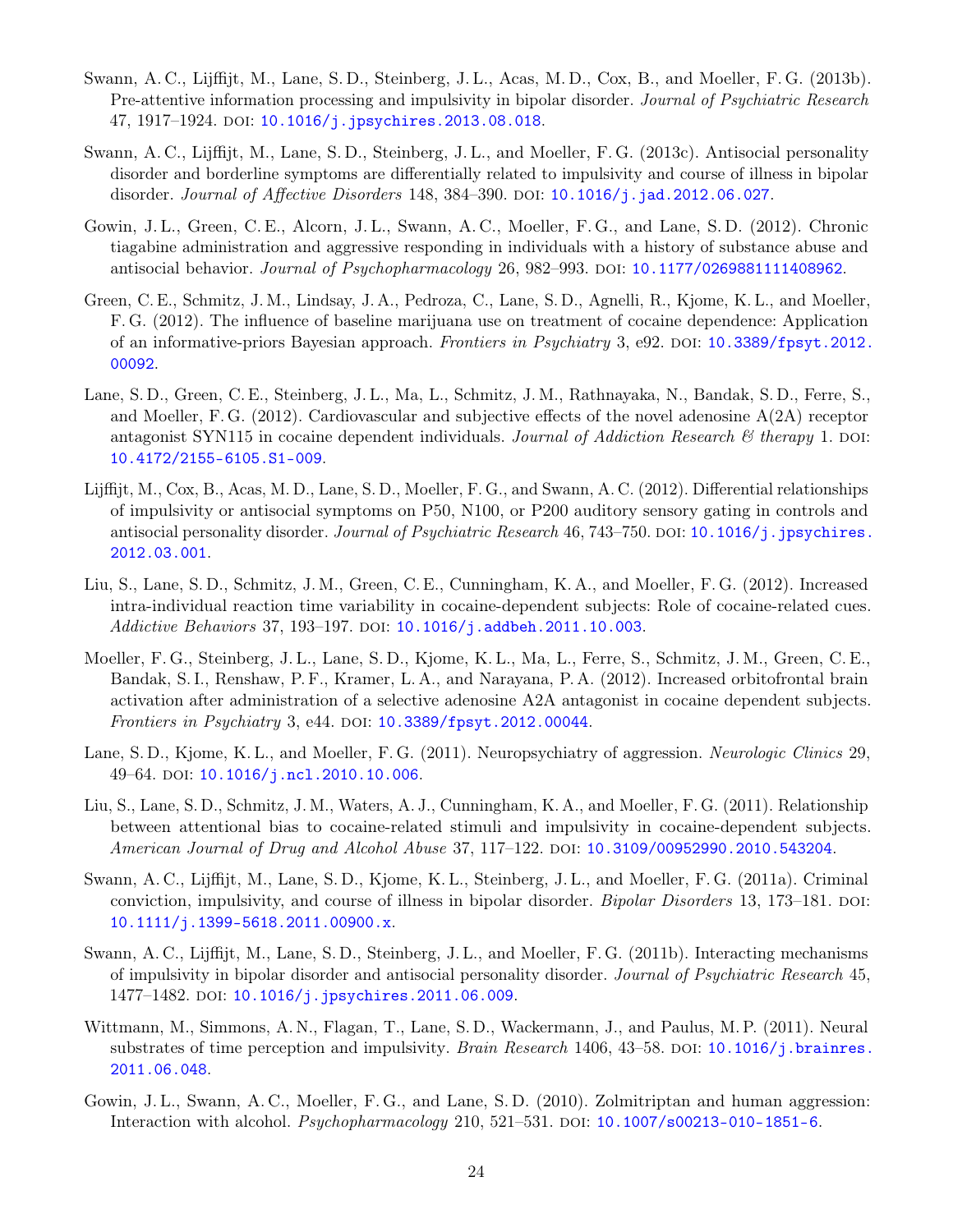- Kjome, K. L., Lane, S. D., Schmitz, J. M., Green, C., Ma, L., Prasla, I., Swann, A. C., and Moeller, F. G. (2010). Relationship between impulsivity and decision making in cocaine dependence. Psychiatry Research 178, 299-304. DOI: [10.1016/j.psychres.2009.11.024](https://doi.org/10.1016/j.psychres.2009.11.024).
- Lane, S. D., Steinberg, J. L., Ma, L., Hasan, K. M., Kramer, L. A., Zuniga, E. A., Narayana, P. A., and Moeller, F. G. (2010). Diffusion tensor imaging and decision making in cocaine dependence. PLoS ONE 5, e11591. DOI: [10.1371/journal.pone.0011591](https://doi.org/10.1371/journal.pone.0011591).
- Swann, A. C., Lijffijt, M., Lane, S. D., Steinberg, J. L., and Moeller, F. G. (2010). Interactions between bipolar disorder and antisocial personality disorder in trait impulsivity and severity of illness. Acta Psychiatrica Scandinavica 121, 453-461. DOI: [10.1111/j.1600-0447.2009.01528.x](https://doi.org/10.1111/j.1600-0447.2009.01528.x).
- Wittmann, M., Lovero, K. L., Lane, S. D., and Paulus, M. P. (2010). Now or later? Striatum and insula activation to immediate versus delayed rewards. Journal of Neuroscience, Psychology, and Economics 3, 15–26. doi: [10.1037/a0017252](https://doi.org/10.1037/a0017252).
- Green, C. E., Moeller, F. G., Schmitz, J. M., Lucke, J. F., Lane, S. D., Swann, A. C., Lasky, R. E., and Carbonari, J. P. (2009). Evaluation of heterogeneity in pharmacotherapy trials for drug dependence: A bayesian approach. American Journal of Drug and Alcohol Abuse 35, 95–102. doi: 10.1080/ [00952990802647503](https://doi.org/10.1080/00952990802647503).
- Lane, S. D. and Gowin, J. L. (2009). GABAergic modulation of human social interaction in a prisoner's dilemma model by acute administration of alprazolam. Behavioural Pharmacology 20, 657–661. DOI: [10.1097/FBP.0b013e32832ec62b](https://doi.org/10.1097/FBP.0b013e32832ec62b).
- Lane, S. D., Gowin, J. L., Green, C. E., Steinberg, J. L., Moeller, F. G., and Cherek, D. R. (2009). Acute topiramate differentially affects human aggressive responding at low vs. moderate doses in subjects with histories of substance abuse and antisocial behavior. Pharmacology Biochemistry and Behavior 92, 357-362. DOI: [10.1016/j.pbb.2009.01.002](https://doi.org/10.1016/j.pbb.2009.01.002).
- Lijffijt, M., Moeller, F. G., Boutros, N. N., Burroughs, S., Steinberg, J. L., Lane, S. D., and Swann, A. C. (2009a). A pilot study revealing impaired P50 gating in antisocial personality disorder. Journal of Neuropsychiatry 21, 328–331. doi: [10.1176/appi.neuropsych.21.3.328](https://doi.org/10.1176/appi.neuropsych.21.3.328).
- Lijffijt, M., Lane, S. D., Meier, S. L., Boutros, N. N., Burroughs, S., Steinberg, J. L., Gerard Moeller, F., and Swann, A. C. (2009b). P50, N100, and P200 sensory gating: Relationships with behavioral inhibition, attention, and working memory. Psychophysiology 46, 1059–1068. DOI: 10.1111/j.1469– [8986.2009.00845.x](https://doi.org/10.1111/j.1469-8986.2009.00845.x).
- Lijffijt, M., Moeller, F. G., Boutros, N. N., Burroughs, S., Lane, S. D., Steinberg, J. L., and Swann, A. C. (2009c). The role of age, gender, education and intelligence in P50, N100 and P200 auditory sensory gating. *Journal of Psychophysiology* 23, 52–62. DOI: [10.1027/0269-8803.23.2.52](https://doi.org/10.1027/0269-8803.23.2.52).
- Lijffijt, M., Moeller, F. G., Boutros, N. N., Steinberg, J. L., Meier, S. L., Lane, S. D., and Swann, A. C. (2009d). Diminished P50, N100 and P200 auditory sensory gating in bipolar I disorder. *Psychiatry Research* 167, 191-201. DOI: [10.1016/j.psychres.2008.04.001](https://doi.org/10.1016/j.psychres.2008.04.001).
- Ma, L., Hasan, K. M., Steinberg, J. L., Narayana, P. A., Lane, S. D., Zuniga, E. A., Kramer, L. A., and Moeller, F. G. (2009). Diffusion tensor imaging in cocaine dependence: Regional effects of cocaine on corpus callosum and effect of cocaine administration route. Drug and Alcohol Dependence 104, 262–267. doi: [10.1016/j.drugalcdep.2009.05.020](https://doi.org/10.1016/j.drugalcdep.2009.05.020).
- Schmitz, J. M., Mooney, M. E., Green, C. E., Lane, S. D., Steinberg, J. L., Swann, A. C., and Moeller, F. G. (2009). Baseline neurocognitive profiles differentiate abstainers and non-abstainers in a cocaine clinical trial. Journal of Addictive Diseases 28, 250-257. pol: [10.1080/10550880903028502](https://doi.org/10.1080/10550880903028502).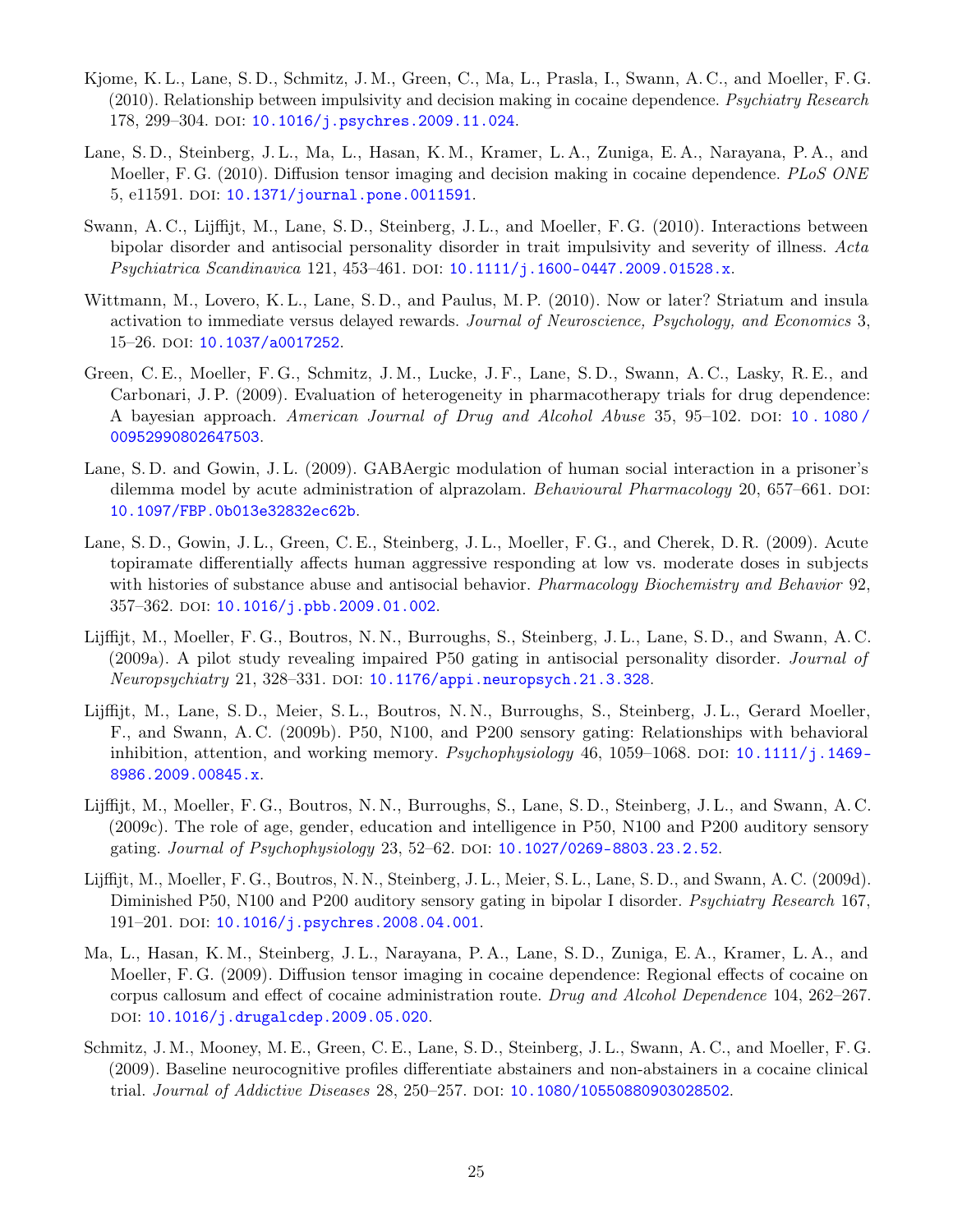- Swann, A. C., Lijffijt, M., Lane, S. D., Steinberg, J. L., and Moeller, F. G. (2009a). Increased trait-like impulsivity and course of illness in bipolar disorder. *Bipolar disorders* 11, 280–281. DOI: [10.1111/j.1399-](https://doi.org/10.1111/j.1399-5618.2009.00678.x) [5618.2009.00678.x](https://doi.org/10.1111/j.1399-5618.2009.00678.x).
- Swann, A. C., Lijffijt, M., Lane, S. D., Steinberg, J. L., and Moeller, F. G. (2009b). Severity of bipolar disorder is associated with impairment of response inhibition. *Journal of Affective Disorders* 116, 30–36. DOI: [10.1016/j.jad.2008.10.022](https://doi.org/10.1016/j.jad.2008.10.022).
- Swann, A. C., Lijffijt, M., Lane, S. D., Steinberg, J. L., and Moeller, F. G. (2009c). Trait impulsivity and response inhibition in antisocial personality disorder. Journal of Psychiatric Research 43, 1057–1063. DOI: [10.1016/j.jpsychires.2009.03.003](https://doi.org/10.1016/j.jpsychires.2009.03.003).
- Lane, S. D., Cherek, D. R., and Nouvion, S. O. (2008). Modulation of human risky decision making by flunitrazepam. Psychopharmacology 196, 177-188. DOI: [10.1007/s00213-007-0951-4](https://doi.org/10.1007/s00213-007-0951-4).
- Lieving, L. M., Cherek, D. R., Lane, S. D., Tcheremissine, O. V., and Nouvion, S. O. (2008). Effects of acute tiagabine administration on aggressive responses of adult male parolees. Journal of Psychopharmacology 22, 144-152. doi: [10.1177/0269881107078489](https://doi.org/10.1177/0269881107078489).
- Lane, S. D., Cherek, D. R., Tcheremissine, O. V., Steinberg, J. L., and Sharon, J. L. (2007a). Response perseveration and adaptation in heavy marijuana-smoking adolescents. Addictive Behaviors 32, 977–990. DOI: [10.1016/j.addbeh.2006.07.007](https://doi.org/10.1016/j.addbeh.2006.07.007).
- Lane, S. D., Moeller, F. G., Steinberg, J. L., Buzby, M., and Kosten, T. R. (2007b). Performance of cocaine dependent individuals and controls on a response inhibition task with varying levels of difficulty. The American Journal of Drug and Alcohol Abuse 33, 717–726. DOI: [10.1080/00952990701522724](https://doi.org/10.1080/00952990701522724).
- Moeller, F. G., Steinberg, J. L., Lane, S. D., Buzby, M., Swann, A. C., Hasan, K. M., Kramer, L. A., and Narayana, P. A. (2007). Diffusion tensor imaging in MDMA users and controls: Association with decision making. American Journal of Drug and Alcohol Abuse 33, 777-789. DOI: [10.1080/00952990701651564](https://doi.org/10.1080/00952990701651564).
- Nouvion, S. O., Cherek, D. R., Lane, S. D., Tcheremissine, O. V., and Lieving, L. M. (2007). Human proactive aggression: Association with personality disorders and psychopathy. Aggressive Behavior 33, 552–562. DOI: [10.1002/ab.20220](https://doi.org/10.1002/ab.20220).
- Kelly, T. H., Robbins, G., Martin, C. A., Fillmore, M. T., Lane, S. D., Harrington, N. G., and Rush, C. R. (2006). Individual differences in drug abuse vulnerability: D-amphetamine and sensation-seeking status. Psychopharmacology 189, 17-25. DOI: [10.1007/s00213-006-0487-z](https://doi.org/10.1007/s00213-006-0487-z).
- Lane, S. D., Yechiam, E., and Busemeyer, J. R. (2006). Application of a computational decision model to examine acute drug effects on human risk taking. Experimental and Clinical Psychopharmacology 14, 254–264. DOI: [10.1037/1064-1297.14.2.254](https://doi.org/10.1037/1064-1297.14.2.254).
- Lieving, L. M., Lane, S. D., Cherek, D. R., and Tcheremissine, O. V. (2006a). Effects of delays on human performance on a temporal discrimination procedure: Evidence of a choose-short effect. Behavioural Processes 71, 135-143. DOI: [10.1016/j.beproc.2005.10.002](https://doi.org/10.1016/j.beproc.2005.10.002).
- Lieving, L. M., Lane, S. D., Cherek, D. R., and Tcheremissine, O. V. (2006b). Effects of marijuana on temporal discriminations in humans. *Behavioural Pharmacology* 17, 173–183. DOI: [10.1097/01.fbp.0000197458.](https://doi.org/10.1097/01.fbp.0000197458.08892.fc) [08892.fc](https://doi.org/10.1097/01.fbp.0000197458.08892.fc).
- Pietras, C. J., Cherek, D. R., Lane, S. D., and Tcheremissine, O. V. (2006). Risk reduction and resource pooling. The Psychological Record 56, 387–410.
- Lane, S. D., Cherek, D. R., Lieving, L. M., and Tcheremissine, O. V. (2005a). Marijuana effects on human forgetting functions.  $J Exp Anal Behav 83, 67–83.$  DOI: [10.1901/jeab.2005.22-04](https://doi.org/10.1901/jeab.2005.22-04).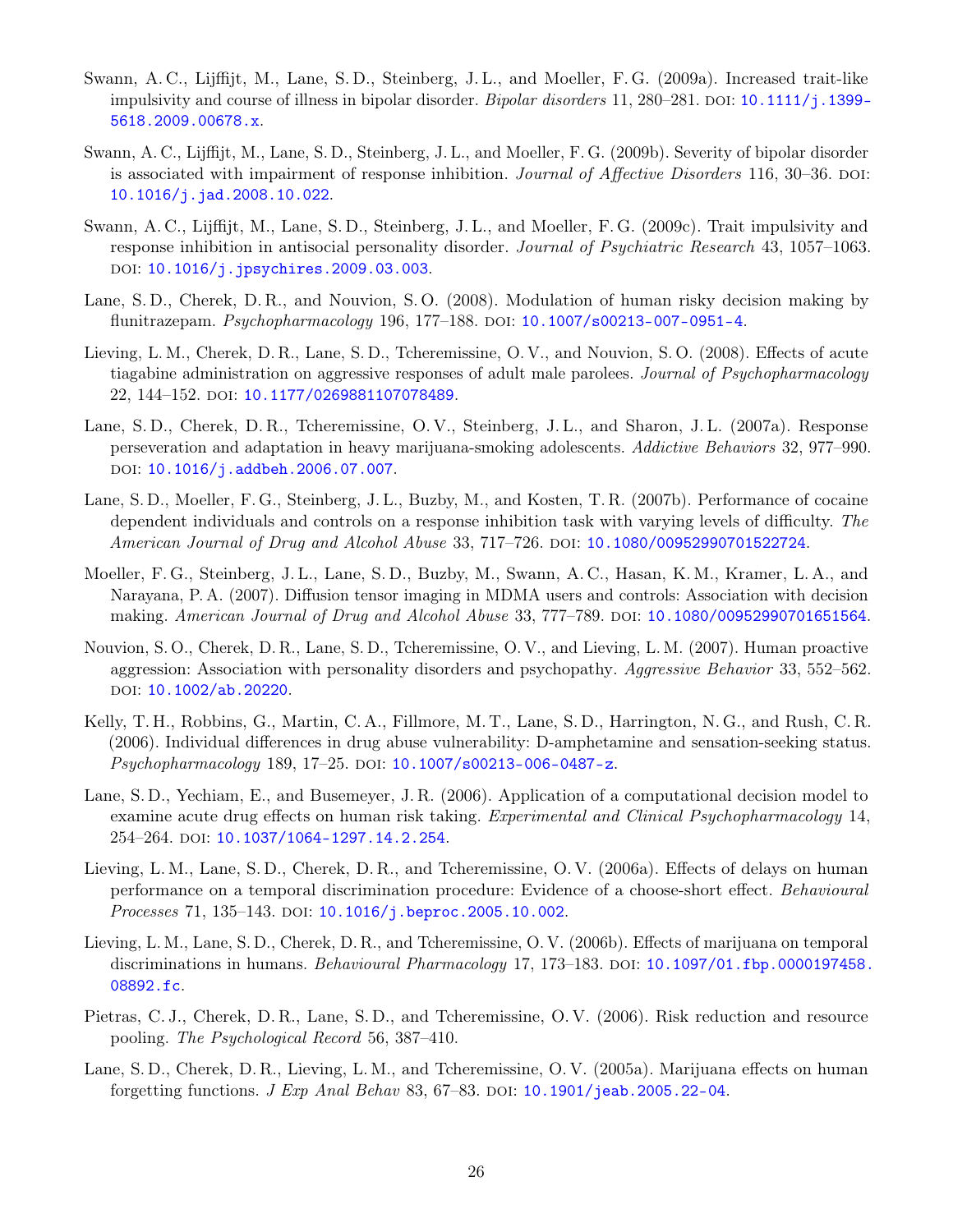- Lane, S. D., Cherek, D. R., Pietras, C. J., and Steinberg, J. L. (2005b). Performance of heavy marijuanasmoking adolescents on a laboratory measure of motivation. Addictive Behaviors 30, 815–828. DOI: [10.1016/j.addbeh.2004.08.026](https://doi.org/10.1016/j.addbeh.2004.08.026).
- Lane, S. D., Cherek, D. R., Tcheremissine, O. V., Lieving, L. M., and Pietras, C. J. (2005c). Acute marijuana effects on human risk taking. Neuropsychopharmacology 30, 800–809. DOI:  $10.1038/\text{s}$ j.npp.1300620.
- Lane, S. D., Tcheremissine, O. V., Lieving, L. M., Nouvion, S., and Cherek, D. R. (2005d). Acute effects of alprazolam on risky decision making in humans. *Psychopharmacology* 181, 364–373. DOI: [10.1007/s00213-](https://doi.org/10.1007/s00213-005-2265-8) [005-2265-8](https://doi.org/10.1007/s00213-005-2265-8).
- Pietras, C. J., Lieving, L. M., Cherek, D. R., Lane, S. D., Tcheremissine, O. V., and Nouvion, S. (2005). Acute effects of lorazepam on laboratory measures of aggressive and escape responses of adult male parolees. Behavioural Pharmacology 16, 243-251. DOI: [10.1097/01.fbp.0000170910.53415.77](https://doi.org/10.1097/01.fbp.0000170910.53415.77).
- Tcherermissine, O. V., Lane, S. D., Lieving, L. M., Rhoades, H. M., Nouvion, S., and Cherek, D. R. (2005). Individual differences in aggressive responding to intravenous flumazenil administration in adult male parolees. Journal of Psychopharmacology 19, 640–646. doi: [10.1177/0269881105056532](https://doi.org/10.1177/0269881105056532).
- Cherek, D. R., Tcheremissine, O. V., Lane, S. D., and Pietras, C. J. (2004). Acute effects of gabapentin on laboratory measures of aggressive and escape responses of adult parolees with and without a history of conduct disorder. *Psychopharmacology* 171, 405–412. DOI:  $10.1007/s00213$ -003-1590-z.
- Lane, S. D., Cherek, D. R., Pietras, C. J., and Tcheremissine, O. V. (2004a). Acute marijuana effects on response-reinforcer ralations under multiple variable-interval schedules. Behavioural Pharmacology 15, 305–309. doi: [10.1097/01.fbp.0000135003.80318.97](https://doi.org/10.1097/01.fbp.0000135003.80318.97).
- Lane, S. D., Cherek, D. R., Pietras, C. J., and Tcheremissine, O. V. (2004b). Alcohol effects on human risk taking. *Psychopharmacology* 172, 68–77. DOI: [10.1007/s00213-003-1628-2](https://doi.org/10.1007/s00213-003-1628-2).
- Matthews, S. C., Simmons, A. N., Lane, S. D., and Paulus, M. P. (2004). Selective activation of the nucleus accumbens during risk-taking decision making. NeuroReport 15, 2123–2127. DOI: [10.1097/00001756-](https://doi.org/10.1097/00001756-200409150-00025) [200409150-00025](https://doi.org/10.1097/00001756-200409150-00025).
- Tcheremissine, O. V., Cherek, D. R., and Lane, S. D. (2004). Psychopharmacology of conduct disorder: current progress and future directions. Expert Opinion on Pharmacotherapy 5, 1109–1116. DOI: [10.1517/](https://doi.org/10.1517/eoph.5.5.1109.31091) [eoph.5.5.1109.31091](https://doi.org/10.1517/eoph.5.5.1109.31091).
- Lane, S. D., Cherek, D. R., Pietras, C. J., and Tcheremissine, O. V. (2003a). Measurement of delay discounting using trial-by-trial consequences. Behavioural Processes 64, 287-303. DOI: [10.1016/S0376-6357\(03\)](https://doi.org/10.1016/S0376-6357(03)00143-8) [00143-8](https://doi.org/10.1016/S0376-6357(03)00143-8).
- Lane, S. D., Cherek, D. R., Rhoades, H. M., Pietras, C. J., and Tcheremissine, O. V. (2003b). Relationships among laboratory and psychometric measures of impulsivity: Implications in substance abuse and dependence. Addictive Disorders and their Treatment 2,  $33-40$ . DOI:  $10.1097/00132576 - 200302020$ [00001](https://doi.org/10.1097/00132576-200302020-00001).
- Pietras, C. J., Cherek, D. R., Lane, S. D., Tcheremissine, O. V., and Steinberg, J. L. (2003). Effects of methylphenidate on impulsive choice in adult humans. *Psychopharmacology* 170, 390–398. DOI: [10.1007/](https://doi.org/10.1007/s00213-003-1547-2) [s00213-003-1547-2](https://doi.org/10.1007/s00213-003-1547-2).
- Tcheremissine, O. V., Lane, S. D., Cherek, D. R., and Pietras, C. J. (2003). Impulsiveness and other personality dimensions in substance use disorders and conduct disorder. Addictive Disorders and their Treatment 2, 1–7. doi: [10.1097/00132576-200302010-00001](https://doi.org/10.1097/00132576-200302010-00001).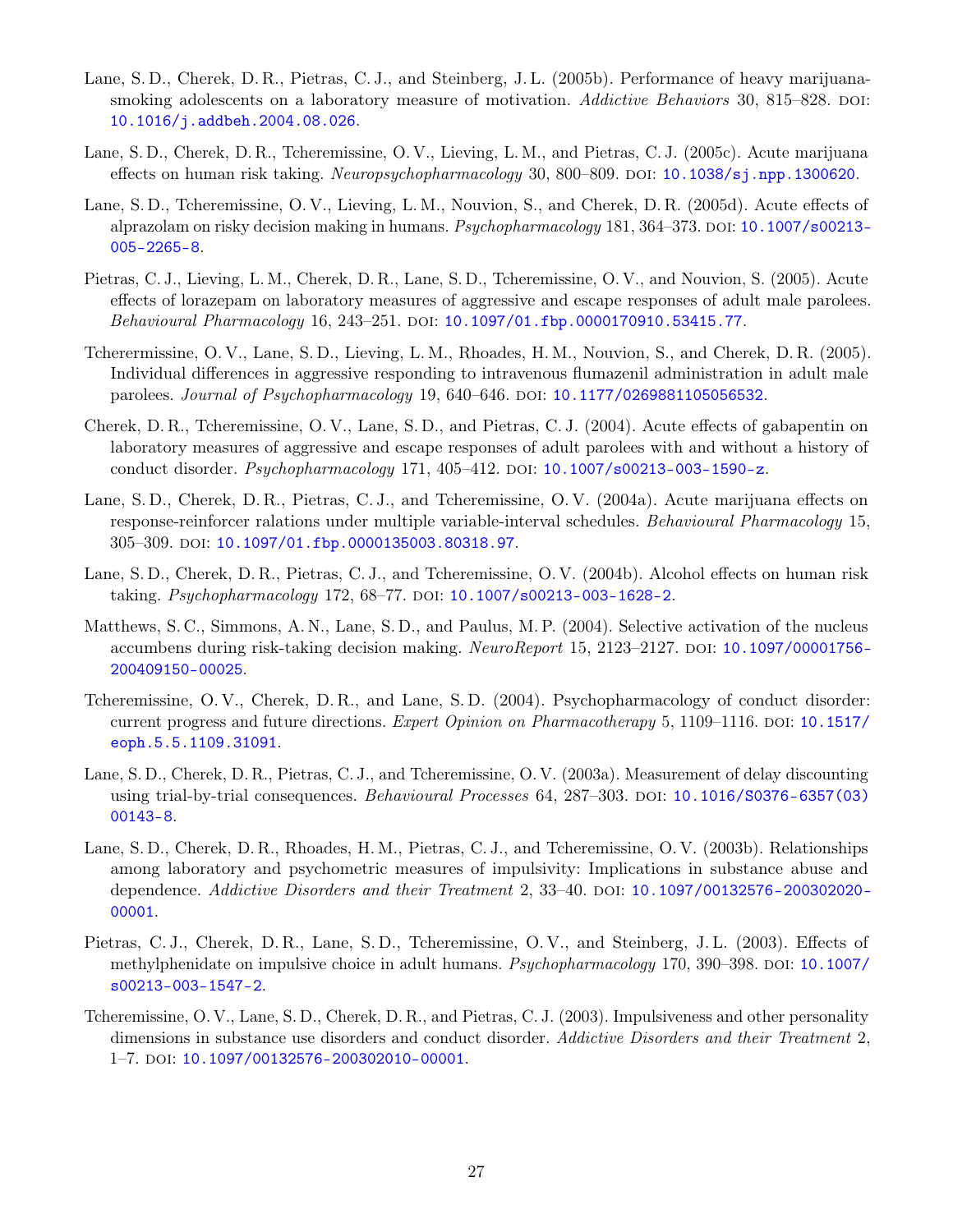- Cherek, D. R., Lane, S. D., and Dougherty, D. M. (2002). Possible amotivational effects following marijuana smoking under laboratory conditions. Experimental and Clinical Psychopharmacology 10, 26–38. DOI: [10.1037/1064-1297.10.1.26](https://doi.org/10.1037/1064-1297.10.1.26).
- Cherek, D. R., Lane, S. D., Pietras, C. J., Sharon, J., and Steinberg, J. L. (2002a). Acute effects of baclofen, a  $\gamma$ -aminobutyric acid-B agonist, on laboratory measures of aggressive and escape responses of adult male parolees with and without a history of conduct disorder. Psychopharmacology 164, 160-167. DOI: [10.1007/s00213-002-1167-2](https://doi.org/10.1007/s00213-002-1167-2).
- Cherek, D. R., Lane, S. D., Pietras, C. J., and Steinberg, J. L. (2002b). Effects of chronic paroxetine administration on measures of aggressive and impulsive responses of adult males with a history of conduct disorder. Psychopharmacology 159, 266-274. DOI: [10.1007/s002130100915](https://doi.org/10.1007/s002130100915).
- Lane, S. D. and Cherek, D. R. (2002). Marijuana effects on sensitivity to reinforcement in humans. Neu-ropsychopharmacology 26, 520-529. DOI: [10.1016/S0893-133X\(01\)00375-X](https://doi.org/10.1016/S0893-133X(01)00375-X).
- Cherek, D. R. and Lane, S. D. (2001a). Acute effects of D-fenfluramine on simultaneous measures of aggressive escape and impulsive responses of adult males with and without a history of conduct disorder. Psychopharmacology 157, 221-227. DOI: [10.1007/s002130100812](https://doi.org/10.1007/s002130100812).
- Lane, S. D. and Cherek, D. R. (2001). Risk taking by adolescents with maladaptive behavior histories. Experimental and Clinical Psychopharmacology  $9, 74-82$ . DOI:  $10.1037/1064-1297.9.1.74$ .
- Cherek, D. R., Lane, S. D., Dougherty, D. M., Moeller, F. G., and White, S. (2000). Laboratory and questionnaire measures of aggression among female parolees with violent or nonviolent histories. Aggressive Behavior 26, 291-307. DOI: [10.1002/1098-2337\(2000\)26:4<291::AID-AB2>3.0.CO;2-9](https://doi.org/10.1002/1098-2337(2000)26:4<291::AID-AB2>3.0.CO;2-9).
- Cherek, D. and Lane, S. (2000). Fenfluramine effects on impulsivity in a sample of adults with and without history of conduct disorder. *Psychopharmacology* 152, 149–156. DOI: [10.1007/s002130000530](https://doi.org/10.1007/s002130000530).
- Lane, S. D. and Cherek, D. R. (2000b). Analysis of risk taking in adults with a history of high risk behavior. Drug and Alcohol Dependence 60, 179–187. doi: [10.1016/S0376-8716\(99\)00155-6](https://doi.org/10.1016/S0376-8716(99)00155-6).
- Lane, S. D. and Cherek, D. R. (2000c). Risk aversion in human subjects under conditions of probabilistic reward. The Psychological Record 50, 221-234. DOI: [10.1007/BF03395353](https://doi.org/10.1007/BF03395353).
- Cherek, D. R. and Lane, S. D. (1999a). Effects of d,l-fenfluramine on aggressive and impulsive responding in adult males with a history of conduct disorder. *Psychopharmacology* 146, 473–481. DOI: [10.1007/](https://doi.org/10.1007/PL00005493) [PL00005493](https://doi.org/10.1007/PL00005493).
- Cherek, D. R. and Lane, S. D. (1999b). Laboratory and psychometric measurements of impulsivity among violent and nonviolent female parolees. *Biological Psychiatry* 46, 273–280. DOI: [10 . 1016 / S0006 -](https://doi.org/10.1016/S0006-3223(98)00309-6) [3223\(98\)00309-6](https://doi.org/10.1016/S0006-3223(98)00309-6).
- Cherek, D. R., Moeller, F. G., Khan-Dawood, F., Swann, A., and Lane, S. D. (1999). Prolactin response to buspirone was reduced in violent compared to nonviolent parolees. Psychopharmacology 142, 144–148. doi: [10.1007/s002130050873](https://doi.org/10.1007/s002130050873).
- Huang, D. B., Cherek, D. R., and Lane, S. D. (1999). Laboratory measurement of aggression in high school age athletes: Provocation in a nonsporting context. Psychological Reports 85, 1251–1262. DOI: [10.2466/pr0.1999.85.3f.1251](https://doi.org/10.2466/pr0.1999.85.3f.1251).
- Lane, S. D. and Cherek, D. R. (1999). Decision under conditions of risk: Exploring some parameters and quantitative models. Experimental Analysis of Human Behavior Bulletin 17, 15–19.
- Dougherty, D. M., Cherek, D. R., and Lane, S. D. (1998). Aggressive responsing in the laboratory maintained by the initiation of a provocation-free interval. The Psychological Record 48, 591–600.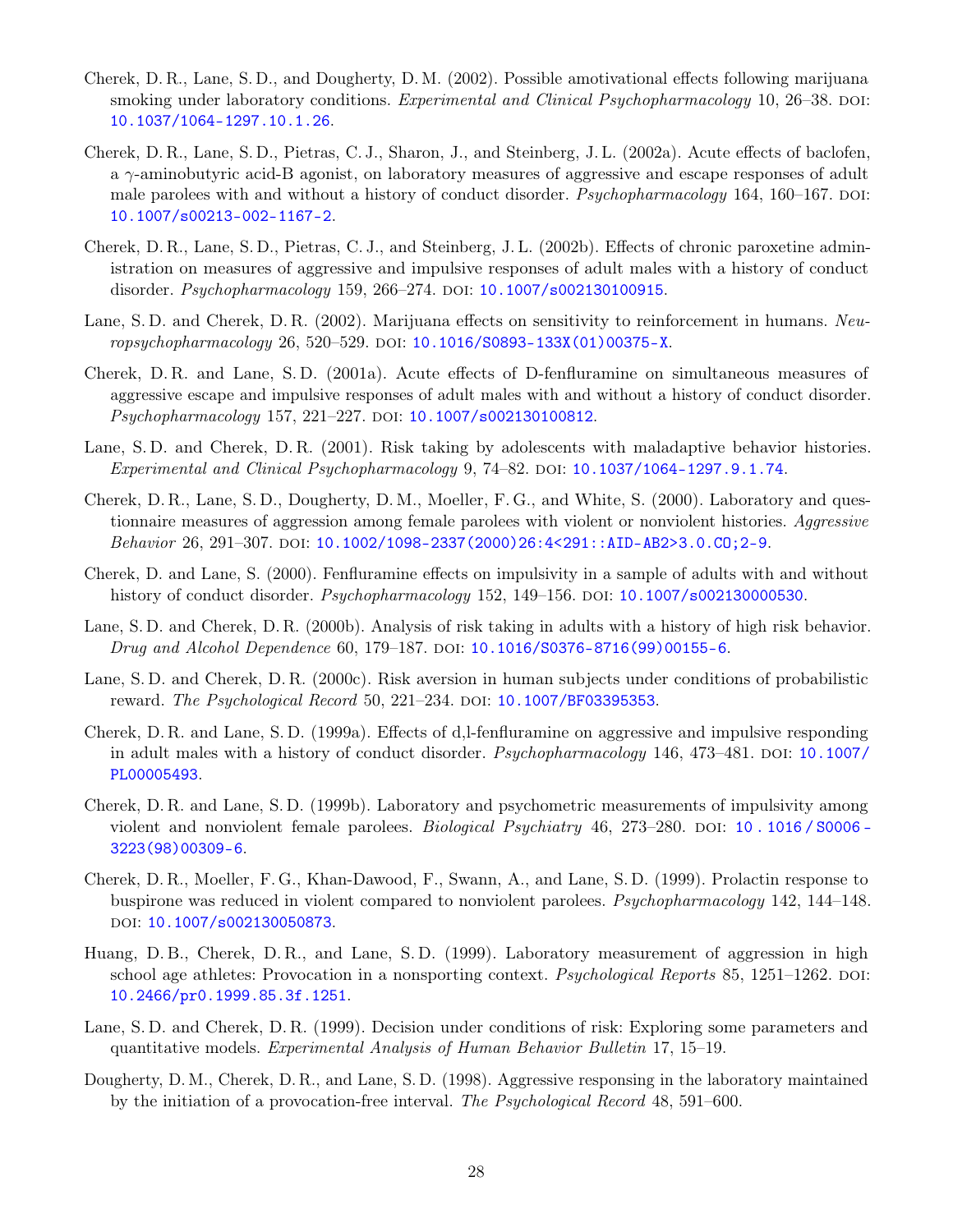- Innis, A., Lane, S. D., Miller, E. R., and Critchfield, T. S. (1998). Stimulus equivalence: Effects of a defaultresponse option on the emergence of untrained stimulus relations. Journal of the Experimental Analysis of Behavior 70, 87-102. DOI: [10.1901/jeab.1998.70-87](https://doi.org/10.1901/jeab.1998.70-87).
- Lane, S. D. and Critchfield, T. S. (1998a). Classification of vowels and consonants by individuals with moderate mental retardation: development of arbitrary relations via match-to-sample training with compound stimuli. Journal of Applied Behavior Analysis 31, 21–41. DOI: [10.1901/jaba.1998.31-21](https://doi.org/10.1901/jaba.1998.31-21).
- Lane, S. D. and Critchfield, T. S. (1998b). Increasing the generativity of identity-based procedures for establishing arbitrary conditional relations. The Psychological Record 48, 457–479.
- Lane, S. D., Innis, A., Clow, J., and Critchfield, T. S. (1998a). Preliminary evidence for cross-model generalized equivalence classes. Mexican Journal of Behavior Analysis 24, 311–337.
- Lane, S. D., Cherek, D. R., Dougherty, D. M., and Moeller, F. G. (1998b). Laboratory measurement of adaptive behavior change in humans with a history of substance dependence. Drug and Alcohol Dependence 51, 239–252. doi: [10.1016/S0376-8716\(98\)00045-3](https://doi.org/10.1016/S0376-8716(98)00045-3).
- Lane, S. D., Clow, J. K., Innis, A., and Critchfield, T. S. (1998c). Generalization of cross-modal stimulus equivalence classes: operant processes as components in human category formation. Journal of Applied Behavior Analysis 70, 267-279. DOI: [10.1901/jeab.1998.70-267](https://doi.org/10.1901/jeab.1998.70-267).
- Moeller, F. G., Allen, T., Cherek, D. R., Dougherty, D. M., Lane, S. D., and Swann, A. C. (1998a). Ipsapirone neuroendocrine challenge: Relationship to aggression as measured in the human laboratory. Psychiatry Research 81, 31-38. DOI: [10.1016/S0165-1781\(98\)00081-X](https://doi.org/10.1016/S0165-1781(98)00081-X).
- Moeller, F. G., Dougherty, D. M., Lane, S. D., Steinberg, J. L., and Cherek, D. R. (1998b). Antisocial personality disorder and alcohol-induced aggression. Alcoholism: Clinical and Experimental Research 22, 1898–1902. doi: [10.1097/00000374-199812000-00003](https://doi.org/10.1097/00000374-199812000-00003).
- Kollins, S. H., Lane, S. D., and Shapiro, S. K. (1997). Experimental analysis of childhood psychopathology: A laboratory matching analysis of the behavior of children diagnosed with ADHD. The Psychological Record 47, 25-44. DOI: [10.1177/108705479700200312](https://doi.org/10.1177/108705479700200312).
- Lane, S. D. and Critchfield, T. S. (1996). Verbal self-reports of emergent relations in a sitmulus equivalence procedure. Journal of the Experimental Analysis of Behavior 65, 355–374. DOI: [10.1901/jeab.1996.65-](https://doi.org/10.1901/jeab.1996.65-355) [355](https://doi.org/10.1901/jeab.1996.65-355).

#### Book Chapters

- Schmitz, J. M., Wardle, M. C., Weaver, M. C., Heads, A. M., Yoon, J. H., and Lane, S. D. (2019). Pharmacological treatment of psychostimulant disorders. In: APA Handbook of Psychopharmacology. Ed. by S. M. Evans and K. M. Carpenter. Washington, DC: American Psychological Association Press.
- Salem, H., Lane, S. D., and Teixeira, A. L. (2018). Immunology of substance use disorders. In: Immunopsychiatry: A Clinician's Introduction to the Immune Basis of Mental Disorders. Ed. by M. E. Bauer and A. L. Teixeira. Oxford, UK: Oxford University Press.
- Wardle, M. C., Yoon, J. H., Vujanovic, A. A., Weaver, M. F., Lane, S. D., and Schmitz, J. M. (2016). Behavioral mechanisms in addiction. In: Neurobiology of Addictions. Ed. by M. L. A. C. Swann F. G. Moeller. Oxford, UK: Oxford University Press.
- Cherek, D. R., Tcheremissine, O. V., and Lane, S. D. (2005). Psychopharmacology of human aggression: Laboratory and clinical studies. In: Biology of Aggression. Ed. by R. J. Nelson. Oxford, UK: Oxford University Press.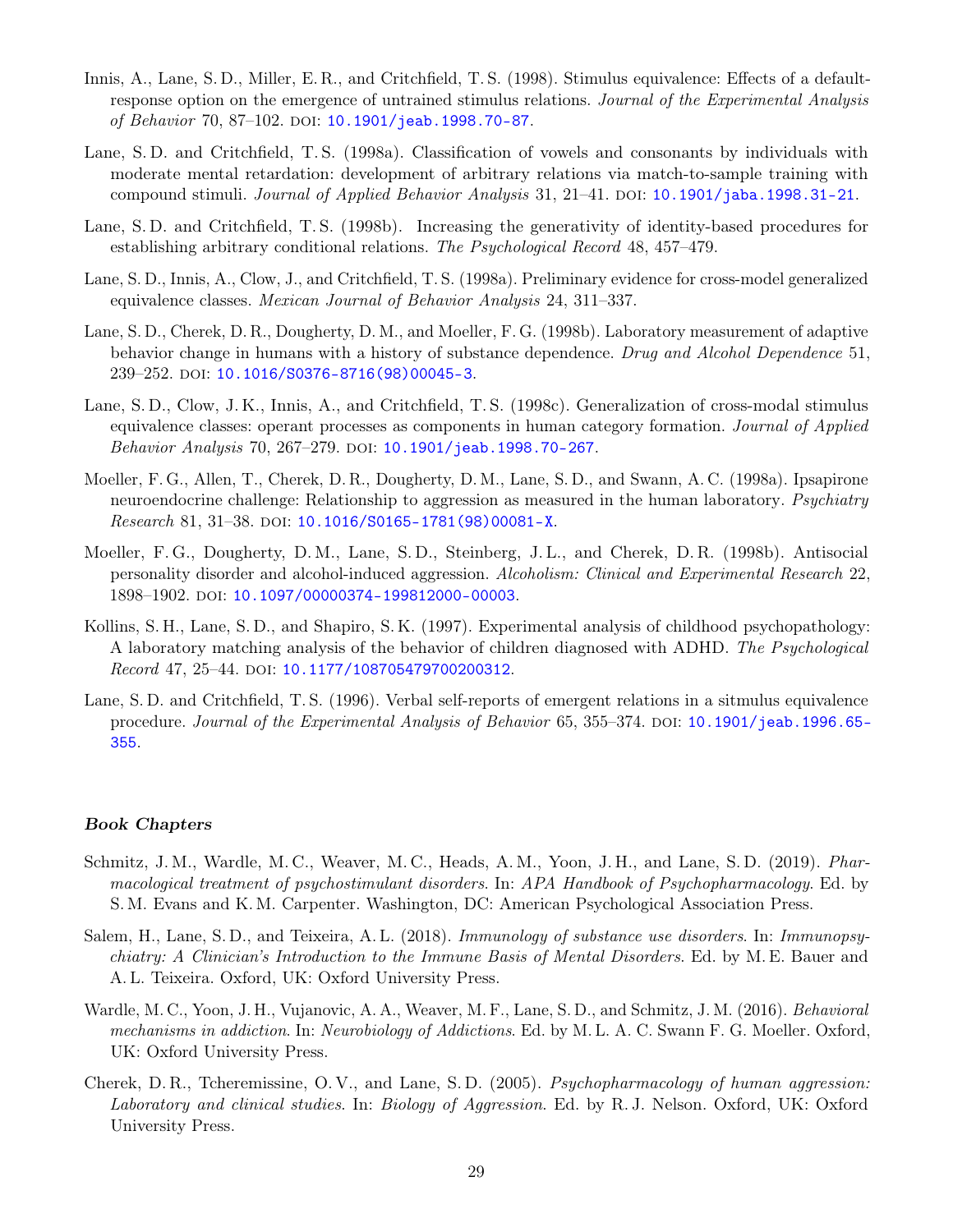- Cherek, D. R. and Lane, S. D. (2003). Laboratory measures: Point Subtraction Aggression Paradigm (PSAP). In: Aggression: Psychiatric assessment and treatment. Ed. by E. F. Coccaro. New York, NY: Marcel Dekker.
- Cherek, D. R. and Lane, S. D. (2001b). Effects of  $5-HT$  and  $GABA$  agents on aggressive responding of adult males with a history of childhood conduct disorder. In: Prevention and Control of Aggression and the Impact on Victims. Ed. by M. Martinez. New York, NY: Kluwer Academic/Plenum.
- Lane, S. D. and Cherek, D. R. (2000a). Biological and behavioral investigation of aggression and impulsivity. In: The Science Treatment and Prevention of Antisocial Behavior: Applications to the Criminal Justice System. Ed. by D. H. Fishbein. Kingston, NJ: Civic Rsearch Institute.

#### Invited Presentations

- Lane, S. D. (2021). New Directions in Pharmacotherapy for Psychostimulant Use Disorder. Atrium Behavioral Health, Carolinas Medical Center, virtual: March, 2021.
- Lane, S. D. (2020b). The Orexin System at the Interface of Sleep and Stimulant Use Disorders. Insomnia, Substance Use Disorders, and Alcohol Use Disorder Forum, Merck & Co., virtual: December, 2020.
- Lane, S. D. (2019). Reducing the Allostatic Load Burden of Stimulant Use Disorder: Relapse Prevention Approaches. Merck & Co., Inc., West Point, PA. September, 2019.
- Lane, S. D. (2018a). Biobehavioral Indicators of Stress and Allostatic Load in Substance Use Disorders. Institute of Psychology, Chinese National Academy of Sciences, Beijing, China. September, 2018.
- Lane, S. D. (2018b). The Role Of Orexin Receptor System in Psychostimulant Use Disorder: Stress, Sleep and Drug Cue Reactivity. Annual Meeting of the Chinese Psychiatric Association. Shenyang, China. Septmber, 2018.
- Lane, S. D. (2017). Drugs of Abuse, Stress, and Neurotoxicity. SEARCH Homeless Service Organization, Houston, TX. March, 2017.
- Lane, S. D. (2016). Laboratory Behavior and Neuroimaging Outcomes in Pioglitazone-treated Subjects with Cocaine Use Disorder. National Institute on Drug Abuse, Bethesda, MD. April, 2016.
- Lane, S. D. (2015). *Stress, Neurotoxicity, and Cocaine*. University of Texas Medical Branch. Galveston, TX. November, 2015.
- Lane, S. D. (2014). Attentional Bias to Drug Cues: Role in Substance Abuse and Relapse. University of Kentucky Medical School. Lexington, KY: April, 2014.
- Lane, S. D. (2013a). Cue Reactivity and Attentional Bias in Substance Use Disorders. Duke University Medical School. Durham, NC: January 2013.
- Lane, S. D. (2013b). The Role of Cue Reactivity and Attentional Bias in Addiction. UTHealth Psychiatry Update. Houston, TX: February, 2013.
- Lane, S. D. (2012). Neuropsychiatry of Impulsivity and Aggression in Drug-Dependent Humans. Meeting of the Society for Social Neuroscience. New Orleans, LA: October, 2012.
- Lane, S. D. (2011). The Impact of Acute and Chronic Effects of Abused Drugs on Risky Decision Making. Meeting of the American Psychiatric Association. NIDA-sponsored symposium, Decision-Making and Addictions: Neurobiology and Treatment Implications. Honolulu, HI: May 2011.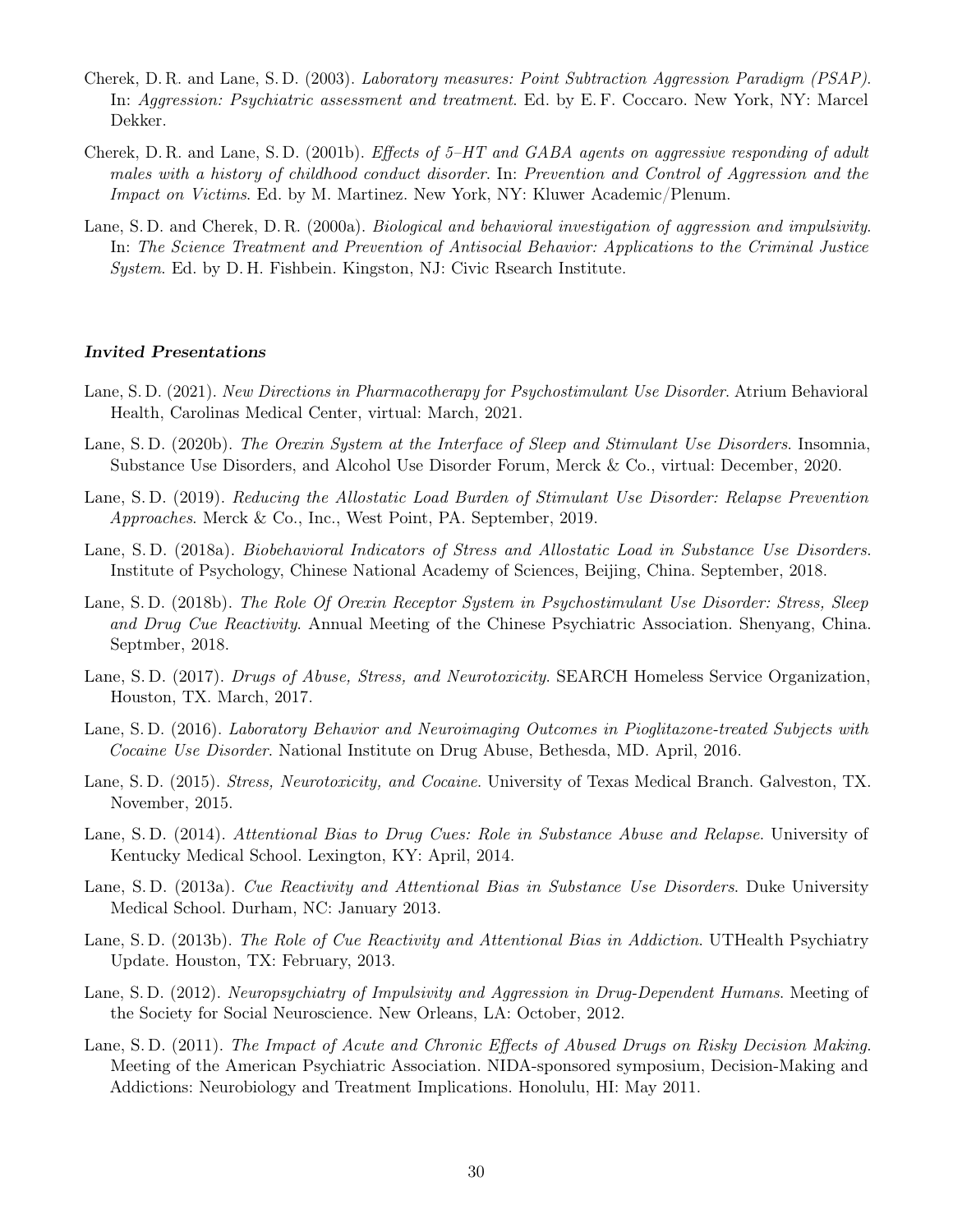- Lane, S. D. (2010a). Drugs of Abuse and Risky Decision Making. Meeting of the Association for Psychological Science. APS-sponsored symposium, Risky Behavior: A Guide to Living on the Edge. Boston, MA: May 2010.
- Lane, S. D. (2010b). Human Decision Making: Neurobiology of Acute and Chronic Effects of Abused Drugs. Texas A&M University, College Station, TX: October, 2010.
- Lane, S. D. (2008a). Human Aggression: Psychiatry, Psychopathology, and Psychopharmacology. Carolina College of Health Sciences / Carolina Health Systems. Charlotte, NC: April 2008.
- Lane, S. D. (2008b). Human Aggression: Psychiatry, Psychopharmacology, and Neuroscience. Duke University Medical School. Durham, NC: April 2008.
- Lane, S. D. (2007a). A Blunt Report: Marijuana Effects on Human Behavioral Processes. Southeast Association for Behavior Analysis. Athens, GA: October, 2007.
- Lane, S. D. (2007b). Factors Influencing Risky Decision Making in Humans. Fellows address, APA annual convention. San Francisco, CA: August, 2007.
- Lane, S. D. (2006). Biobehavioral Mechanisms in Risky and Social Decision Processes. University of Arkansas Medical School. Little Rock, AR: February, 2006.
- Lane, S. D. (2005). GABAergic Modulation of Risky/Impulsive Decision Making. Meeting of the International Society for Research on Impulsivity. Washington, DC: November, 2005.
- Lane, S. D. (2004a). Psychopharmacology of Risky Decision Making in Humans: Effects of GABA Modulators. NIDA-sponsored symposium: Drugs of Abuse and Decision Making. APA annual convention, Honolulu, HI: July, 2004.
- Lane, S. D. (2004b). Some Effects of Marijuana on Basic Behavioral Processes in Humans. CUNY / Queens College. New York, NY: December, 2004.
- Lane, S. D. (2002a). Human Risk Taking: Psychopathology and Psychopharmacology. University of Colorado Health Science Center. Denver, CO: August, 2002.
- Lane, S. D. (2002b). Psychopharmacology and Maladaptive Behavior. Distinguished Alumni Presentation, Auburn University Research Symposium. Auburn, AL: November, 2002.
- Lane, S. D. (2001). Human Risk Taking: Effects of Behavioral History and Disinhibitory Drugs of Abuse. Wyeth-Ayerst Young Psychopharmacologist Award Presentation. San Francisco, CA: August, 2001.

#### General Conference Presentations

Schmitz, J.M., Green, C.E., Suchting, R., de Dios, C., Vincent, J.N., Lane, S.D., Moeller, F.G. Citalopram for treatment of cocaine use disorder: A Bayesian drop-the-loser randomized clinical trial. College on Problems of Drug Dependence. Virtual: 2021.

Cohen, A., Jeong, J., Hinojosa, E., Schmitz, J.M., Spellman, M., Lane, S.D., Stotts, A.M., Walss-Bass, C., de Dios, C., Savitz, S.I., Sharrief, A. Assessing illicit drug use in the follow-up care of stroke survivors. College on Problems of Drug Dependence. Virtual: 2021.

Webber, H.E., Kessler, D., Lathan, E., Wardel, M.C., Greeen, C.E., Schmitz, J.M., Lane, S.D., Versace, F., Vujanovic, A.A. Post-Traumatic Stress Disorder symptom clusters are differentially associated with brain reactivity to cocaine cues. College on Problems of Drug Dependence. Virtual: 2021.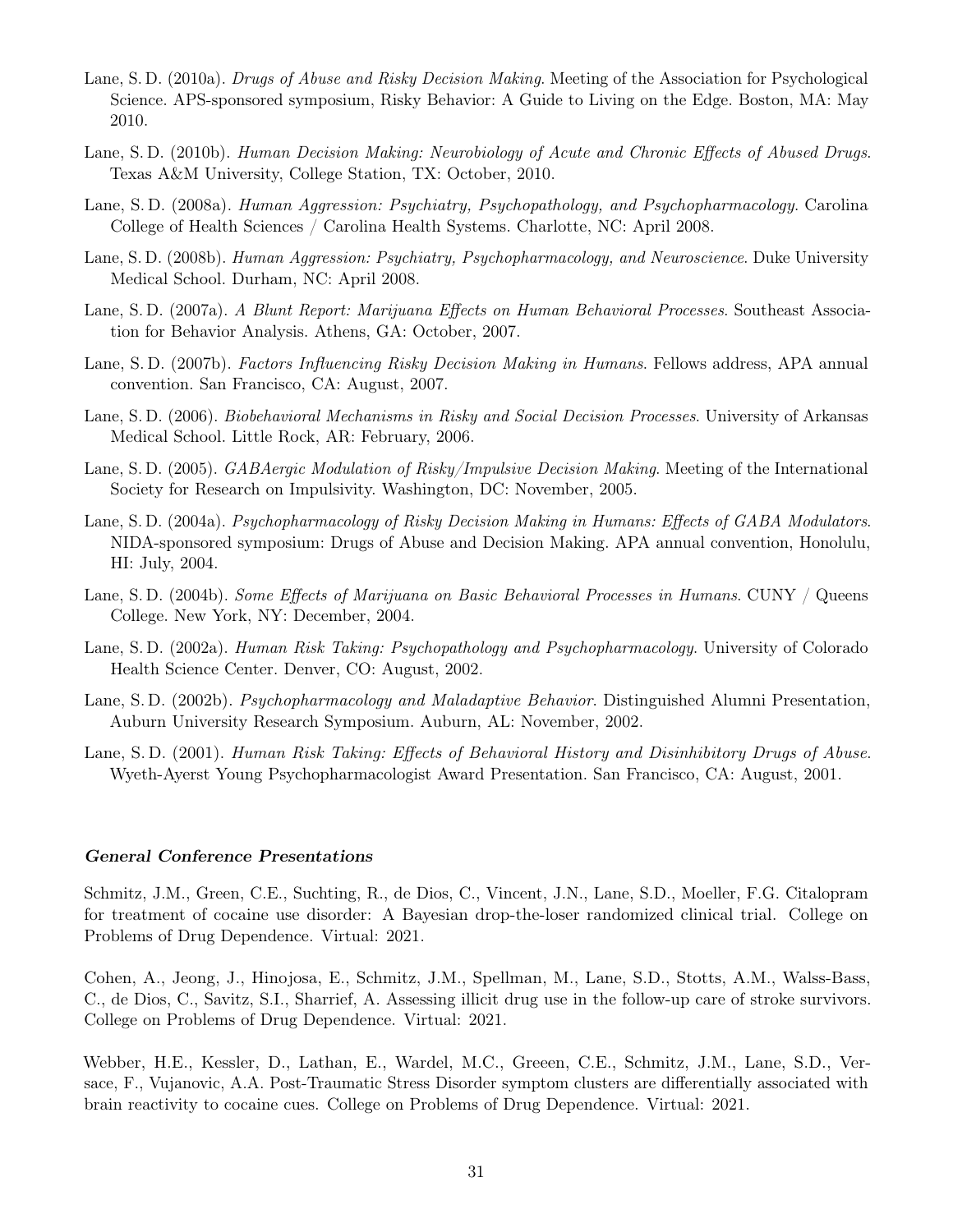Hoots, J., Yoon, J.H., Lane, S.D., Schmitz, J.M., Wardle, M.C. Now or later? Depression, anhedonia, and decision-making in cocaine use disorder. College on Problems of Drug Dependence. Virtual: 2021.

Suchting, R., Green, C.E., Soder, H.E., Vincent, J.N., Moeller, F.G., Lane, S.D., Schmitz, J.M. Combining dopamine agents to enhance cognition and reduce cocaine use: A randomized clinical trial of levodopa and ropinirole. College on Problems of Drug Dependence. Hollywood, FL: 2020.

Smith, L. J., Green, C., Lane, S. D., Schmitz, J. M. Vujanovic, A. A. (2020, June). Sleep disturbance as a predictor of cognitive-behavioral therapy outcomes in inner-city adults with posttraumatic stress and substance use disorders. College on Problems of Drug Dependence Meeting, Hollywood, FL: 2020

Wardle, M.C., Soder, H.E., Lopez-Gamundi, P., Cooper, J.A., Lane, S.D., Treadway, M.T. Effects of amphetamine on motivation for reward in human âĂIJWorkersâĂİ vs. âĂIJSlackers". American College of Neuropsychopharmacology. Orlando, FL: December, 2019.

Suchting, R., Yoon, J.H., San Miguel, G., Vincent, J.N., Wardle, M.C., Heads, A.M., Weaver, M.F., Green, C.E., Schmitz, J.M., Lane, S.D. The orexin system in the attenuation of relapse-related mechanisms in cocaine use disorder. College on Problems of Drug Dependence. San Antonio, TX: June, 2019.

Soder, H.E., Schmitz, J.M., Green, C.E., Versace, F., Lane, S.D. The late positive potential (LPP) as a marker of motivated attention in cocaine use disorder (CUD). College on Problems of Drug Dependence. San Antonio, TX: June, 2019.

Berumen, A., Gomez, K., Wardle, M.C., Suchting, R., Soder, H.E., Vincent, J.N., Yoon, J.H., Heads, A.M., Weaver, M.F., Green, C.E., Schmitz, J.M., Lane, S.D. Elevated neutrophil to lymphocyte ratio (NLR) in cocaine use disorder as a marker of chronic inflammation. College on Problems of Drug Dependence. San Antonio, TX: June, 2019.

Heads, A.M., Kapoor, S., Schmitz, J.M., Green, C.E., Stotts, A.L., Lane, S.D., Yoon, J.H., Harvin, J.A. Continued opioid use and risk for misuse in a sample of post-injury surgical patients. College on Problems of Drug Dependence. San Antonio, TX: June, 2019.

Kapoor, S. Schmitz, J.M., Heads, A.M., Green, C.E., Stotts, A.L., Lane, S.D., Harvin, J.A. Opioid misuse risk assessment in patients undergoing surgery following traumatic injury. College on Problems of Drug Dependence. San Antonio, TX: June, 2019.

Yoon, J.H., Schmitz, J.S., Lane, S.D., San Miguel, G., Jensen, S., Vincent, J.N., Vujanovic, A.A., Stotts, A.L., Weaver, M.F., Suchting, R. The relative contribution of behavioral economic measures in predicting cocaine severity and treatment response. College on Problems of Drug Dependence. San Antonio, TX: June, 2019.

Hernandez S.K., Beasley S., Salem H., Ruiz A.C., Taing M.L., Allen M., Lane S.D., Pigott, T.A. Specifying the âĂŸNot Otherwise Specified.âĂŹ The ability of screening tools to differentiate bipolar subgroups in an inpatient population. American Psychiatric Association Annual Meeting. Chicago: IL, 2019.

Berumen, A., Gomez, K., Green, C.E., Wardle, C.M., Schmitz, J.M., Lane, S.D. Elevated neutrophil to lymphocyte ratio (NLR) in cocaine use disorder (CUD) as a marker of chronic inflammation and accelerated aging. International Society for Affective Disorders. Houston, TX: September, 2018.

Gomez, K., Berumen, A., Green, C.E. Lane, S.D., Schmitz, J.M., Wardle, C.M. Trauma, inflamma-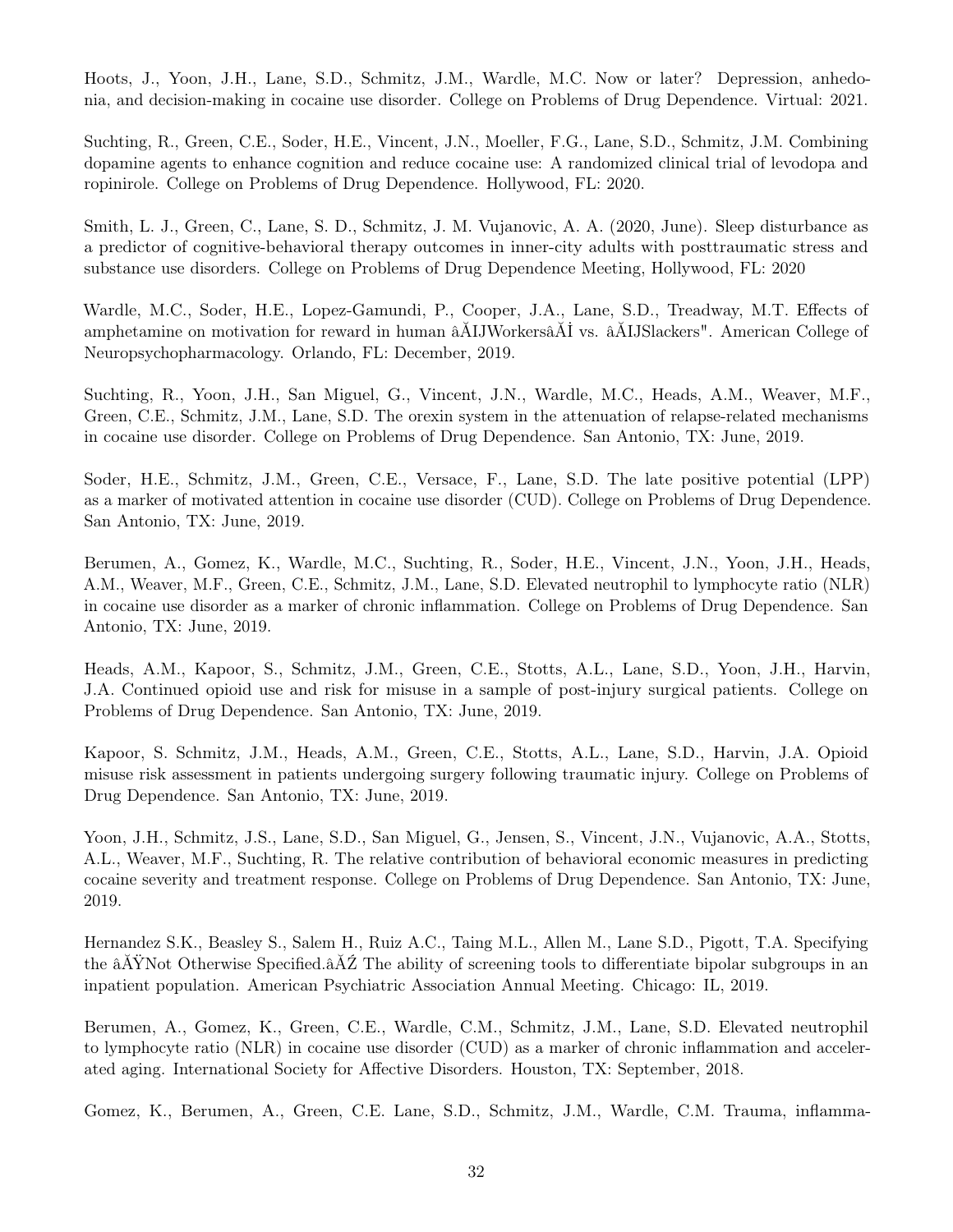tion, and anhedonia in cocaine use disorder. International Society for Affective Disorders. Houston, TX: September, 2018.

Hamilton, J.E., Lokesh, R.S., Bernstam, E.V., Allen, M.K., Lane, S.D., Selek, S. Higher Prevalence of Cocaine Abuse Among HIV Infected Inpatients in a Psychiatric Hospital. International Society for Affective Disorders. Houston, TX: September, 2018.

Wardle, M.C., Suchting, R., Vincent, J., Lane, S.D., Schmitz, J.M. Anhedonic symptoms of depression are related to cocaine use severity: A machine learning approach. College on Problems of Drug Dependence. San Diego, CA: June, 2018.

Stamatovich, S., Stertz, L., Walss-Bass, C., Lane, S.D., Green, C.E., Schmitz, J.M., Wardle, M.C. Immune functioning markers relate to cognitive abilities in individuals with cocaine use disorder. College on Problems of Drug Dependence. San Diego, CA: June, 2018.

Da Costa, S.C., Teixeira, A.L., Diniz, B.S., Lane, S.D. Psychiatric and non-psychiatric implications of substance use disorders in older adults. American Society for Clinical Psychopharmacology. Miami, FL: May, 2018.

Smith, L. J., Bartlett, B. A., Green, C. E., Lane, S. D., Schmitz, J. M., Vujanovic, A. A. Mindfulness as predictor of cognitive-behavioral therapy outcomes in inner-city adults with posttraumatic stress and substance dependence. Anxiety and Depression Association of America Convention, Washington, D.C: April, 2018.

Khan, S., Fries, G.R., Dyukova, E., Walss-Bass, C., Lane, S.D., Schmitz, J.M., Wardle, M.C. Gene expression changes associated with anhedonia in cocaine use disorder. American College of Neuropsychopharmacology. Palm Springs, CA: December, 2017.

Yoon, J.H., Haliwa, I., Vincent, J., Suchting, R., Schmitz, J.L., Lane, S.D. Eye-tracking-based measures of inhibitory control and attentional bias in marijuana SUD and control subjects. College on Problems of Drug Dependence. Montreal, Canada: June, 2017.

Da Costa, S.C., Teixeira, A.L., Diniz, B.S., Lane, S.D. The impact of substance use disorders late in life. Society on Biological Psychiatry. San Diego, CA: May, 2017.

Da Costa, S.C., Lane, S.D. The impact of cocaine use disorders in cognitive functioning late in life. American Psychiatric Association Annual Meeting. San Diego, CA: May, 2017.

Khan, S., Fries, G., Dyukova, E., Walss-Bass, C., Lane, S.D., Schmitz, J.M., Wardle, M.C. Preliminary assessment of inflammatory gene expression in individuals with cocaine use disorder and anhedonia. American College of Neuropsychopharmacology. Hollywood, FL: Dec, 2016.

Moeller, F.G., Ma, L., Steinberg, J.L., Bjork, J., Lane, S.D., Narayana, P.A., Kosten, T.R., Schmitz, J.M., Price, A.E., Cunningham, K.A. Effective connectivity of attentional bias in cocaine dependence. College on Problems of Drug Dependence. Palm Springs, CA: June, 2016.

Dimet, A., Denner, L., Miller, R., Cunningham, K.A., Huentelman, M., Lane, S.D., Dineley, K. PPARÎş agonism to treat white matter damage in cocaine use disorder. College on Problems of Drug Dependence. Palm Springs, CA: June, 2016.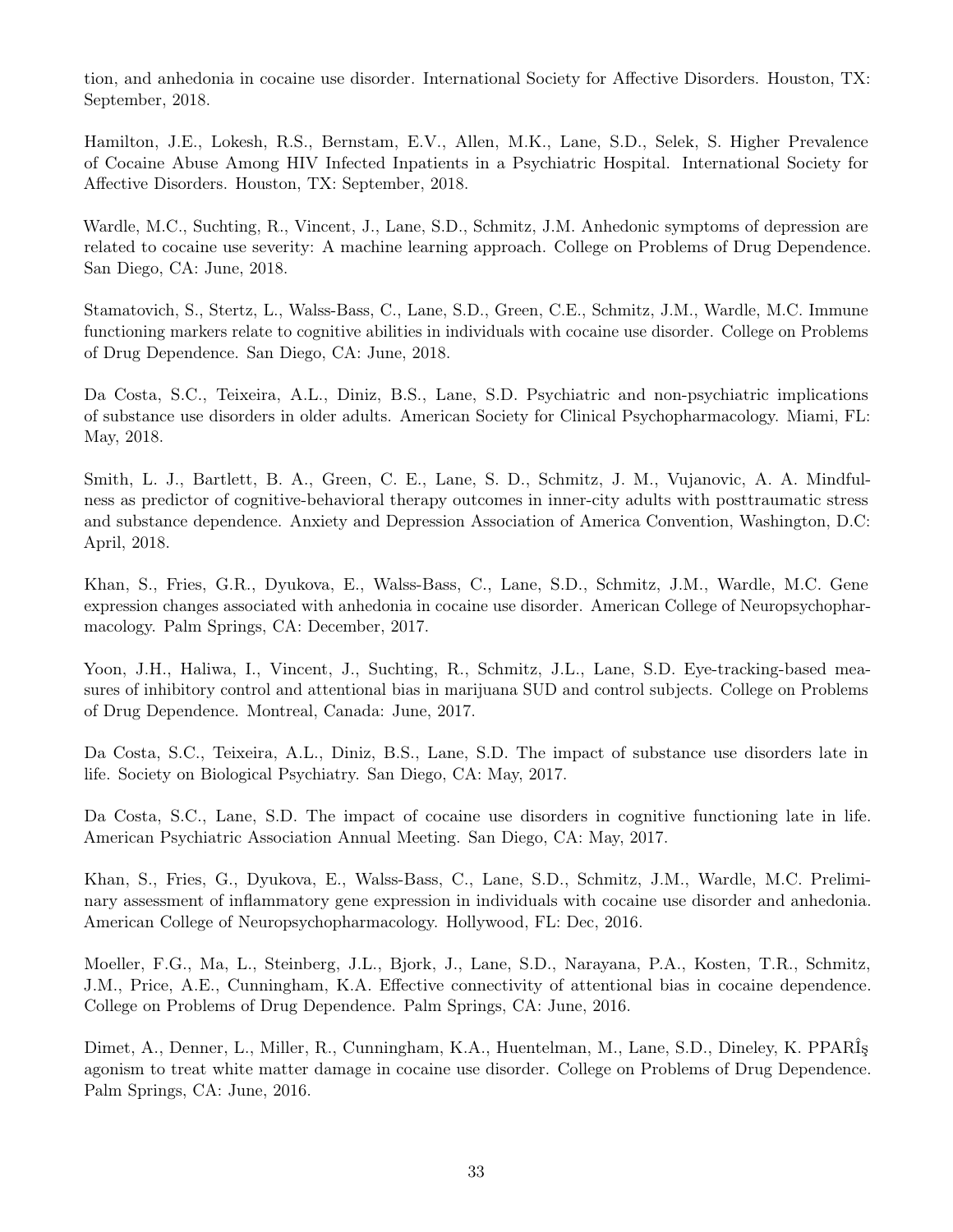Lane, S.D., Hasan, K.M., Mwangi, B., Narayana, P.A., Vincent, J., Moeller, F.G., Steinberg, J.L., Dineley, K., Cunninghman, K.A., Schmitz, J.M. Changes in brain white matter integrity after PPAR-gamma agonist treatment for cocaine use disorder. College on Problems of Drug Dependence. Palm Springs, CA: June, 2016.

Jalnapurkar, I., Pratikkumar, D., Sullivan, Z., AbdelGawad, N., Douglas, R., Engstrom, A., Kazimi, I., Lane, S.D., Pigott, T.A. The burden of pediatric psychiatric illness: A family perspective. American Psychiatric Association Annual Meeting. Atlanta, GA: May, 2016.

Parsaik, A.K., Abdel-Gawad, N., Chotalia, J., Lane, S.D., Pigott, T.A. Early life trauma in hospitalized mood disorder patients and its association with clinical outcomes. American Psychiatric Association Annual Meeting. Atlanta, GA: May, 2016.

Gan G., Preston-Campbell R.N., Steinberg J.L., Lane S.D., Maloney T., Parvaz M.A., Moeller S.J., Goldstein R.Z., Alia-Klein N. Reward wins âĂŞ increased activation of the mesocorticostriatal salience network in human reactive aggression. Society for Neuroscience Annual Meeting. Chicago, IL: October 2015.

Yoon, J.H., Vujanovic, A.A., Suchting, R., Green, C.E., Schmitz, J.M., Lane. S.D. Eye tracking measures of attentional bias to individually-calibrated marijuana cues. College on Problems of Drug Dependence. Phoenix, AZ: June, 2015.

Tannu, N.S., Schmitz, J. Lane, S.D., Green, C.E., Cunningham, K.A., Suchting, R., Herrera, J., Narayana, P.A. Proteomics analyses: Peroxisome proliferator-activated receptor gamma agonist for chronic cocaine administration in rodent. College on Problems of Drug Dependence. Phoenix, AZ: June, 2015.

Price, A.E., Neelakantan, H., Ma, L., Steinberg, J.L., Lane, S.D., Bjork, J.M.,Narayana, P.A., Kosten, T.R., Bechara, A., Anastasio, N.C., Moeller, F.G.,Cunningham, K.A. Dynamic causal modeling in humans offers a novel approach to delineate prefrontal-striatal serotonergic drivers of impulsivity in rats. College on Problems of Drug Dependence. Phoenix, AZ: June, 2015.

Ma, L., Steinberg, J.L.,Cunningham, K.A., Lane, S.D.,Bjork, J.M., Narayana, P.A., Kosten, T.R., Bechara, A., Moeller, F.G. Inhibitory control: A brain connectivity study comparing cocaine-dependent subjects and controls. College on Problems of Drug Dependence. Phoenix, AZ: June, 2015.

Gan G., Preston-Campbell R.N., Steinberg J.L., Lane S.D., Maloney T., Parvaz M.A., Moeller S.J., Goldstein R.Z., Alia-Klein N. Reward versus retaliation and the hyperactive mesocorticostriatal salience network. Friedman Brain Institute Symposium. New York, NY: May, 2015.

Tannu, N.S., Schmitz, J.M., Lane, S.D., Hasan, K.M., Narayana, P.A. Proteomics and DTI tractography analyses for evaluation of PPAR-gamma agonist treatment for cocaine dependence. Society of Biological Psychiatry Meeting. New York, NY: May, 2014.

Kose, S., Steinberg, J.L., Moeller, F.G., Gowin, J.L., Zuniga, E., Kamdar Z.N., Schmitz, J.M. Lane, S.D. Neural Correlates of Impulsive Aggressive Behavior in Alcohol Dependent Subjects. American Psychiatric Association Meeting. New York, NY: May, 2014.

Alcorn, J.L., Dias, N.R., Schmitz, J.M., Lane, S.D. Oxytocin effects on human aggressive responding in males. International Society for Research on Aggression. Atlanta, GA: July, 2014.

Dias, N.R., Red, S. Alcorn, J.L., Sereno, A.B., Schmitz, J.M., Lane, S.D. Eye-tracking measures of attentional bias in cocaine-dependent subjects. Cognitive Neuroscience Society. Boston, MA: April, 2014.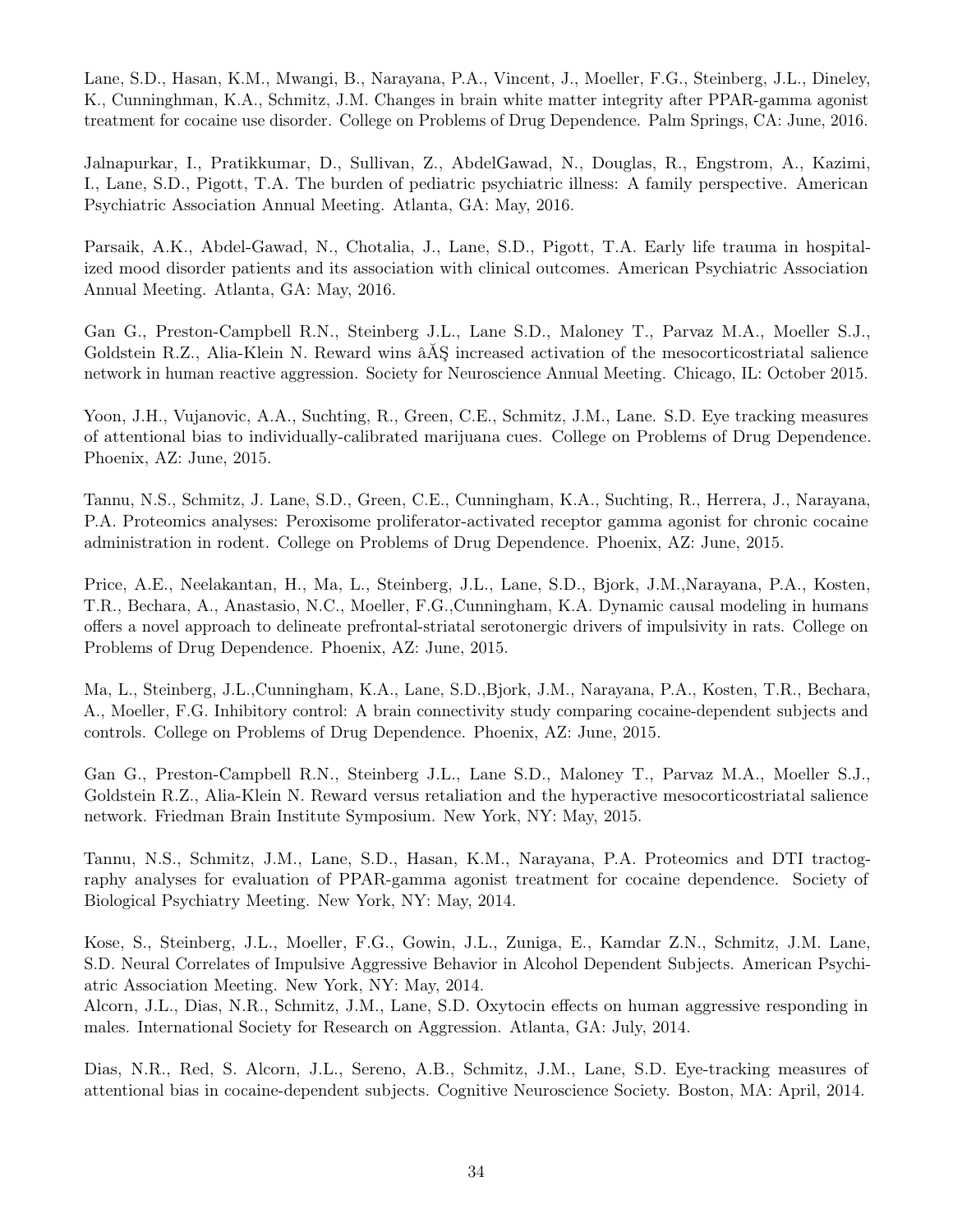Rathnayaka, N., Suchting, R., Lane, SD., Schmitz, J., Green, C, Posterior predictive power: a decisionmaking tool for clinical trial design. College on Problems of Drug Dependence. San Juan, Puerto Rico: June, 2014.

Lane, S.D., Schmitz, J.M., Green, C.E., Moeller, F.G. Behavioral effects of buspirone in cocaine dependence. NIDA meeting of the Centers of Excellence in Substance Abuse and Dependence. Bethesda, MD: September, 2013.

Alcorn, J.L., Dias, N., Moeller, F.G., Lane, S.D. A preliminary analysis of aggressive behavior under oxytocin dose. College on Problems of Drug Dependence. San Diego, CA: June, 2013.

Dias, N., Schmitz, J.M., Rathnayaka, N., Moeller, F.G., Lane, S.D. Eye-tracking measures of attentional bias in cocaine-dependent subjects. College on Problems of Drug Dependence. San Diego, CA: June, 2013.

Schmitz, J.M., Lane, S.D., Moeller, F.G., Rathnayaka, N., Green, C.E. Drop-the-loser: an innovative design for a clinical trial of citalopram for cocaine dependence. College on Problems of Drug Dependence. San Diego, CA: June, 2013.

Lui, S., Nielsen, D.A., Lane, S.D., Schmitz, J.M., Baladandayuthapani, K., Cunningham, K.C., Moeller, F.G. Cocaine dependence moderates the relationship between serotonin transporter polymorphisms and measures of impulsivity. College on Problems of Drug Dependence. San Diego, CA: June, 2013.

Red, S. Dias, N.R., Lane, S.D., Sereno, A.B. Reflexive and voluntary eye movements in cocaine using subjects. Gordon Research Conferences. Easton, MA: July 2013.

Ma, L., Steinberg, J.L., Lane, S.D., Schmitz, J.M., Green, C.E., Narayana, P.A., Kramer, L.A., Moeller, F.G. Striatal gating effect and prediction of treatment response in cocaine dependence. College on Problems of Drug Dependence. San Diego, CA: June, 2013.

Alcorn, J.A., Dias, N., Moeller, F.G., Lane, S.D. Preliminary analysis of aggressive behavior following oxytocin dosing. Society for Cognitive Neuroscience. San Francisco, CA: April, 2013.

Hasan K.M., MA L., Kramer, L.A., Lane S.D., Steinberg J.L., Narayana P.A., Moeller F.G. Markers of the neurobiology of cocaine addiction. International Society for Magnetic Resonance in Medicine. Salt Lake City, UT: April, 2013.

Dias, N., Lane, S.D., Schmitz, J.S., Green, C.E., Moeller, F.G. Neurocognitive effects of citalopram in cocaine dependent subjects. Society for Neuroscience. New Orleans, LA: October, 2012.

Lane, S.D., Moeller, F.G., Steinberg, J.L., Ma, L., Kosten, T.R., Narayana, P.A. Effects of d-amphetamine on brain activation of cocaine- dependent subjects during a go/no-go task of inhibitory control. College on Problems of Drug Dependence. Palm Springs, FL: June, 2012.

Liu, S., Lane, S.D., Schmitz, J.M., Cunningham, K.A., Moeller, F.G. Effects of escitalopram on attential bias to cocaine cues in cocaine dependent subjects. College on Problems of Drug Dependence. Palm Springs, FL: June, 2012.

Moeller, F.G., Steinberg, J.L., Lane, S.D., Ma, L., Kramer, L.A., Narayana, P.A., Kosten, T.R. Effect of Dopamine Enhancing Medications on Go/No-Go fMRI Brain Activation in Cocaine Dependence.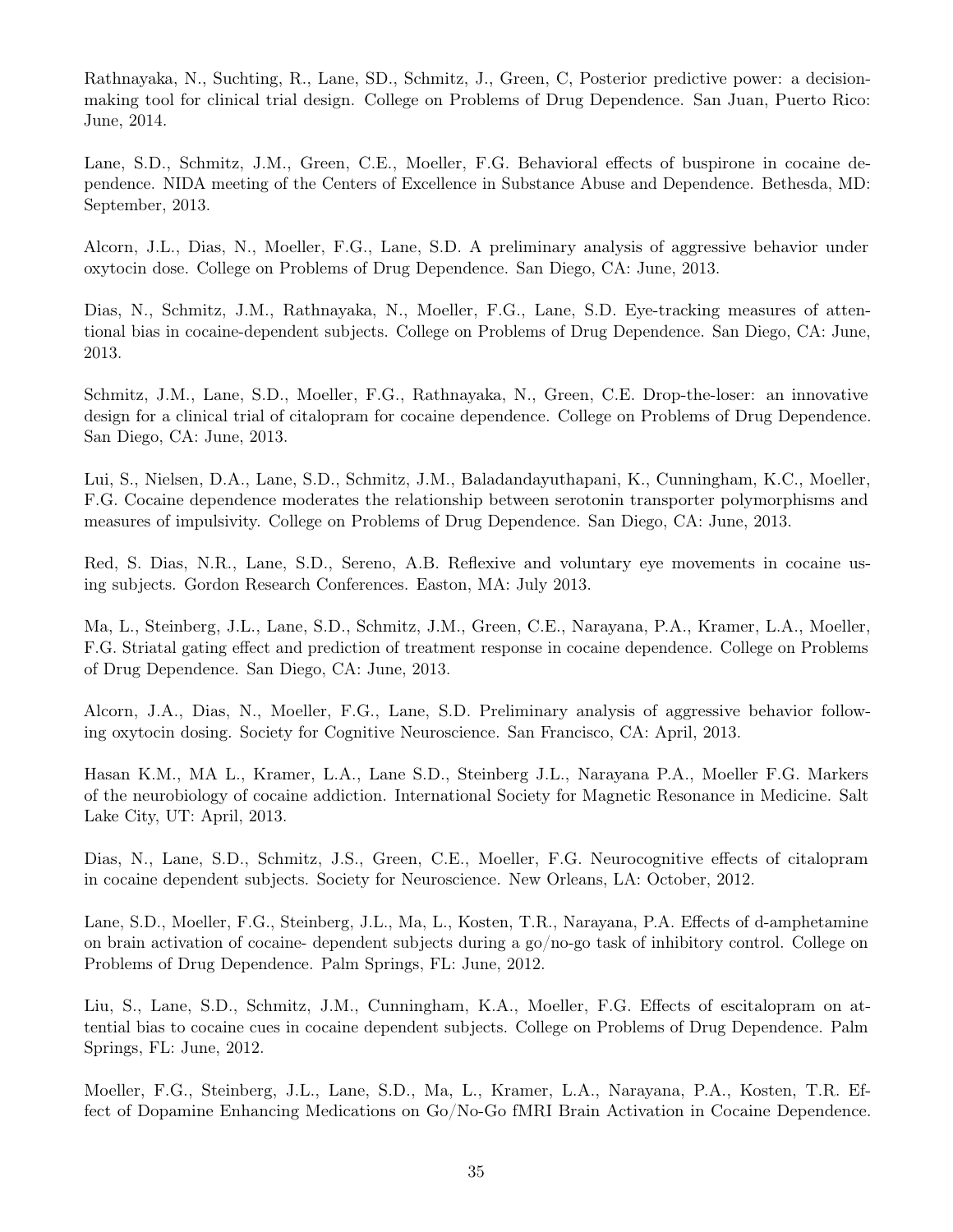Society of Biological Psychiatry. Philadelphia, PA: May, 2012.

Moeller, F.G., Steinberg, J.L., Lane, S.D., Ma, L., Kosten, T.R., Narayana, P.A. Pharmacological MRI of D-amphetamine: Effects on a Go-No/Go Task in Cocaine Dependent Subjects. American College of Neuropsychopharmacology. Waikaloa Beach, HI: December, 2011.

Gowin, J.L., Green, C.E., Moeller, F.G., Lane, S.D. Effects of child abuse on adult aggression: cortisol as mechanism. Society for Neuroscience. Washington, DC: November, 2011.

Robinson, C.D., Lane, S.D., Moeller, F.G., Schmitz, J.L., Waters, A.J. Individuals with high attentional bias for cocaine cues and blunted motivation for non-drug rewards may be at risk for long term cocaine use. College on Problems of Drug Dependence. Hollywood, FL: June, 2011.

Liu, S., Lane, S.D., Schmitz, J.M., Cunningham, K.A., Moeller, F.G. Relationship between extinction of attentional bias to cocaine-related stimuli and the severity of cocaine dependence. College on Problems of Drug Dependence. Hollywood, FL: June, 2011.

Green, C.E., Schmitz, J.M., Linsay, J., Pedroza, C., Lane, S.D., Kjome, K.M., Moeller, F.G. Heterogeneity in treatment response for cocaine dependence: A Bayesian sub-group analysis incorporating historical data. College on Problems of Drug Dependence. Hollywood, FL: June, 2011.

Gowin, J.L., Moeller, F.G., Swann, A.C., Lane, S.D. The effects of childhood abuse on adult aggression: Cortisol as a mechanism. Behavior, Biology, and Chemistry: Translational Research in Addiction. San Antonio, TX. March, 2011.

Alcorn, J.L., Lane, S.D., Moeller, F.G, Swann, A.C. Behavioral and neurophysiological predictors of psychopathology and aggression. Behavior, Biology, and Chemistry: Translational Research in Addiction. San Antonio, TX. March, 2011.

Kjome, K.L., Moeller, F.G., Steinberg, J.L., Bandak, S.D., Lane, S.D., Ma, L., Rathnayaka, N., Kramer, L.A., Narayana, P.A. Physiological and Behavioral effects of SYN-115, a novel adenosine2A antagonist in cocaine dependent subjects. American College of Neuropsychopharmacology. December 2010: Miami Beach, FL.

Lane, S.D., Steinberg, J.L., Ma, L., Rathnayaka, N., Zuniga, E., Moeller, F.G. Neural correlates of human aggression in alcohol- dependent and control subjects. American College of Neuropsychopharmacology. December 2010: Miami Beach, FL.

Gowin, J.L., Swann, A.C., Moeller, F.G., Lane, S.D. Zolmitriptan, a 5-HT1B/D agonist, reduces human aggression. Society for Neuroscience. November 2010: San Diego, CA.

Wittmann, M., Simmons, A.N., Flagan, T., Lane, S.D., Wackermann, J., Paulus, M.P. Time and impulsivity: Neural substrates of time perception and impulsivity. Society for Neuroscience. November 2010: San Diego, CA.

Liu, S., Lane, S.D., Schmitz, J.M., Green, C.E., Cunningham, K.A., Moeller, F.G. Increased Intra-Individual Reaction Time Variability in Cocaine-Dependent Subjects on Performance of a Cocaine-Word Stroop Task. Society for Neuroscience. November 2010: San Diego, CA.

Wittmann, M., Simmons, A.N., Flagan, T., Lane, S.D., Wackermann, J., Paulus, M.P. Neural substrates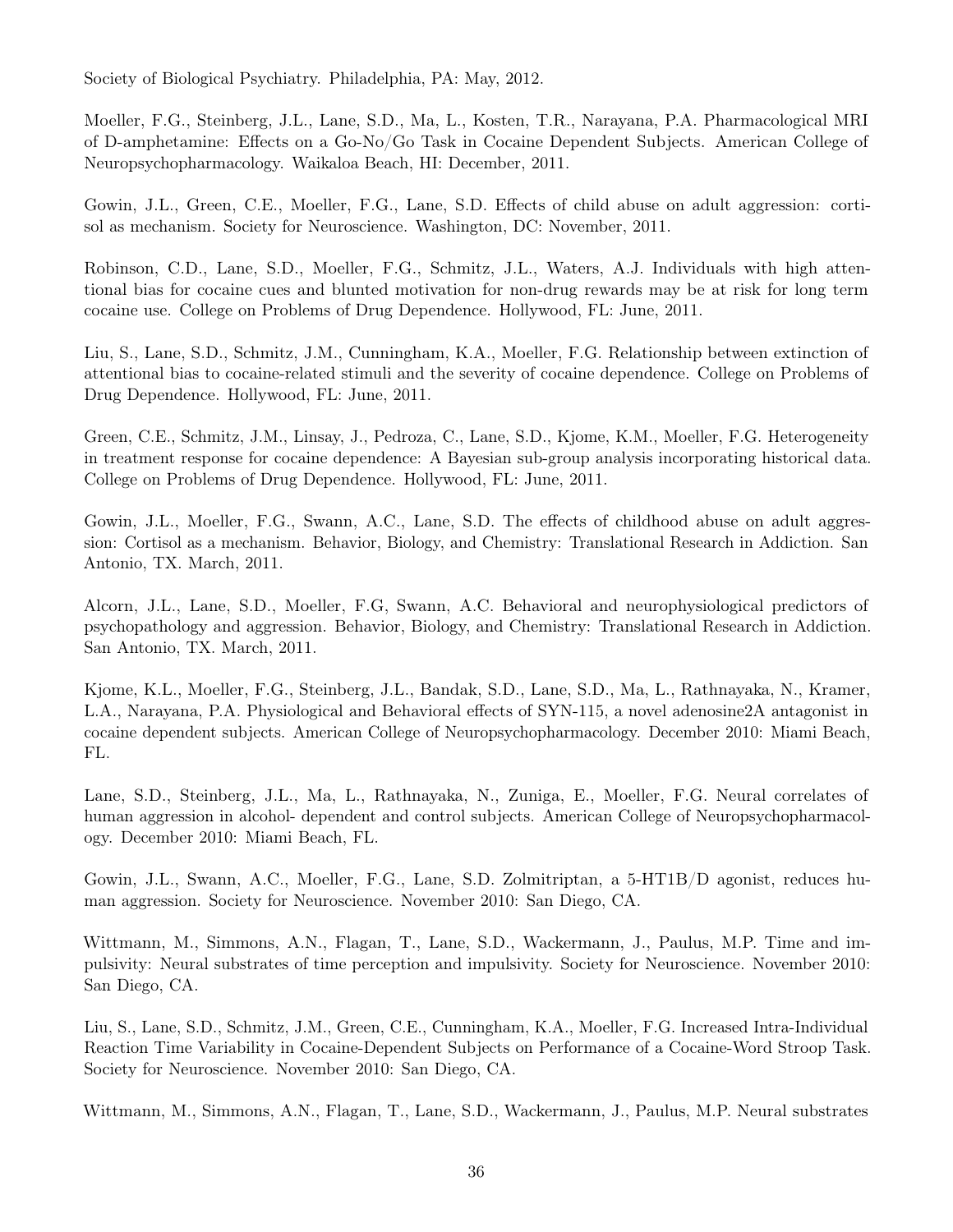of duration reproduction and impulsivity. International Organization of Psychophysiology. July 2010: Budapest, Hungary.

Liu, S., Lane, S.D., Schmitz, J.M., Waters, A.J., Cunningham, K.A., Moeller, F.G. Extinction of attentional bias to cocaine-related stimuli: Difference between non-treatment seeking and treatment-seeking cocaine-dependent subjects. College on Problems of Drug Dependence. Scottsdale, AZ: June, 2010.

Kjome, K.L., Steinberg, J.S., Kosten, T.R., Lane, S.D., Waters, A.J., Ma, L., Kramer, L.A., Narayana, P.A., Moeller, F.G. Effect of d-amphetamine on fMRI during cue-reactivity task in cocaine-dependent subjects compared to controls. College on Problems of Drug Dependence. Scottsdale, AZ: June, 2010.

Robinson, C., Lane, S.D., Moeller, F.G., Schmitz, J.L., Waters, A.J. Moderators of associations between attentional bias to cocaine cues and cocaine use. NIDA Blending Conference, Albuquerque, NM. April 2010.

Lijffijt, M., Lane, S.D., Cox, B., Moeller, F.G., Steinberg, J.L., Kjome, K.L., Swann, A.C. Relationships of P50, N100, and P200 auditory sensory gating with severity and clinical characteristics of subjects with extreme antisocial behavior. American College of Neuropsychopharmacology. Hollywood, FL: Dec, 2009.

Lane, S.D., Steinberg, J.L., Rathnayaka, N., Cherek, D.R., Kramer, L.A., Narayana, P.A., Moeller, F.G. Neural correlates of aggressive responding in alcohol-dependent and control subjects. College on Problems of Drug Dependence. Reno, NV: June, 2009.

Cox, B., Lijffijt, M., Lane, S.D., Moeller, F.G., Steinberg, J.L., Swann, A.C. Impaired decision-making in antisocial personality disorder with past poly-substance abuse. Meeting of the International Society for Research on Impulsivity. San Francisco, CA: June, 2009.

Lijffijt, M., Cox, B., Moeller, F.G., Lane, S.D., Steinberg, J.L., Swann, A.C. Sensory gating and severity of course of illness in antisocial personality disorder. Meeting of the International Society for Research on Impulsivity. San Francisco, CA: June, 2009.

Ma, L., Hasan, K.M., Steinberg, J.L., Narayana, P.A., Lane, S.D., Zuniga, E.A., Kramer, L.A., Moeller, F.G. Alterations in microstructure of the isthmus in midsagittal corpus callosum is associated with duration of cocaine use in the cocaine-dependent subjects. College on Problems of Drug Dependence. Reno, NV: June, 2009.

Gowin, J.L., Lane, S.D., Moeller, F.G., Steinberg, J.L., Swann, A.C. Zolmitriptan and its relationship to the aggression-heightening effects of alcohol. College on Problems of Drug Dependence. Reno, NV: June, 2009.

Liu, S., Moeller, F.G., Lane, S.D., Cunningham, K.A. The relationship between the responsivity to cocaine-related stimuli and other cognitive performance. College on Problems of Drug Dependence. Reno, NV: June, 2009.

Kjome, K.L., Lane, S.D., Schmitz, J.M., Green, C.E., Ma, L., Prasla, I., Swann, A.C., Moeller, F.G. Relationship of impulsivity and decision-making measures in cocaine dependence. College on Problems of Drug Dependence. Reno, NV: June, 2009.

Moeller, F.G., Steinberg, J.L., Lane, S.D., Kramer, L.A., Narayana, P.A., Kosten, T.R. fMRI of response inhibition in cocaine-dependent subjects and controls: Effect of amphetamine. College on Problems of Drug Dependence. San Juan, PR: June, 2008.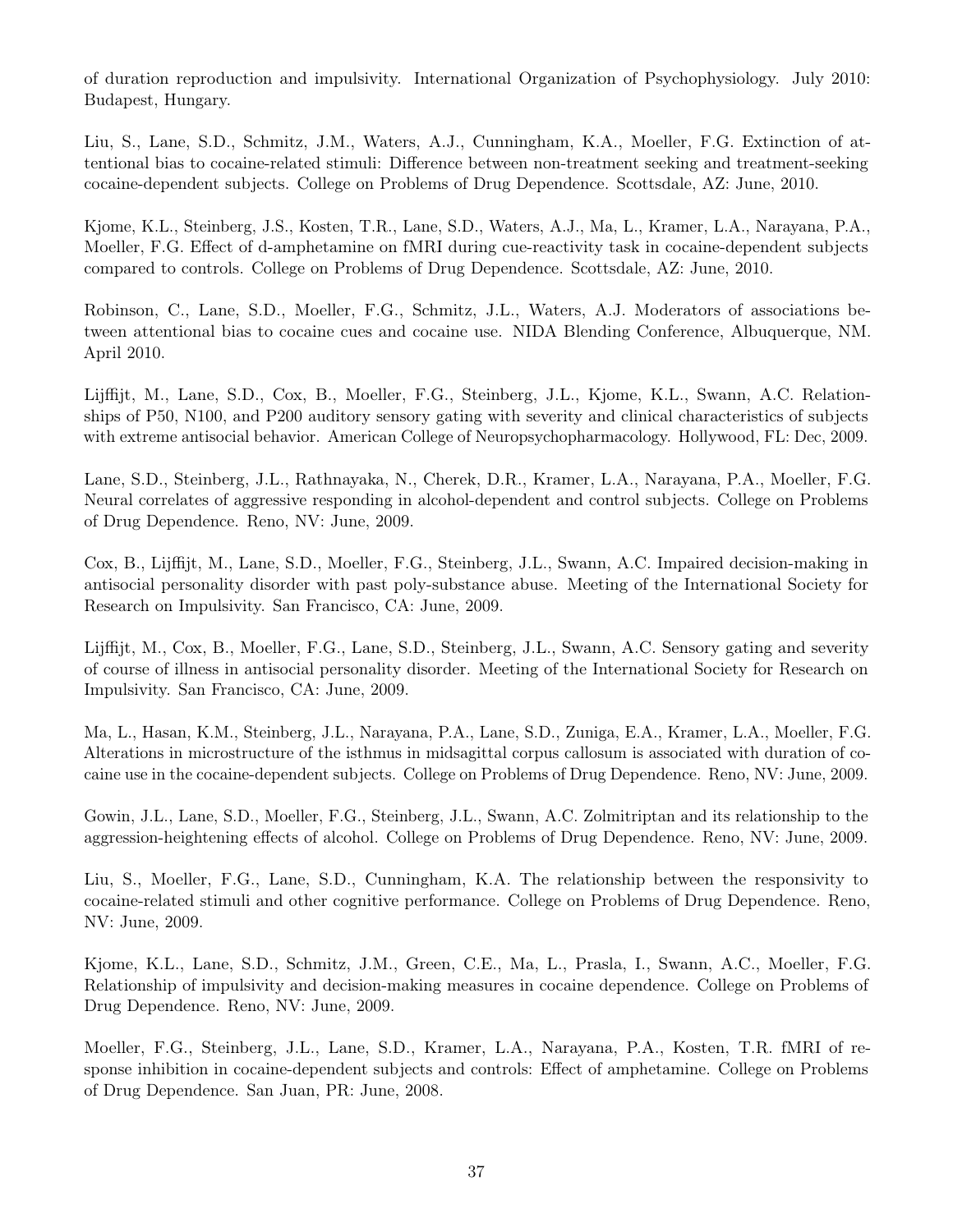Lane, S.D., Moeller, F.G., Gowin, J.L., Steinberg, J.L., Cherek, D.R. Acute effects of topiramate on aggressive responding in individuals on parole/probation with a history of substance use disorders. College on Problems of Drug Dependence. San Juan, PR: June, 2008.

Gowin, J.L., Lane, S.D. Acute effects of alprazolam on social interaction in a game theory paradigm. Cognitive Neuroscience Society. San Francisco, CA: April, 2007.

Gowin, J.L., Lane, S.D. Modulation of human social interaction by alprazolam. Texas Behavioral Pharmacologists Working Group. San Antonio, TX: Oct, 2007.

Liffijt, M., Moeller, F.G., Boutros, N.N., Steinberg, J.L., Lane, S.D., Swann, A.C. P50 gating in ASPD. International Society for Research on Impulsivity. New York, NY: Oct, 2007.

Lane, S.D., Moeller, F.G., Steinberg, J.L, Buzby, M., Narayana, P.A., Kramer, L.A., Kosten, T.R. Response inhibition in cocaine-dependent individuals and controls under a Go/No-Go task with different levels of difficulty. College on Problems of Drug Dependence. Quebec, Canada: June, 2007.

Moukaddam, N., Moeller, F.G., Schmitz, J.M., Lane, S.D., Steinberg, J.L. Swann, A.C. Preliminary study on the relationship between 5-HTR2A-102C/T, Iowa Gambling Task scores, and abstinence in cocaine users treated with citalopram and contingency management. College on Problems of Drug Dependence. June, 2007: Quebec, Canada.

Mooney, M.E., Green, C.E., Schmitz, J.M., Steinberg, J.L., Swann, A.C., Lane, S.D., Moeller, F.G. Impulsivity and decision making: Relationship to treatment outcome in cocaine dependence. College on Problems of Drug Dependence. June, 2007: Quebec, Canada

Moeller, F.G., Steinberg, J.L., Hasan, K.M., Lane, S.D., Kramer, L.A., Buzby, M., Swann, A.C., Narayana, P.A. Diffusion Tensor Imaging in MDMA Users and Controls: Association with Iowa Gambling Task Performance. College on Problems of Drug Dependence. June, 2007: Quebec, Canada.

Lane, S.D., Cherek, D.R., Tcheremissine, O.V., Lieving, L.V., Nouvion, S.O. Effects of flunitrazepam (Rohypnol) on humansâĂŹ risky decision making. College on Problems of Drug Dependence. June, 2006: Scottsdale, AZ.

Lieving, L.V., Cherek, D.R., Tcheremissine, O.V., Lane, S.D., Nouvion, S.O. Effects of acute tiagabine administration on aggressive responses of adult male parolees. College on Problems of Drug Dependence. June, 2005: Orlando, FL.

Nouvion, S.O., Lane, S.D., Tcheremissine, O.V., Lieving. L.M., Cherek, D.R. Acute effects of alprazolam on proactive and reactive aggression. College on Problems of Drug Dependence. June, 2005: Orlando, FL.

Tcheremissine, O.V., Lane, S.D., Cherek, D.R., Lieving. L.M., Nouvion, S.O. Effects of acute propranolol administration on risk-taking behavior in substance abusers in a laboratory setting. College on Problems of Drug Dependence. June, 2005: Orlando, FL.

Lane, S.D., Lieving, L.V., Cherek, D.R., Tcheremissine, O.V., Nouvion, S.O. Effects of marijuana on the direction and variability of temporal discrimination in humans. College on Problems of Drug Dependence. June, 2005: Orlando, FL.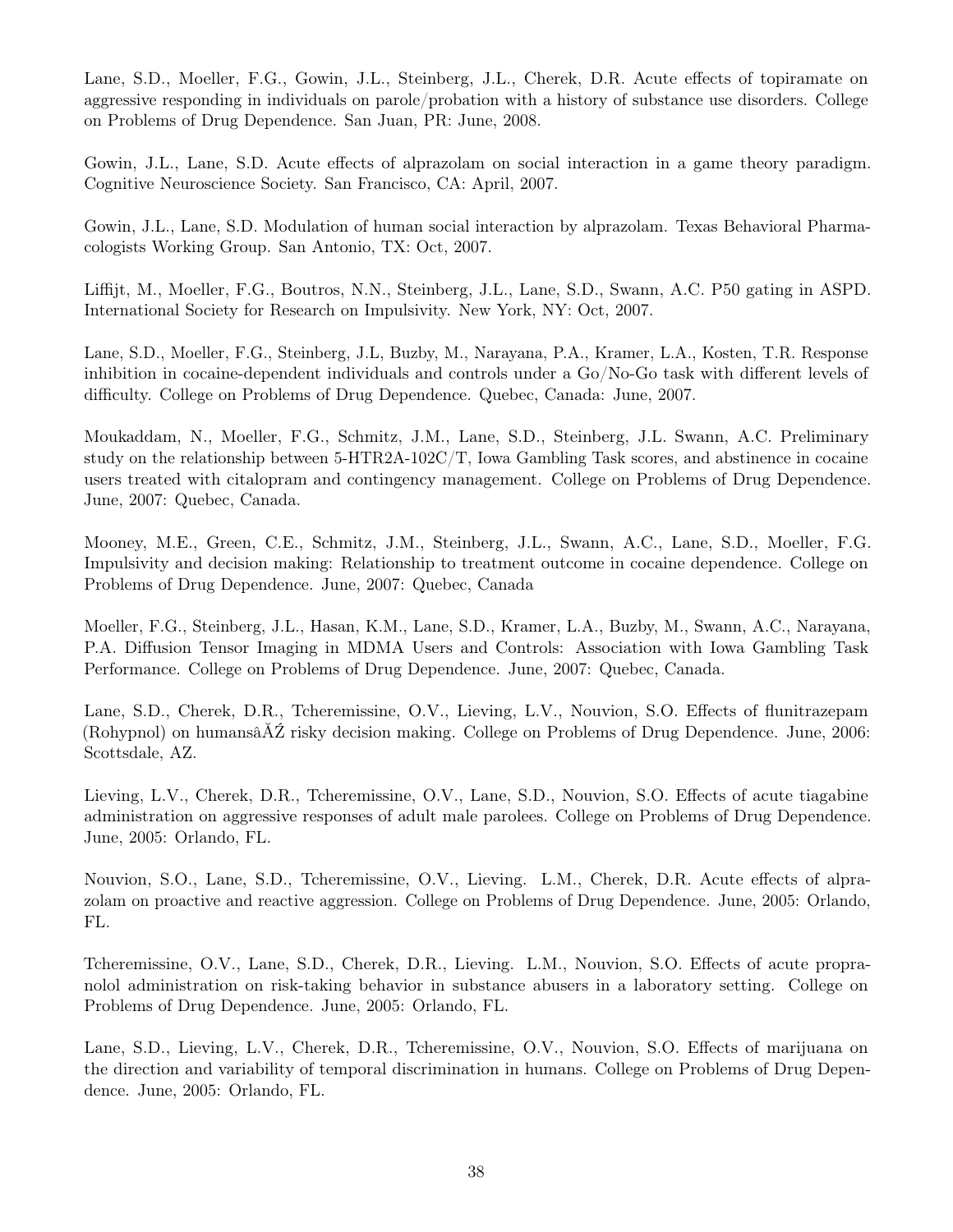Lieving, L.V., Lane, S.D., Cherek, D.R., Tcheremissine, O.V, Nouvion, S.O. Effects of marijuana on the direction and variability of temporal discrimination in humans. Meeting of Association for Behavior Analysis conference. May, 2005, Chicago, IL.

Lieving, L.V., Lane, S.D., Cherek, D.R., Tcheremissine, O.V, Nouvion, S.O. Effects of delays on human performance on a temporal discrimination procedure. Meeting of Association for Behavior Analysis conference. May, 2005, Chicago, IL.

Lieving, L.M., Lane, S.D., Cherek, D.R., Tcheremissine, O.V., Nouvion, S. Acute marijuana effects on human working memory: Separating initial discriminability from forgetting. College on Problems of Drug Dependence. June, 2004: San Juan, PR.

Tcheremissine, O.V., Cherek, D.R., Lane, S.D., Lieving, L.M., Nouvion, S. Effects of acute administration of flumazenil on aggressive responding of male parolees with a history of conduct disorder. College on Problems of Drug Dependence. June, 2004: San Juan, PR.

Lane, S.D., Cherek, D.R., Lieving, L.M., Tcheremissine, O.V., Nouvion, S. Acute effects of alprazolam on risky decision-making in human subjects. College on Problems of Drug Dependence. June, 2004: San Juan, PR.

Nouvion, S., Cherek, D.R., Lane, S.D., Tcheremissine, O.V., Lieving, L.M. Laboratory and questionnaire measures of, and acute effects of alprazolam on, proactive and reactive aggression. College on Problems of Drug Dependence. June, 2004: San Juan, PR.

Martin, C.A., Kelly, T.H., Guenthner, G., Bingcang, C., Lane, S.D. Pubertal stage, sensation-seeking and methylphenidate effects in ADHD adolescents. College on Problems of Drug Dependence. June, 2004: San Juan, PR.

Lane, S.D., Cherek, D.R., Pietras, C.J., Tcheremissine, O.V. Does losing hurt worse than winning feels good? Better losing through pharmacology. Meeting of Association for Behavior Analysis conference. May, 2004, Boston, MA.

Cherek, D.R., Tcheremissine, O.V., Lane, S.D. and Nouvion, S. Psychopharmacological studies of high-risk populations: possible relevance to clinicians. Meeting of the International Society for the Study of Personality Disorders, October, 2003: Florence, Italy.

Lane, S.D., Cherek, D.R., Pietras, C.J., Tcheremissine, O.V. Measures of attention and response inhibition in chronic marijuana smoking adolescents and controls. Meeting of the College on Problems of Drug Dependence. June, 2003: Bal Harbour, FL.

Lane, S.D., Cherek, D.R., Pietras, C.J., Tcheremissine, O.V. Acute effects of smoked marijuana of response rate and reinforcer efficacy in human subjects. Meeting of Association for Behavior Analysis conference. May, 2003, San Francisco, CA.

Tcheremissine, O.V., Cherek, D.R., Lane, S.D., Pietras, C.J. Effects of chronic baclofen administration on aggressive and impulsive responses of male parolees with and without a history of conduct disorder. Meeting of the College on Problems of Drug Dependence. June, 2003: Bal Harbour, FL.

Tcheremissine, O.V., Cherek, D.R., Lane, S.D., Pietras, C.J. Effects of gabapentin on aggressive and escape responses of adult substance abusers with and without a history of conduct disorder in a laboratory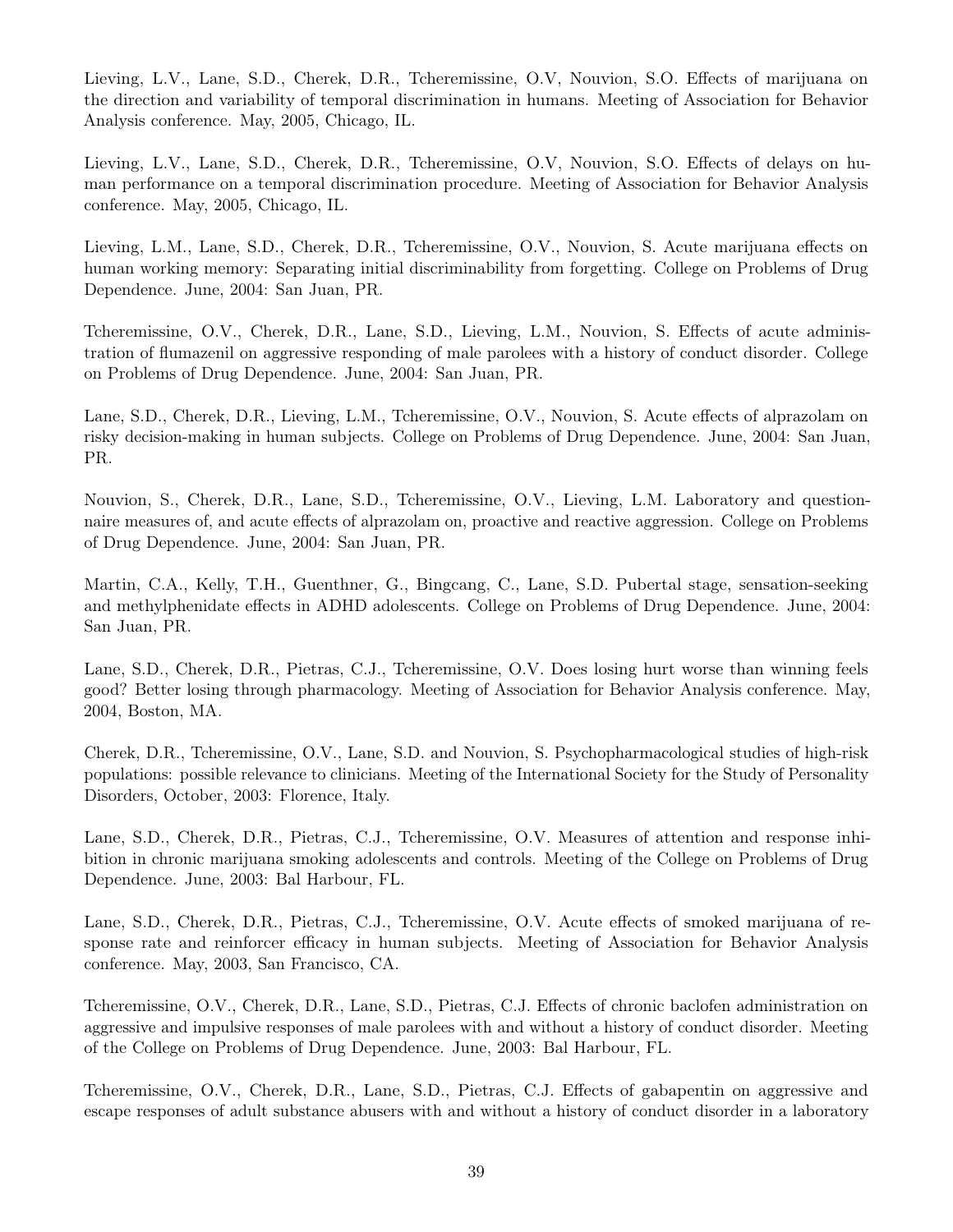setting. European College of Neuropsychopharmacology conference. April, 2003, Nice, France.

Pietras, C.J. Cherek, D.R., Lane, S.D., J.L. Steinberg, Tcheremissine, O.V. Effects of acute methyphenidate administration on impulsive responding in adult males. European College of Neuropsychopharmacology conference. April, 2003, Nice, France.

Pietras, C.J. Cherek, D.R., Lane, S.D., Tcheremissine, O.V. Effects of acute administrations of the benzodiazepine lorazepam on aggressive responding in adult humans. Meeting of the College on Problems of Drug Dependence. June, 2003, Bal Harbour, FL.

Pietras, C.J. Cherek, D.R., Lane, S.D., Tcheremissine, O.V. Effects of acute administrations of lorazepam on aggressive responding in adult humans. Meeting of Association for Behavior Analysis conference. May, 2003, San Francisco, CA.

Lane, S.D., Cherek, D.R., Pietras, C.J., Steinberg, J.L. Residual effects of chronic marijuana use on sensitivity to consequences in adolescents. Meeting of the College on Problems of Drug Dependence. June, 2002: Quebec City, Canada.

Martin, C.A., Kelly, T.H., Guenther, G., Lane, S.D., Bingcang, C. Methylphenidate effects on task performance in ADHD adolescents. Meeting of the College on Problems of Drug Dependence. June, 2002: Quebec City, Canada.

Cherek, D.R., Lane, S.D., Pietras, C.J., Steinberg, J.L. Contrasting effects of Gabapentin/GABA release on aggression in adults with and without a history of childhood conduct disorder. Meeting of the College on Problems of Drug Dependence. June, 2002: Quebec City, Canada.

Pietras, C.J., Lane, S.D., Cherek, D.R., Steinberg, J.L. Effects of alcohol and THC on human risktaking. Meeting of the College on Problems of Drug Dependence. June, 2002: Quebec City, Canada.

Pietras, C.J., Cherek, D.R., Lane, S.D. Variance-reduction models of sharing and choice in humans. Meeting of the Association for Behavior Analysis. May, 2002: Totonto.

Pietras, C.J., Cherek, D.R., Lane, S.D., Steinberg, J.L. GABA-B agonist Baclofen and human aggressive responding. Meeting of the Association for Behavior Analysis. May, 2002: Toronto.

Pietras, C.J., Cherek, D.R., Lane, S.D., Steinberg, J.L. Choice in humans on a self-control and a diminishing returns procedure. Meeting of the Association for Behavior Analysis. May, 2002: Toronto.

Pietras, C.J., Cherek, D.R., Lane, S.D. Reinforcer variability and social behavior in adult humans. Meeting of the Southeastern Association for Behavior Analysis. October, 2001: Wilmington, NC.

Lane, S.D., Cherek, D.R., Pietras, C.J., Steinberg, J.L. Marijuana effects on humansâĂŹ sensitivity to consequences. Meeting of the College on Problems of Drug Dependence. June, 2001: Scottsdale, AZ.

Cherek, D.R., Lane, S.D., Pietras, C.J. and Steinberg, J.L. Acute effects of GABA-B agonist-baclofen on aggression in adults with and without a history of childhood conduct disorder. Meeting of the College on Problems of Drug Dependence. June, 2001: Scottsdale, AZ.

Pietras, C.J., Cherek, D.R., Lane, S.D. Effects of acute methylphenidate administration on aggressive responding and impulsivity in adult humans. Meeting of the College on Problems of Drug Dependence.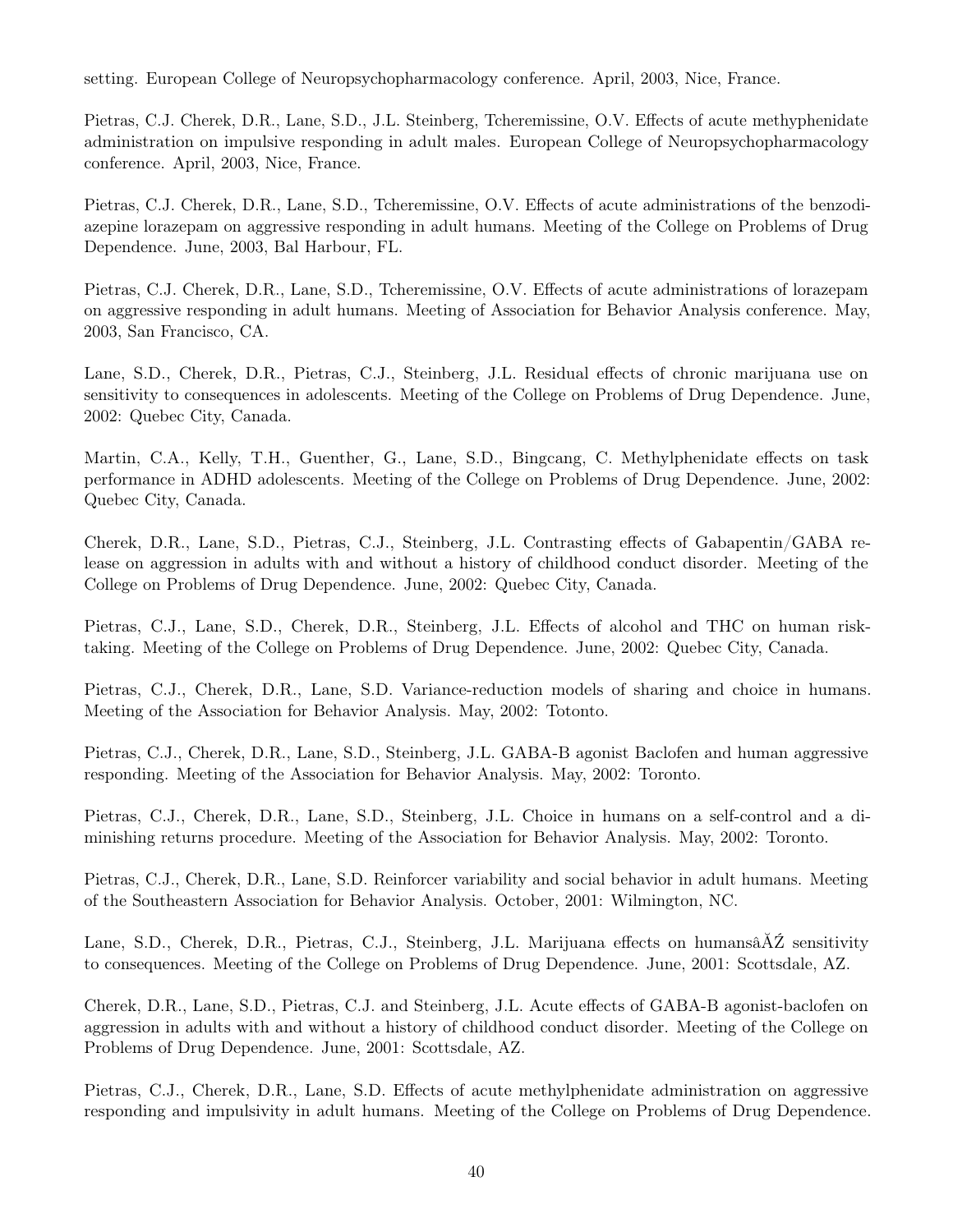June, 2001: Scottsdale, AZ.

Lane. S.D., Cherek, D.R., Pietras, C.J. Disinhibitory drugs of abuse and human risk-taking. Meeting of the Association for Behavior Analysis, May, 2001: New Orleans.

Critchfield, T.S., Lane, S.D. Relative impact of gain and loss in three human choice procedures. Meeting of the Association for Behavior Analysis, May, 2001: New Orleans.

Critchfield, T.S., Lane, S.D., D'Arcangelo, B., Evams, B. Relative impact of gains and losses on human choice: Evidence from three procedures. Meeting of the Southeastern Association for Behavior Analysis. October, 2000: Chattanooga, TN.

Cherek, D.R., Lane, S.D. Evaluation of the effects of serotonergic and gabaergic drugs on human aggression and impulsivity. Meeting of the International Society of Research on Aggression. July, 2000: Valencia, Spain.

Lane, S.D., Steinberg, J.L., Cherek, D.R. Effects of chronic serotonin reuptake inhibition on aggression and impulsivity. Meeting of the College on Problems of Drug Dependence. June, 2000: San Juan, Puerto Rico.

Cherek, D.R., Lane, S.D. and Steinberg, J.L. Serotonin release effects aggression and impulsivity in subjects with conduct disorder. Meeting of the College on Problems of Drug Dependence. June, 2000: San Juan, Puerto Rico.

Lane, S.D., Cherek, D.R. Effects of acute alcohol administration and pre-experimental history on human risk-taking. Meeting of the Association for Behavior Analysis. May, 2000: Washington, DC.

Kollins, S.H., MacDonald, E., Coates, A. Albrecht, S., Lane, S.D. Schedule performance and response adaptation: Basic approaches for conceptualizing ADHD behavior. Meeting of the Association for Behavior Analysis. May, 2000: Washington, DC.

Lane, S.D., Cherek, D.R. Laboratory measurement of risk taking in âĂIJhigh riskâĂİ individuals. Meeting of the European Congress of Psychology. July, 1999: Rome, Italy.

Cherek, D.R., Lane, S.D. Fenfluramine effects on human aggression and impulsivity. Meeting of the European Congress of Psychology. July, 1999: Rome, Italy.

Lane, S.D., Cherek, D.R. Laboratory measurement of risk-taking among adults and adolescents with a history of antisocial behavior. Meeting of the College on Problems of Drug Dependence. June, 1999: Acapulco, Mexico.

Sharon, J.S., Lane, S.D., Cherek, D.R. Aggressive responding in adolescents with a history of high risk behavior. Meeting of the College on Problems of Drug Dependence. June, 1999: Acapulco, Mexico.

Cherek, D.R., Lane, S.D. Effects of d- and d,l-fenfluramine on aggression and impulsivity. Meeting of the European Behavioural Pharmacology Society. September, 1998: Brno, Czech Republic.

Waller, S.A, Kollins, S.H., Maher, S., Lane, S.D. Impulsivity and differential sensitivity to consequences in children diagnosed with ADHD. Meeting of the Association for Advancement of Behavior Therapy. November, 1998: New York, NY.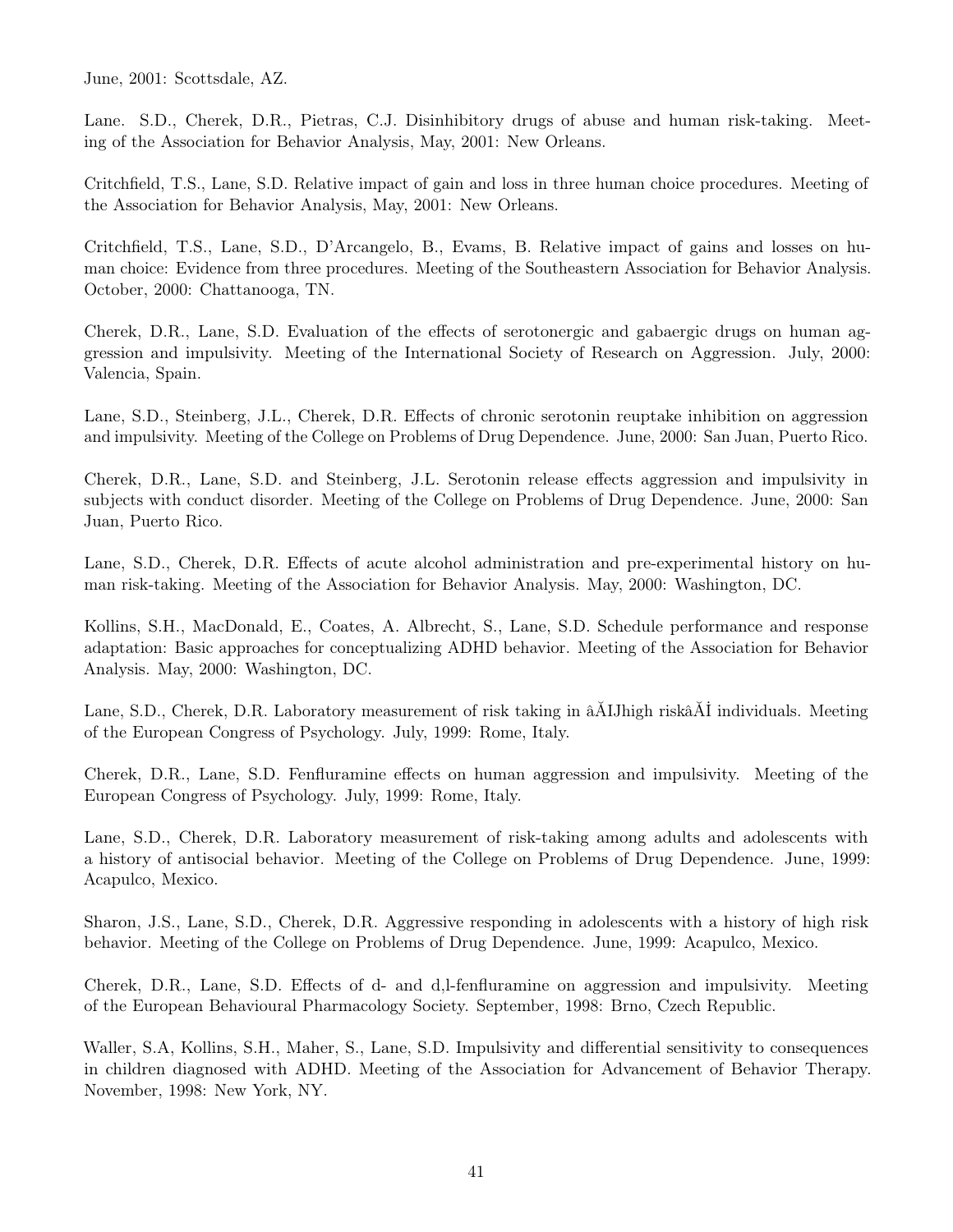Lane, S.D., Cherek, D.R., Dougherty, D.M., Moeller, F.G. Effects of smoked marijuana on human sensitivity to changes in reward frequency. Meeting of the College on Problems of Drug Dependence. June, 1998: Scottsdale, AZ.

Cherek, D.R., Lane, S.D. Effects of d-fenfluramine and d,l-fenfluramine on simultaneous measures of human aggression and impulsivity. Meeting of the College on Problems of Drug Dependence. June, 1998: Scottsdale, AZ.

Lane, S.D., Cherek, D.R. Effects of reinforcer probability and magnitude on risk taking behavior in human subjects. Meeting of the Association for Behavior Analysis. May, 1998: Orlando, FL.

Waller, S.A., Kollins S.H., MacDonald, E.K., Maher S., Lane, S.D. Adaptation to changing reward conditions in children diagnosed with attention-deficit/hyperactivity disorder. Meeting of the Association for Behavior Analysis. May, 1998: Orlando, FL.

Clow, J.S., Lane, S.D., Miller, E., Critchfield, T.S. Blending of equivalence classes via MTS training through different stimulus modalities. Meeting of the Association for Behavior Analysis. May, 1998: Orlando, FL.

Cherek, D.R., Lane, S.D., Moeller, F.G., Dougherty, D.M. Measures of aggression, impulsivity, and biological function in female parolees. Meeting of the Academy of Criminal Justice Sciences. March, 1998: Albuquerque, NM.

Cherek, D.R., Lane, S.D., Moeller, F.G., Dougherty, D.M. Aggression, impulsivity, and conduct disorder: Relationship to serotonin function and manipulation by fenfluramine. Meeting of the Academy of Criminal Justice Sciences. March, 1998: Albuquerque, NM.

Cherek, D.R., Moeller, F.G., Dougherty, D.M.,Lane, S.D. Serotonin and impulsivity: Relationship to aggressive behavior and conduct disorder. Meeting of the American Psychological Association. Aug, 1997: Chicago, IL.

Lane, S.D., Cherek, D.R. Behavioral adaptation to changes in reinforcement contingencies in humans: Effects of drug dependence. Poster presented at the College on Problems of Drug Dependence. June, 1997: Nashville, TN.

Cherek, D.R., Lane, S.D., Moeller, F.G. Laboratory measures of aggression, impulsivity, and 5-HT function in female parolees. Meeting of the College on Problems of Drug Dependence. June, 1997: Nashville, TN.

Lane, S.D., Cherek, D.R., Bennett, R.H. Behavior in transition: Adaptation to changing reinforcement contingencies in individuals with and without a history of drug dependence. Meeting of the Association for Behavior Analysis. May, 1997: Chicago, IL.

Lane, S.D., Innis, I., Critchfield, T.S. The generalization of untrained auditory stimuli in cross-modal equivalence classes. Meeting of the Association for Behavior Analysis. May, 1996: San Francisco, CA.

Lane, S.D., Critchfield, T.S. Equivalence class formation and complex stimuli: Emergent arbitrary match-tosample via identity matching to complex samples. Meeting of the Association for Behavior Analysis. May, 1996: San Francisco, CA,

Innis, I., Lane, S.D., Critchfield, T.S. Stimulus equivalence: Performance on emergent relations test-